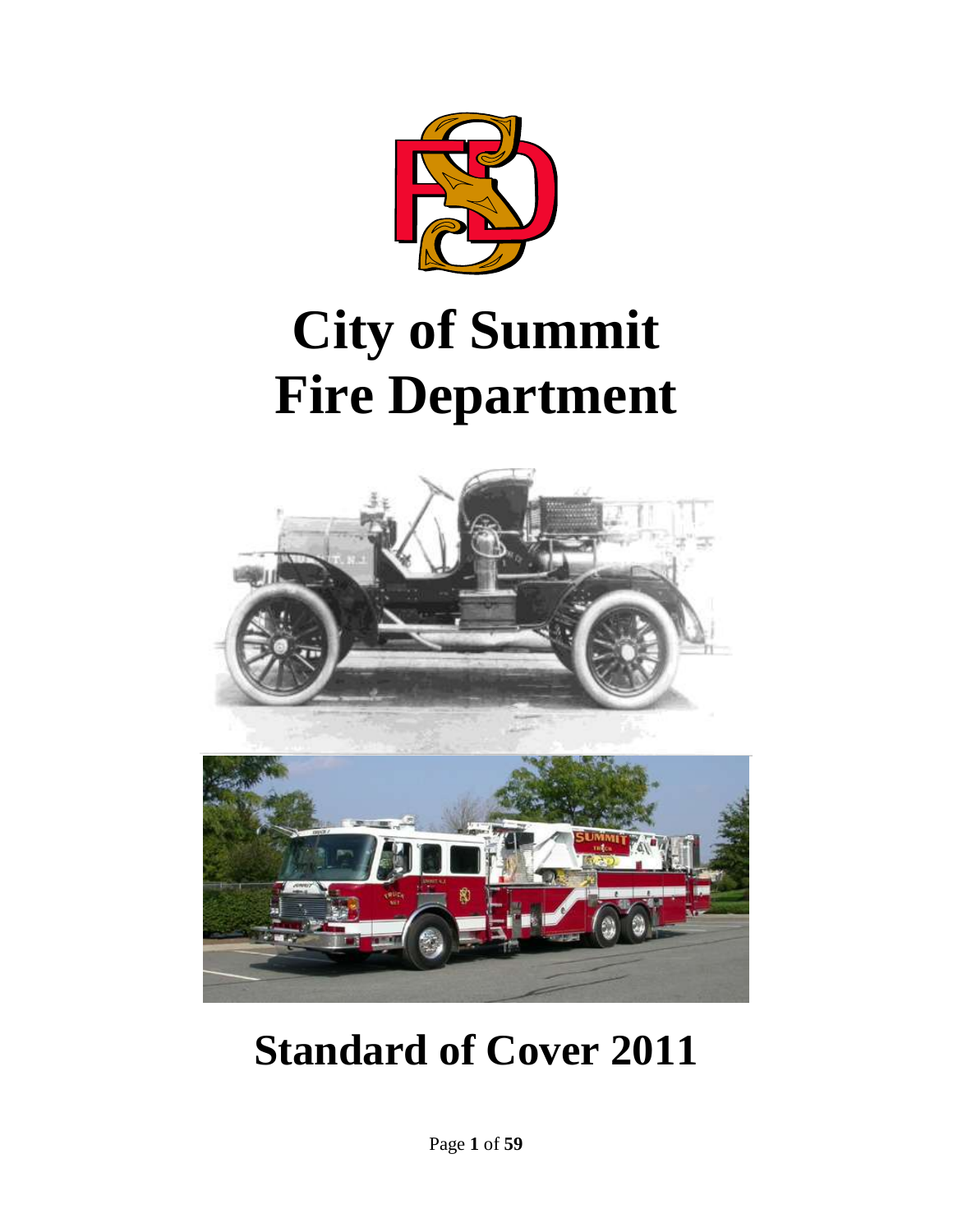## **Table of Contents**

| <b>Executive Summary</b>            | 3                       |
|-------------------------------------|-------------------------|
| <b>Community Overview</b>           | $\overline{\mathbf{4}}$ |
| <b>City History</b>                 | 10                      |
| <b>City Government</b>              | 11                      |
| <b>Fire Department History</b>      | 12                      |
| <b>Current Levels of Service</b>    | 14                      |
| <b>Fire Growth Timeline</b>         | 16                      |
| <b>Community Risk Assessment</b>    | 19                      |
| <b>Operational Capability</b>       | 42                      |
| <b>Current Response Performance</b> | 47                      |
| <b>Response Goals</b>               | 49                      |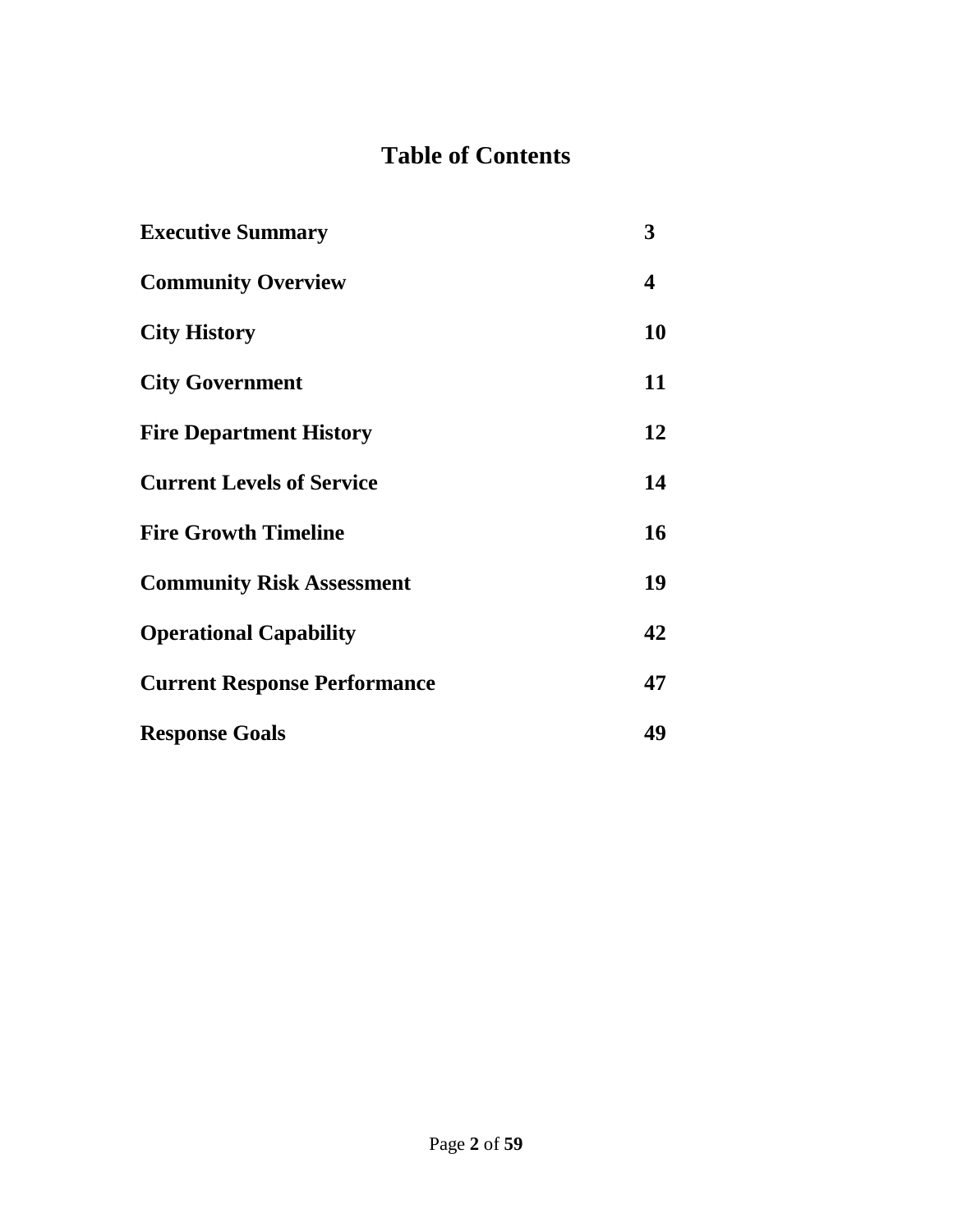#### **Executive Summary**

This Standard of Cover document has been produced to document the ability of the Summit Fire Department to respond to calls for emergencies within the City of Summit.

The document includes an overview of the community with a description of some of the major institutional and commercial occupancies in the city. A short history of the Summit area is also included as well as a history of the fire department in Summit. An explanation of the organization of City government outlines the lines of authority within which the fire department operates.

One of the intents of this document is to examine and validate the current level of services. The operational capability of the fire department to respond and mitigate various types of emergencies is examined including structural fires, vehicle fires, technical rescues and extrications, hazardous materials incidents, emergency medical responses, and other emergency and non-emergency service calls.

A detailed risk hazard assessment that examines the natural hazards that the residents of the City may encounter such as storms, hurricanes, flooding, and earthquakes is presented. Manmade hazards such as hazardous materials incidents, transportation accidents including highway, rail and air, structure fires, and utility failures including power, communications, and water services are also examined. Security risks involving civil disorders, nuclear and terrorist attacks are also surveyed. The fire department response to such risks is detailed in the report.

Fire and rescue response policies should be established based on factual data including the level of hazard assigned to a particular property. Factors such as occupancy type, building construction type, building status, building size, and available water supply are fixed factors which can be used to determine an appropriate level of emergency response to a fire or other serious emergency that may occur in a given property.

Another factor that greatly influences the likely success of a fire department in mitigating an emergency is the total response time to an incident. This factor includes components such as call processing time, turnout time, and travel time. An analysis of response times collected during the years 2007 through 2010 has shown that the Summit Fire Department has met its response time goal of arriving at the scene of all types of emergencies in less than 6 minutes in more than 84 percent of the more than 8,000 incidents during the time period. The median response time was 4 minutes 24 seconds. Firefighters were on the scene in all structural fire responses within the response time goal in almost 90 percent of the time. Detailed graphic analysis of the response data is also included in the report.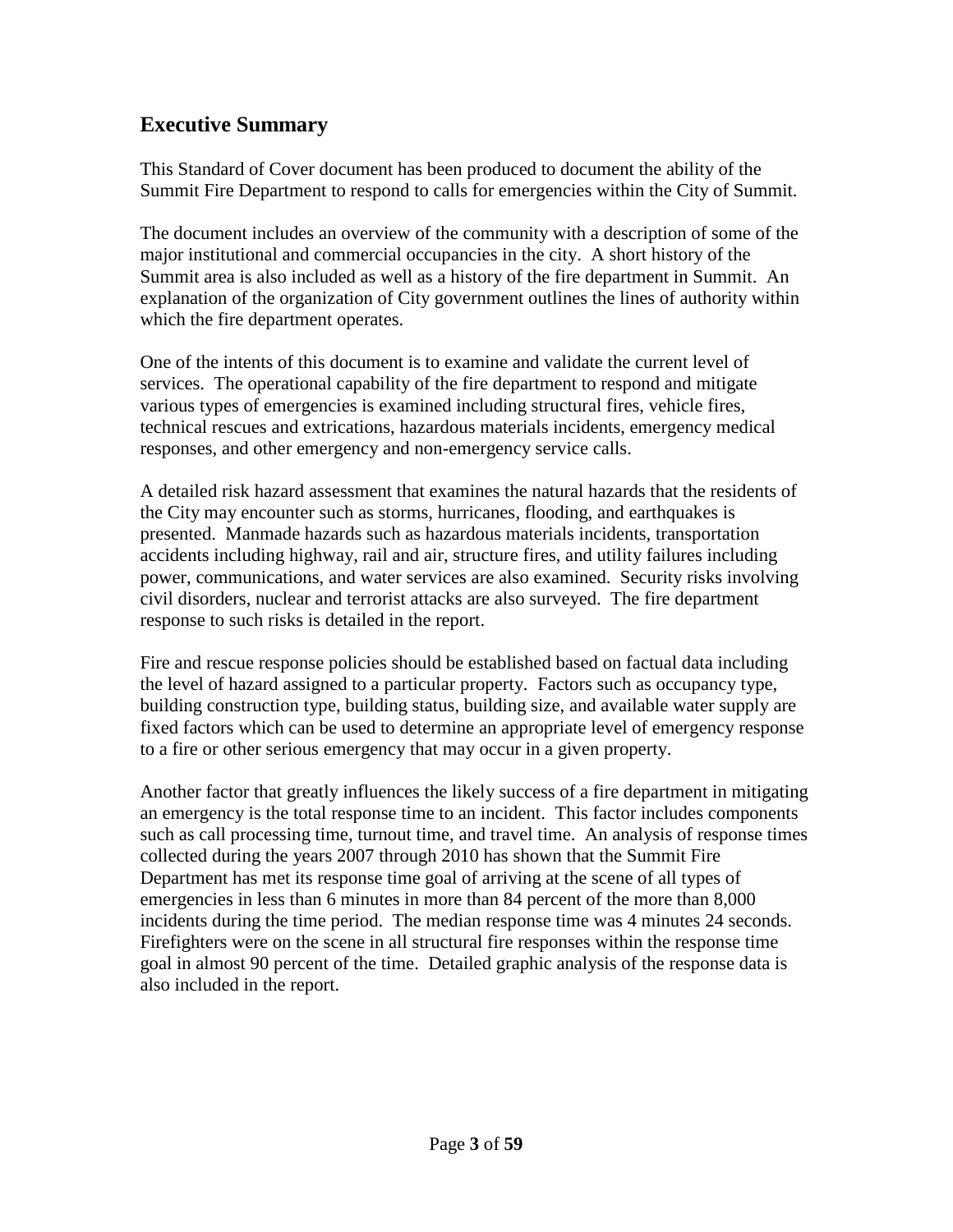#### **Community Overview**

The City of Summit is situated in the central portion of New Jersey, and is consider a g  $\epsilon$ **4**ered a suburban community. It is located 19 miles due west of New York City in Union County, is 6.1 square miles, and populated by 22,643 residents (per 2009 U.S. Census estimate). There are 8,763 households in the city, of which 97% are occupied, which gives Summit an average population density of 3,490 people per square mile. The median age of Summit residents is 36.2 for males, and 38.3 for females. 13 % of the residents are over age 65, and 27% are under 18.



Long considered an affluent community, the 2008 estimate places the median income at \$115,606, with 23% earning over \$200,000, and the median house price at \$1,006,081. These factors combine to give Summit the  $16<sup>th</sup>$  ranking for per capita income in the state. The 2008 Cost of Living Index was 150.4, which is considered very high against the U.S. average of 100.0.

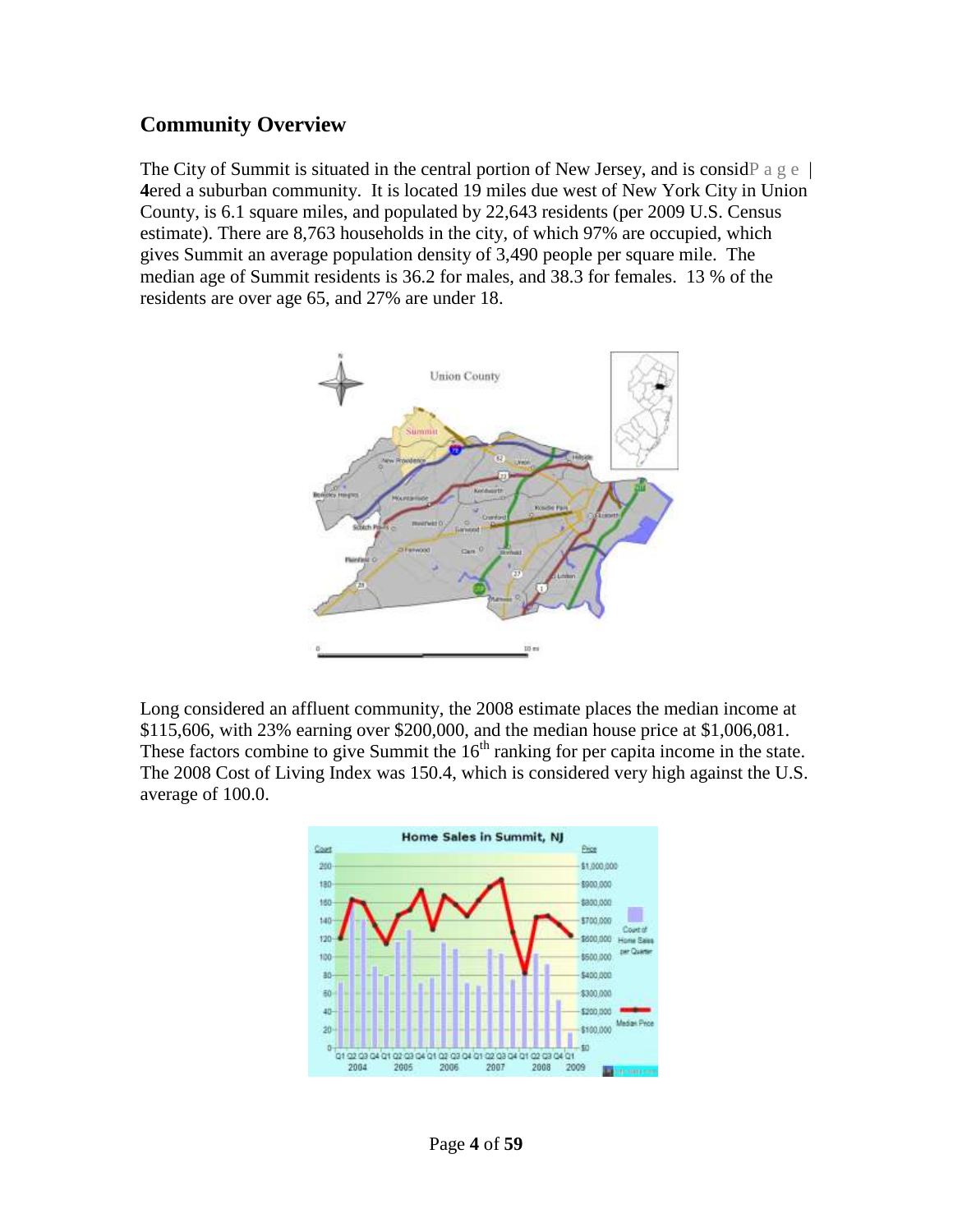While the city is predominately residential in nature, there are a number of large commercial and institutional properties:



Overlook Hospital is a 10 story 600-bed regional medical center that is Summit's largest employer. The hospital campus includes several medical specialty wings, two medical arts buildings, the area's busiest emergency department and several large parking deck structures.



Summit Oakes Hospital, a private psychiatric and chemical dependence center, has been serving the Northeast region since 1902. The facility includes a 126-bed hospital and an outpatient counseling center that serves children, adolescents and adults.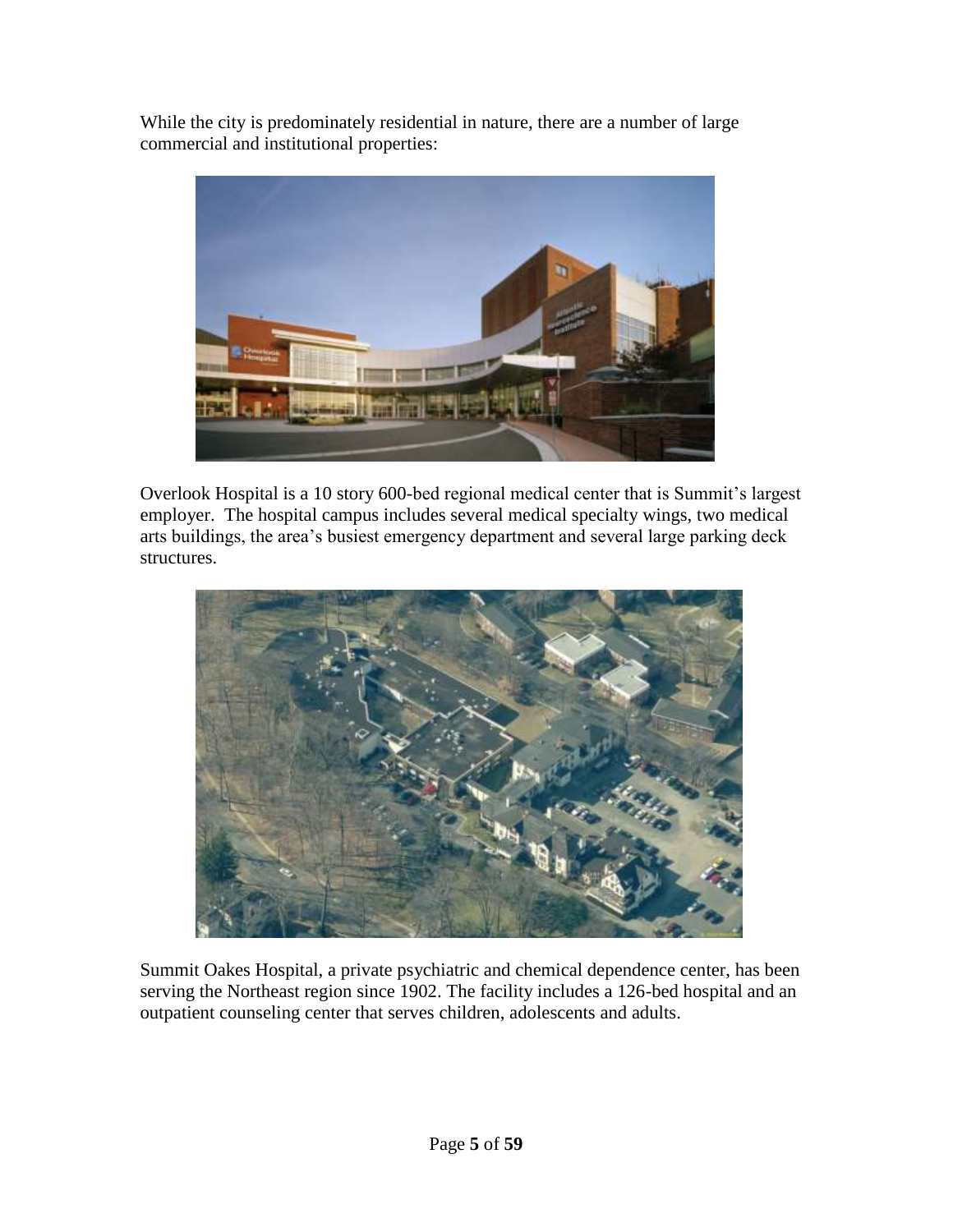

Merck Pharmaceutical Corporation includes 12 large office and pharmaceutical research and development facilities that occupy a business campus of 88 acres, and is the city's 2<sup>nd</sup> largest employer with over 3000 employees on site.



Celgene Corporation is a biopharmaceutical corporation with corporate headquarters in Summit, as well as research facilities. Over 800 employees work at the site that specializes in the development of cancer treatment drugs.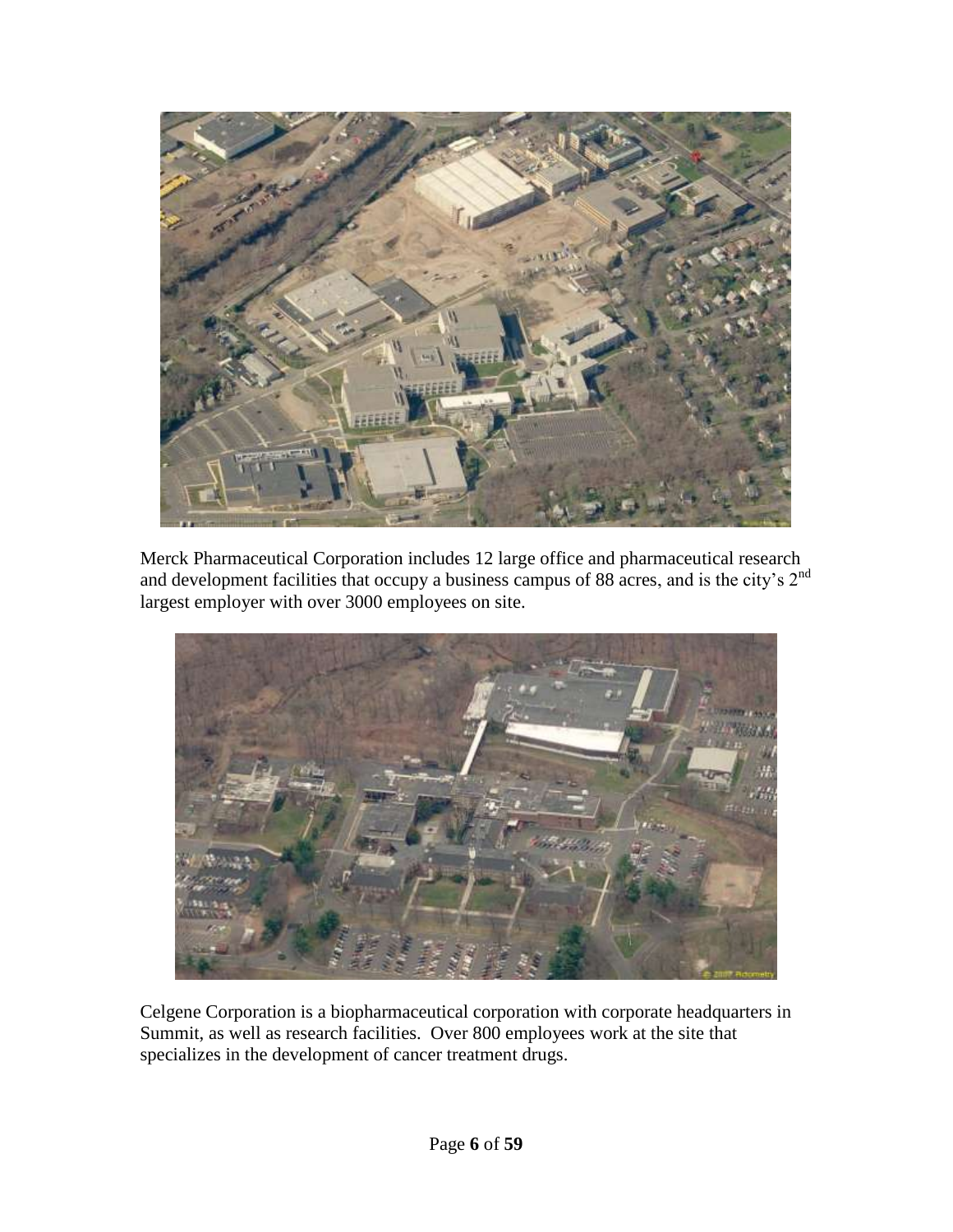

In addition to these large corporations, Summit has a vibrant business district that is home to many merchants and businesses. About 200 stores and restaurants with 800 municipally operated shopper parking spaces occupy the compact, nine-block downtown area.



In addition to being a home for many residents and businesses, Summit is also a transportation hub. New Jersey Transit operates the busiest rail station on the Morris  $\&$ Essex commuter rail line to Manhattan. The station is the  $11<sup>th</sup>$  busiest station statewide and draws riders from many of the surrounding towns with almost one million riders reported in 2007. Additionally two busy highways, State Route 24 and Interstate Route 78, traverse the city.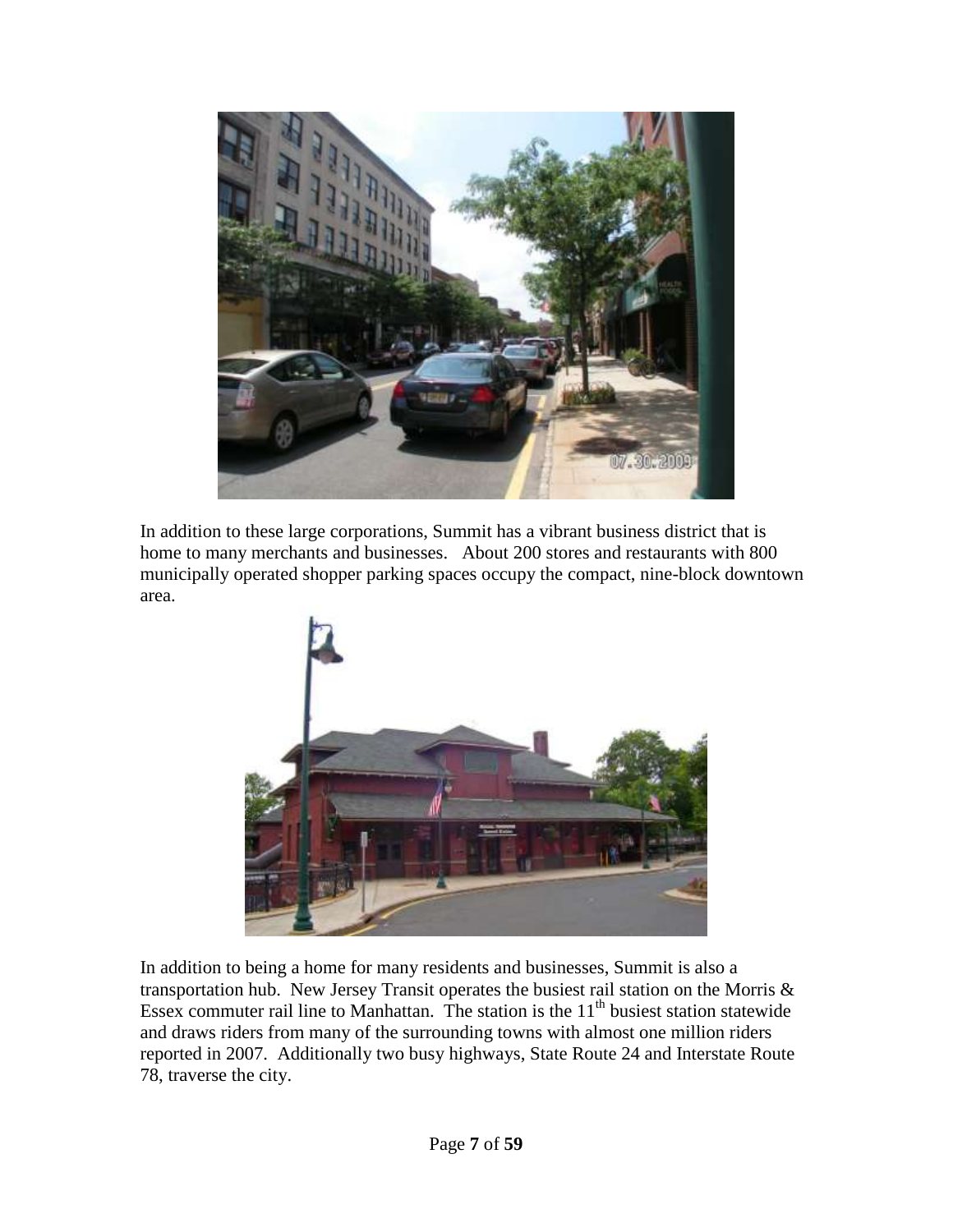

Beautifully restored, turn-of-the-century homes, off set by mature tree lined streets and a thriving downtown area, reflects the town's century-old pride and soul. This combined with a top rated school system makes Summit a desirable address for many moving into the area.



#### **Summit High School**

The City of Summit School District has over 3800 students and 500 faculty members in two primary schools, five elementary schools, and a middle school and high school. The district's students consistently have earned top academic honors with 94 percent of high school graduates continuing their education in college.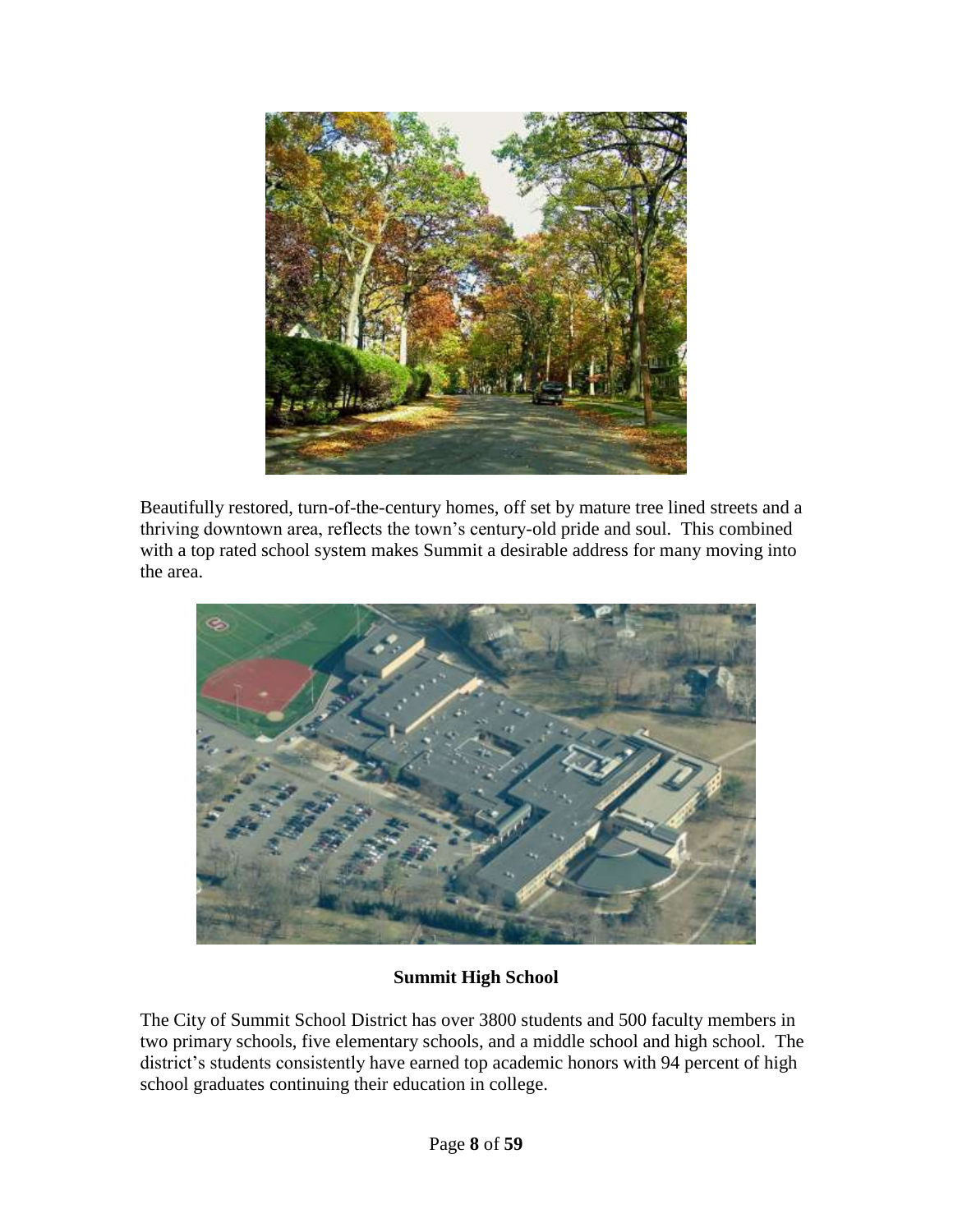Summit is also home to several prominent private schools including Oak Knoll School, Kent Place School and Oratory Preparatory High School. Total enrollment at the campuses of these schools is 1351 students with 259 facility members.



**Oak Knoll School**



**Kent Place School**



**Oratory Preparatory High School**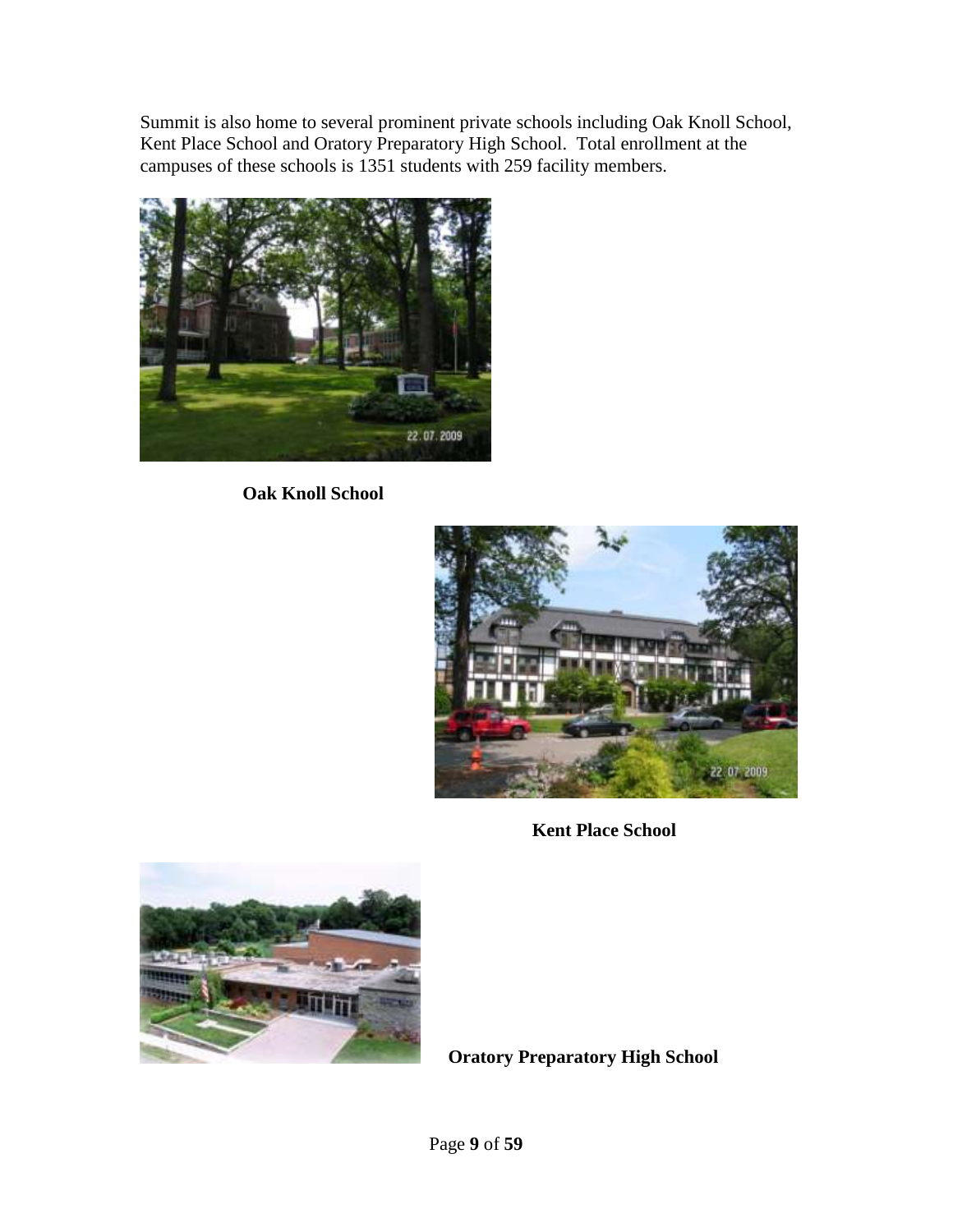#### **City History**

Summit's earliest settlers came here about 1710. Most of the founding fathers brought Puritan heritage from the British Isles, and from neighboring New England, Connecticut and Long Island. Finding a true paradise, the Summit area was abundant in timber for building cabins, rabbits for food and pelts, plentiful turkey, and a fertile valley for growing wheat and corn. Plus the Passaic River was full of fish to eat and water to float boats.

During the Revolutionary period and for some time afterwards, Summit was called the "Heights over Springfield" and was considered a part of the neighboring town of New Providence. The original name of Summit was "Turkey Hill" to mark it apart from "Turkey", as New Providence was known until 1750. This high point between New York City and Morristown made it a perfect view point for General Washington's troops during the war. A signal beacon and alert cannon were placed atop "Beacon Hill" and were used to alert troops to repulse the British advance at the Battle of Springfield in 1780. This beacon has factored prominently in the city's past, and is the basis for the city seal today.



Originally, Summit was a cozy farming community populated by about 300 people until middle of the 1800s when the community began to change from a rural farming and milling hamlet to a thriving quasi-commercial center. In 1837, the railroad came over the "The Summit" hill, whose name was later shortened to Summit. The railroad was to have a major impact on the future of the city. After the Civil War, Summit became a summer resort area because of its crisp, clean mountain air and convenient proximity to New York City. Summit attracted extremely wealthy people who built extensive summer estates. In 1869, Summit separated itself from New Providence and became the "Township of Summit". Thirty years later on April 11 1899, The City of Summit was incorporated. Now Summit is a mostly residential community with many of the estates having given way to single family homes and large garden apartment complexes.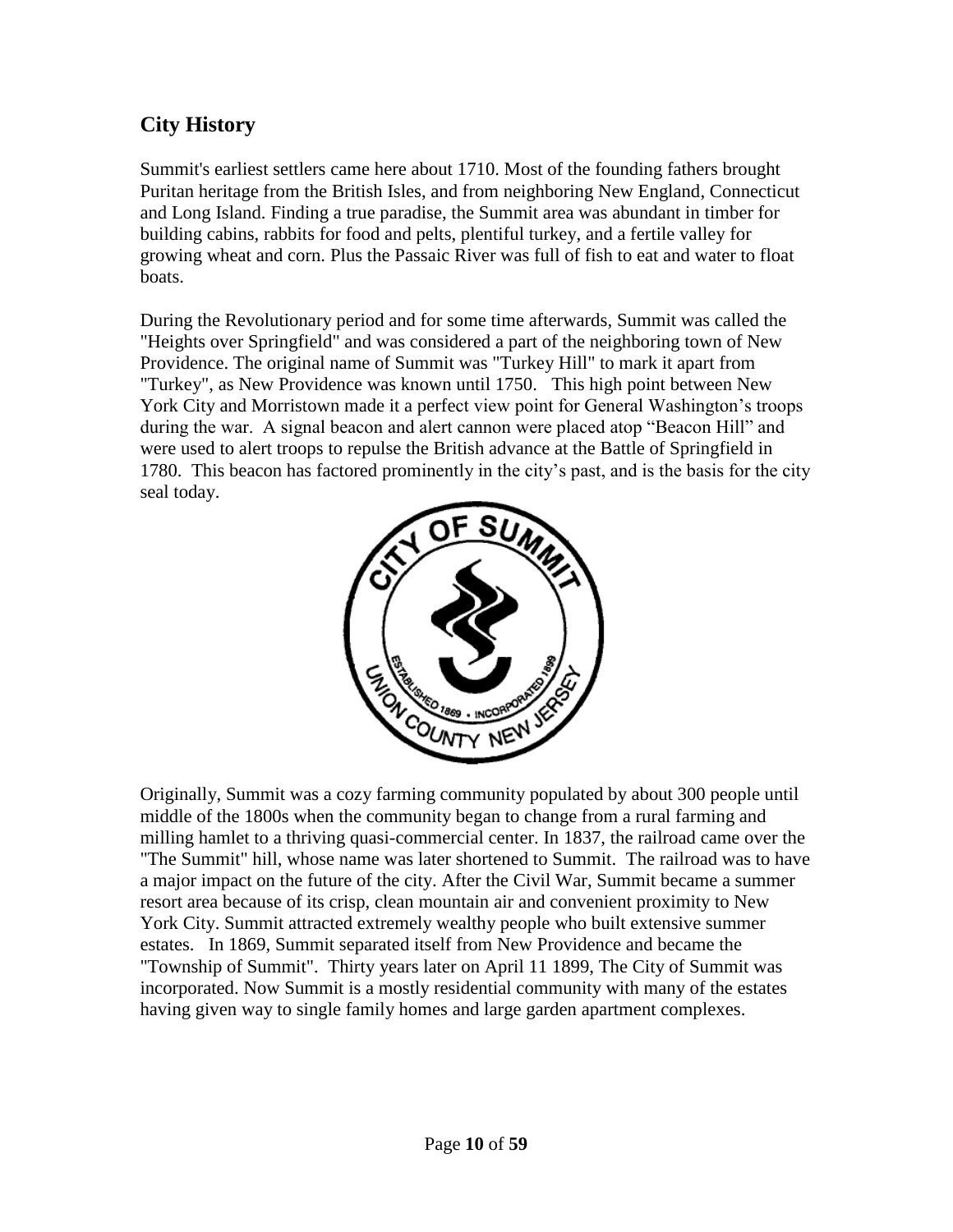

**Summit City Hall**

#### **City Government**

The City of Summit has a Common Council and a Mayor. The Common Council is the legislative body of the municipality. It approves all laws and adopts the city budget. . The Council consists of three members from Ward I and three members from Ward II and one member elected at-large. The six ward members serve three year terms and the at-large member serves a two year term. The Council elects from its membership a President for a one year term and a President Pro Tem for a one year term. The President presides at all Council meetings and the President Pro Tem presides in the President's absence. The President Pro Tem also serves as Acting Mayor in the absence of the Mayor. The council is further broken down to committees that oversee the following city operations; Buildings and Grounds, Finance and Personnel, Law, Public Safety, Public Works, and General Services. The day to day operations of the city are delegated to the city administrator who is responsible for the execution of policies adopted by the Mayor and Common Council.

The Mayor shall be elected by the voters of the city at large and serve for a term of four years and until his successor shall have qualified, and is the chief executive officer of the city. While not normally voting, the Mayor can speak on all topics, cast a vote to break a tie, must sign or veto all city ordinances, shall be the head of the police department and shall have the power to appoint, suspend or remove all employees of the police department, and shall supervise the official acts of the city employees and report derelictions to the council.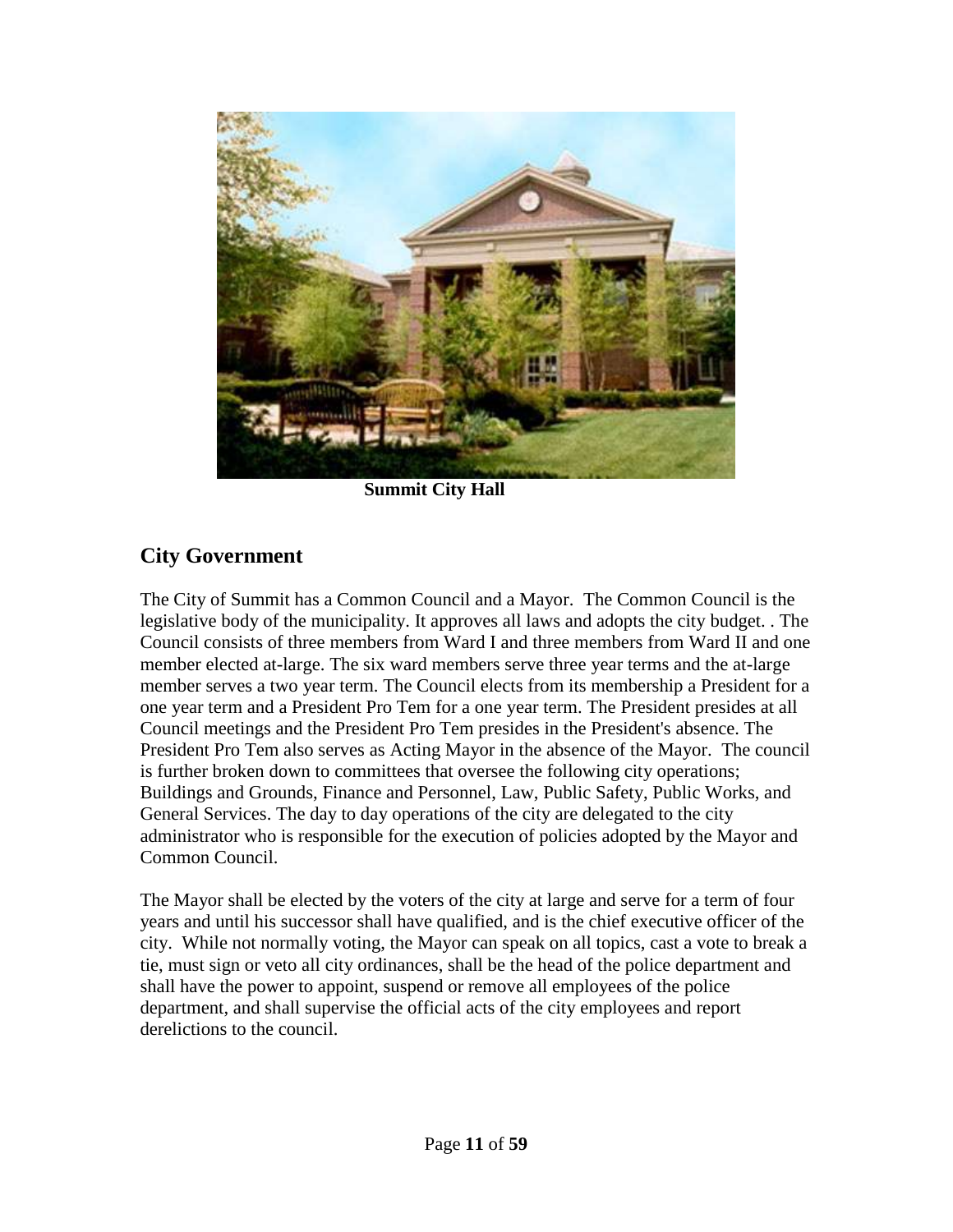#### **Fire Department History**

The late 19<sup>th</sup> century saw Summit growing by leaps and bounds. The train had come to the area in the 1830's but it would take years to reap the benefits. Businessmen from the city began to flock to Summit to enjoy the pure air of the country and the cool summers. With growth came some of the problems associated with progress. Several devastating fires in the late 1880's convinced town fathers fire protection was a necessity. However, there was no adequate source of water for firefighting. The town depended on wells for their water needs.

In 1887, Carroll Bassett, a young engineer from Lafayette College, moved to town. He soon began negotiations with the town. His company agreed to install at least four miles of water mains and fifty double nozzle fire hydrants. This project was completed by April of 1890. The town now had a water supply but no firefighting equipment. In April of 1890 the state legislature passed a resolution that allowed municipalities to use liquor license fees for any municipal purchase. It was decided that the money collected in Summit should be used to purchase firefighting gear. So it was, in April 1891, that the Summit Fire Department was established. The first volunteer fire companies were the Summit Hose and Ladder Company and Hose Company #2.



**Union Hose Company No. 1 – circa 1900**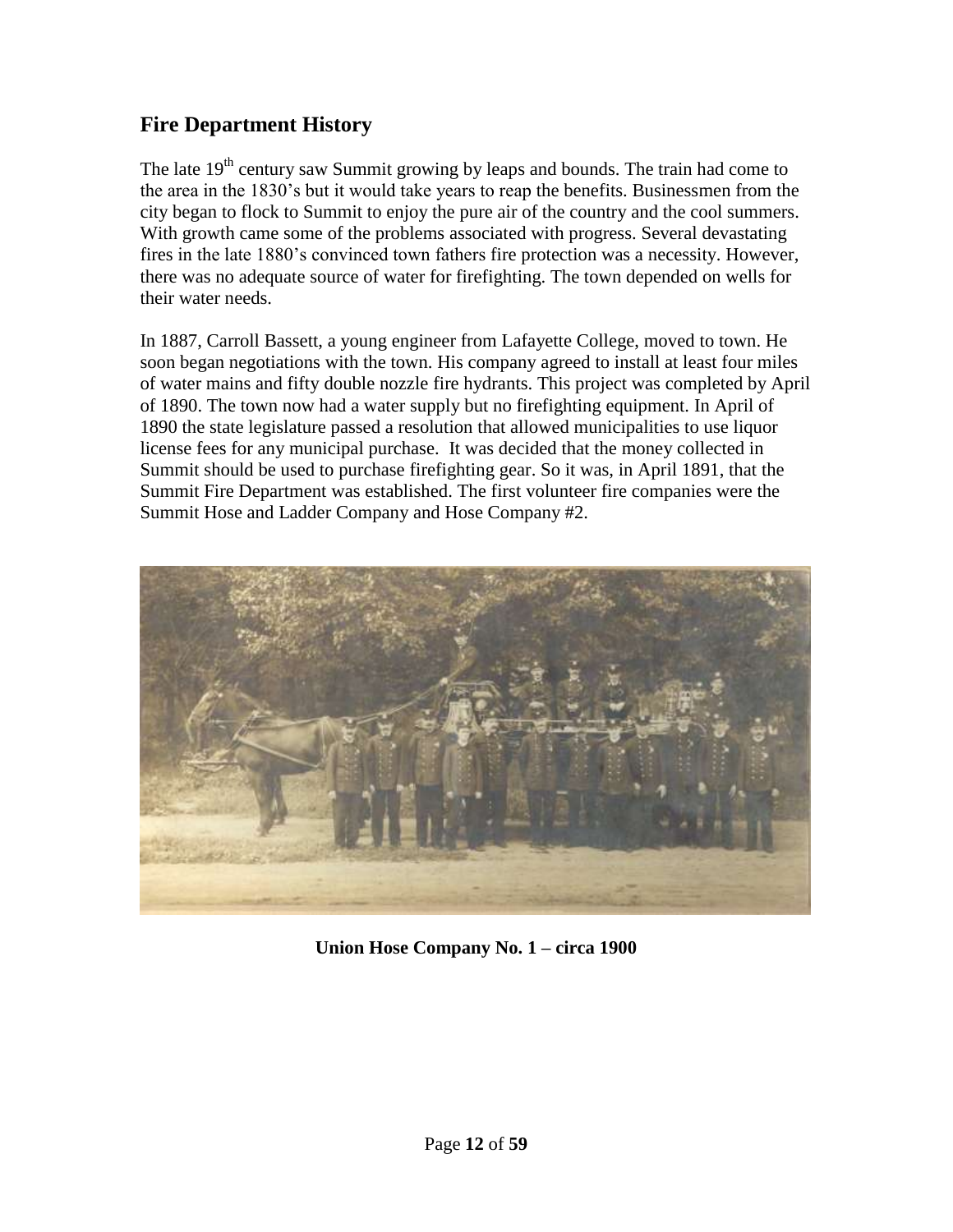The department continued to expand as several more volunteer companies were added. Union Hose in 1898, Board of Fire Wardens in 1893 and the Chemical engine in '02. Each company was housed in their own quarters which were scattered across the city. They came under the direction of a chief appointed to a 2 year term. This worked well for a number of years until 1938 when changes were made.



**Summit Fire Headquarters – circa 1956**

In 1938, Thomas Murray was appointed the first paid Fire Chief and took over command of the department. In 1948, all fire companies were moved to a new building located in the center of the city. All companies were now housed at 396 Broad Street where the department continues to be headquartered today. Additional career staff was gradually added over the next few years to supplement the efforts of the volunteer members. By the early 1950's the career staff numbered 32 members strong.

The Summit firefighters of today work hard to continue the traditions of the past and strive to be the best to this day. Equipment and training have changed, but we still feel the call to serve the community in good times and bad.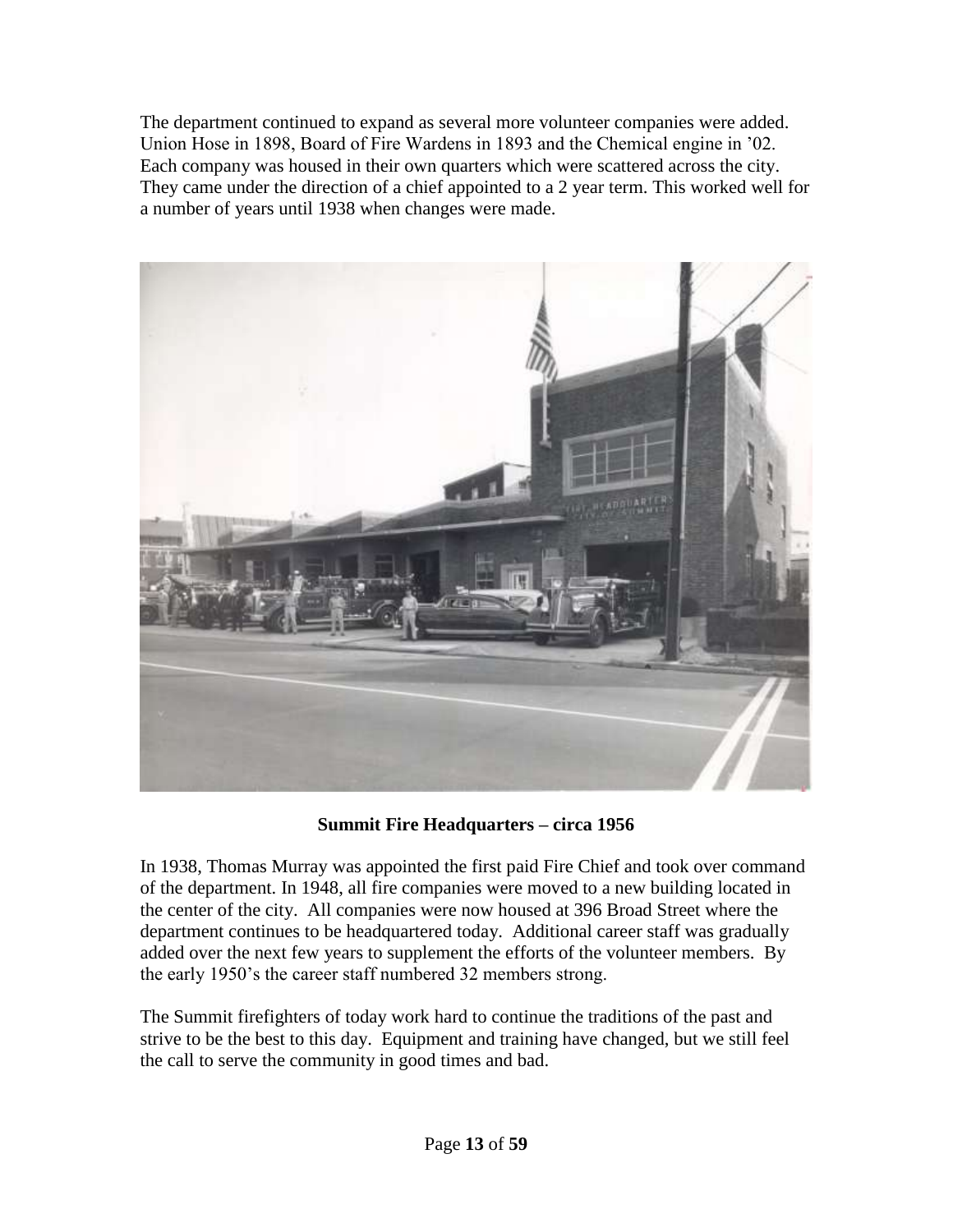#### **Current Levels of Service**

Currently the Summit Fire Department is a combination department with volunteer members supplementing the 32 career firefighters. Each of the four career platoons consists of 5 firefighters, 1 lieutenant, and 1 battalion chief. Additionally there is a chief, deputy chief, administrative assistant, and 2 firefighter/fire inspectors that work daytime hours Monday through Friday. The Volunteer Division roster presently consists of 12 on call firefighters. Four full time telecommunicators are supplemented by three part-time per diem telecommunicators to operate the city 9-1-1 and Fire Dispatch Center. Total staffing including career staff, volunteer members and telecommunications personnel is 52 personnel.

All of the Summit Fire Department equipment is kept in a centrally located station located at 396 Broad Street. This large station contains 2 engines, 1 tower ladder, 1 medium-duty rescue truck, 1 utility vehicle, 1 incident command vehicle, 2 reserve engines, and 4 administrative vehicles that are available for emergency response. An antique pumper is also kept at Fire Headquarters that is only used for public events, and does not respond.

The current on duty response personnel available to respond to emergencies consists of 1 first due engine staffed with 2 firefighters and 1 lieutenant, 1 tower ladder with 2 firefighters, 1 second due engine with 1 firefighter, and the incident command vehicle with 1 battalion chief. Manpower available, as well as the number of vehicles responding is dependent upon staffing levels available at the time, however a minimum of 5 firefighting personnel are always on duty at any given time. If the call received is of a nature indicating a structural fire, the first due assignment is automatically upgraded to include 1 engine with 1 officer and 2 firefighters and a battalion chief from the Township of Millburn. On-duty staff personnel including the two staff chiefs and two fire inspector/firefighters are available to also respond to all structural fire calls during their on-duty hours. Combined this puts an effective first due firefighting force of up to 15 personnel on scene.

For certain moderate hazard occupancies including Overlook Medical Center, Summit Oakes Hospital and the Merck Pharmaceuticals research complex, an automatic aid upgrade response  $(2^{nd}$  Alarm) consisting of an additional engine from Springfield FD with 3 firefighters, and an additional ladder truck with 4 firefighters from Union FD responds upon an initial report of fire in these occupancies. A full department recall of off-duty members is also automatically initiated through the activation of radio pagers issued to all department members. This response, when added to the standard automatic aid structural fire response from both Summit and Millburn FDs, brings a total of up to 24 on-duty personnel to an emergency scene. Additional off-duty personnel are used to deploy reserve apparatus to provide further assistance at the fire scene and/or for providing station coverage for the duration of the event.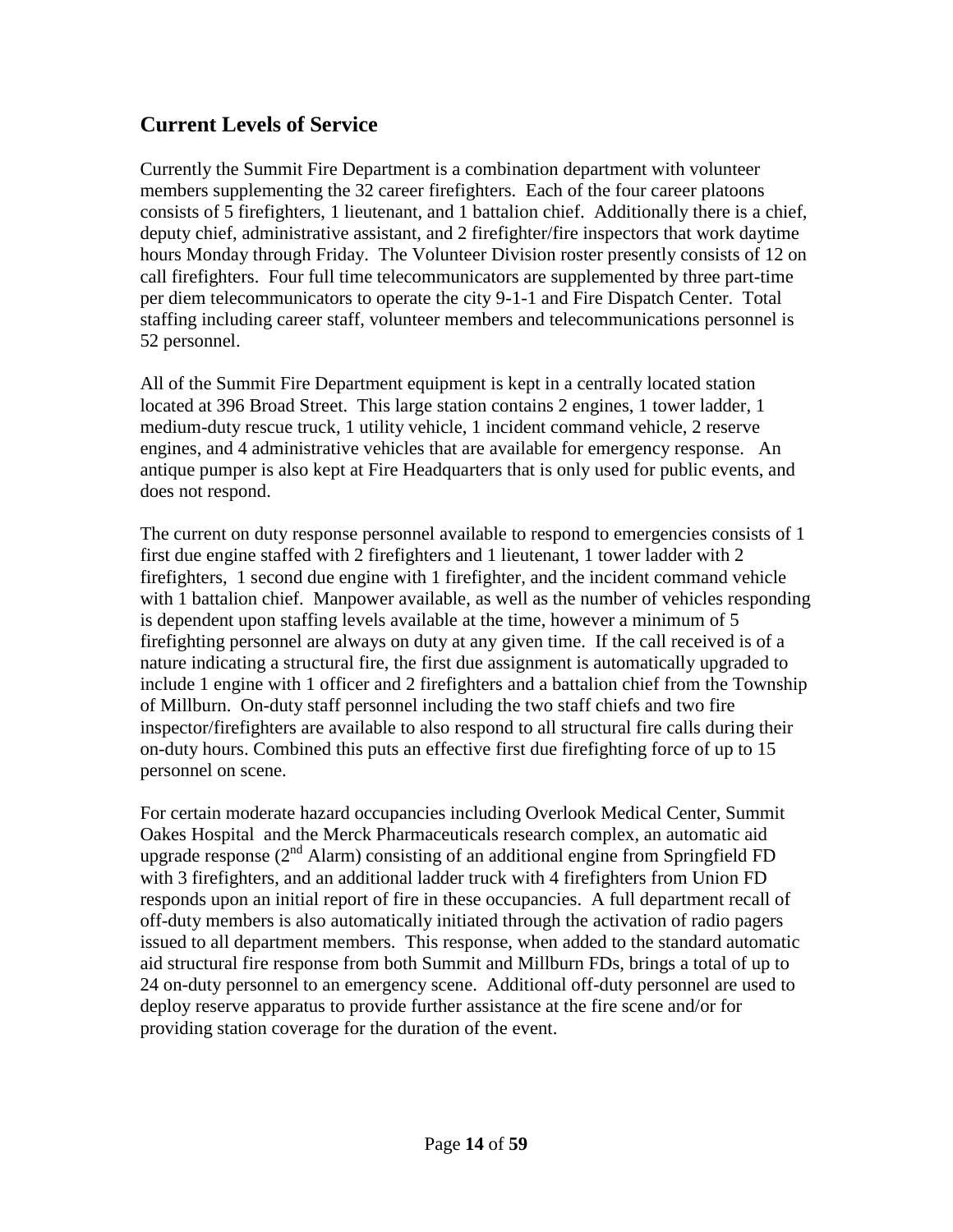The automatic response of an ambulance crew from the Summit Volunteer First Aid Squad with a minimum of 2 EMS personnel is also dispatched to the scene of all confirmed structural fires for firefighter safety and rehab.

The Summit Fire Department provides emergency fire services, rescue services, back up first responders for emergency medical calls (non-transport), initial response to hazardous materials, and a variety of non-emergency public service calls that range from keys locked in a car to deep water removal from structures. The Fire Prevention Bureau provides inspections services for existing buildings (in accordance with New Jersey State Uniform Fire Code provisions), new construction inspections (in accordance with New Jersey State Uniform Construction Code provisions), and coordinates all public fire safety education efforts. Together, both the fire prevention and fire suppression personnel conduct post fire investigations, school fire safety education, as well as fire safety inspections for small businesses and multi-family residential properties ("inservice" inspections).

In order to have a chance of positively mitigating emergency incident, sufficient resources must be deployed in a timely manner. Since resources are required to perform time critical tasks and functions, the Summit Fire Department must be able to put enough resources on scene in a timely manner to be compliant with legislation and accepted fire service standards (NFPA 1710). This Standard of Cover document is meant to define the Summit Fire Department's response to emergency incidents in a given period of time with a given amount of personnel.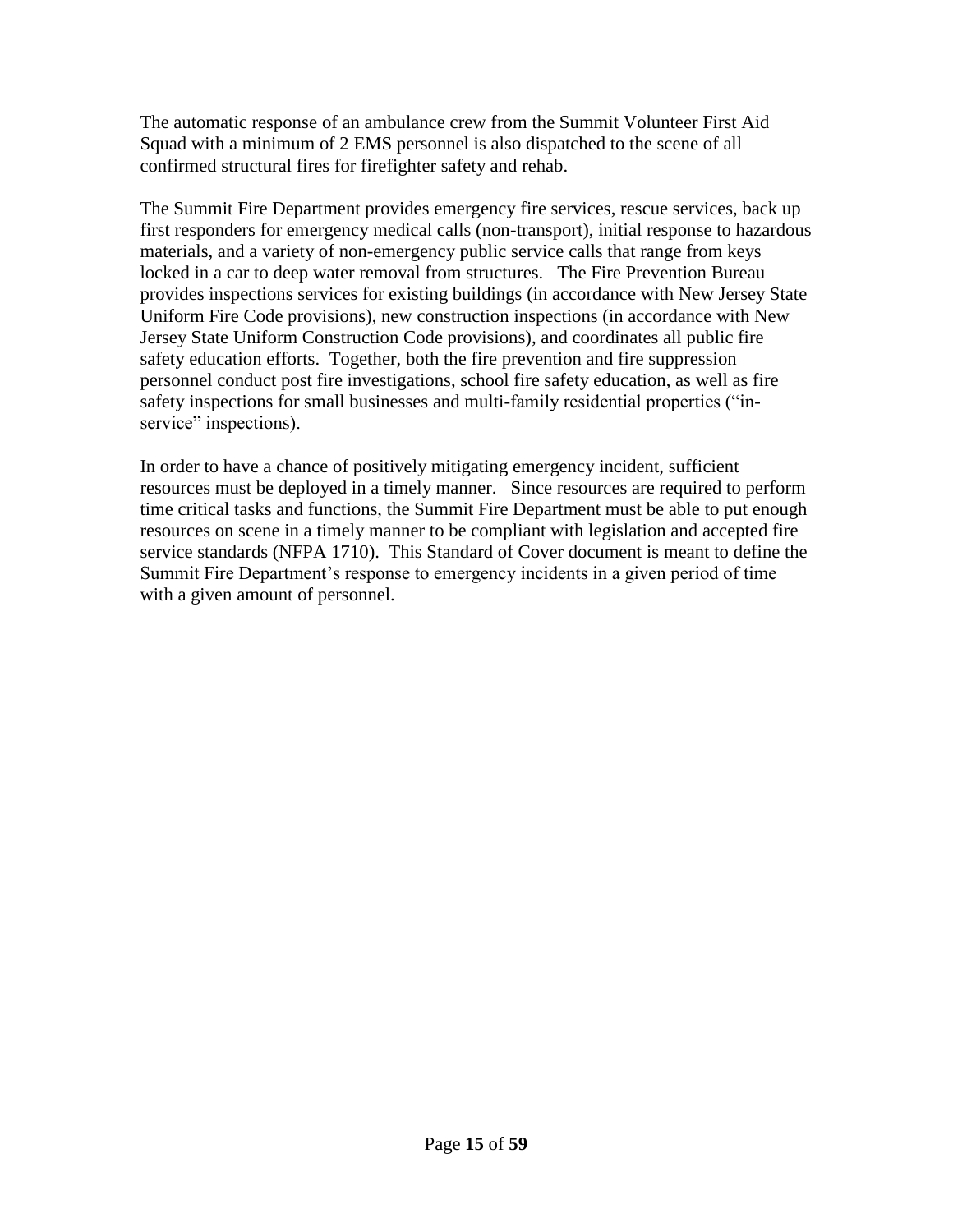#### **Fire Growth Timeline**

Properly staffed, trained and equipped fire companies must arrive, deploy, and attack the fire within specific time frames if successful fire ground strategies and tactical objectives are to be met. The same holds true for rescue operations, major medical emergencies, and other situations that require varying levels of resources. Every minute the fire keeps burning, the more damage results and the likelihood of any victims surviving decreases. The following graphic shows the timeline of a fire inside a structure as it develops from the ignition stage and progresses through the growth stage. When the fire reaches the flashover stage all combustible materials in the space are heated to their ignition temperatures and simultaneously ignite in a violent and sometimes explosive event. Flashover is deadly to both firefighters and any victims that may yet still be in the building.



The first step of any fire response is risk assessment. The Summit Fire Department has developed a risk assessment model using the VISION system created by the United States Fire Administration since 2006. VISION enables fire and emergency service agencies to analyze and categorize the fire risks in their communities (Maximum Hazard, Significant Hazard, Moderate Hazard, and Low Hazard), allowing them to formulate the response needed for an emergency at that structure.

Maximum Hazard – characterized as occupancies that would pose a very  $\bullet$ significant fire containment challenge to the local fire forces. Extensive use of fire mutual aid resources would be required to control and contain a well involved fire and prevent fire spread to adjacent properties.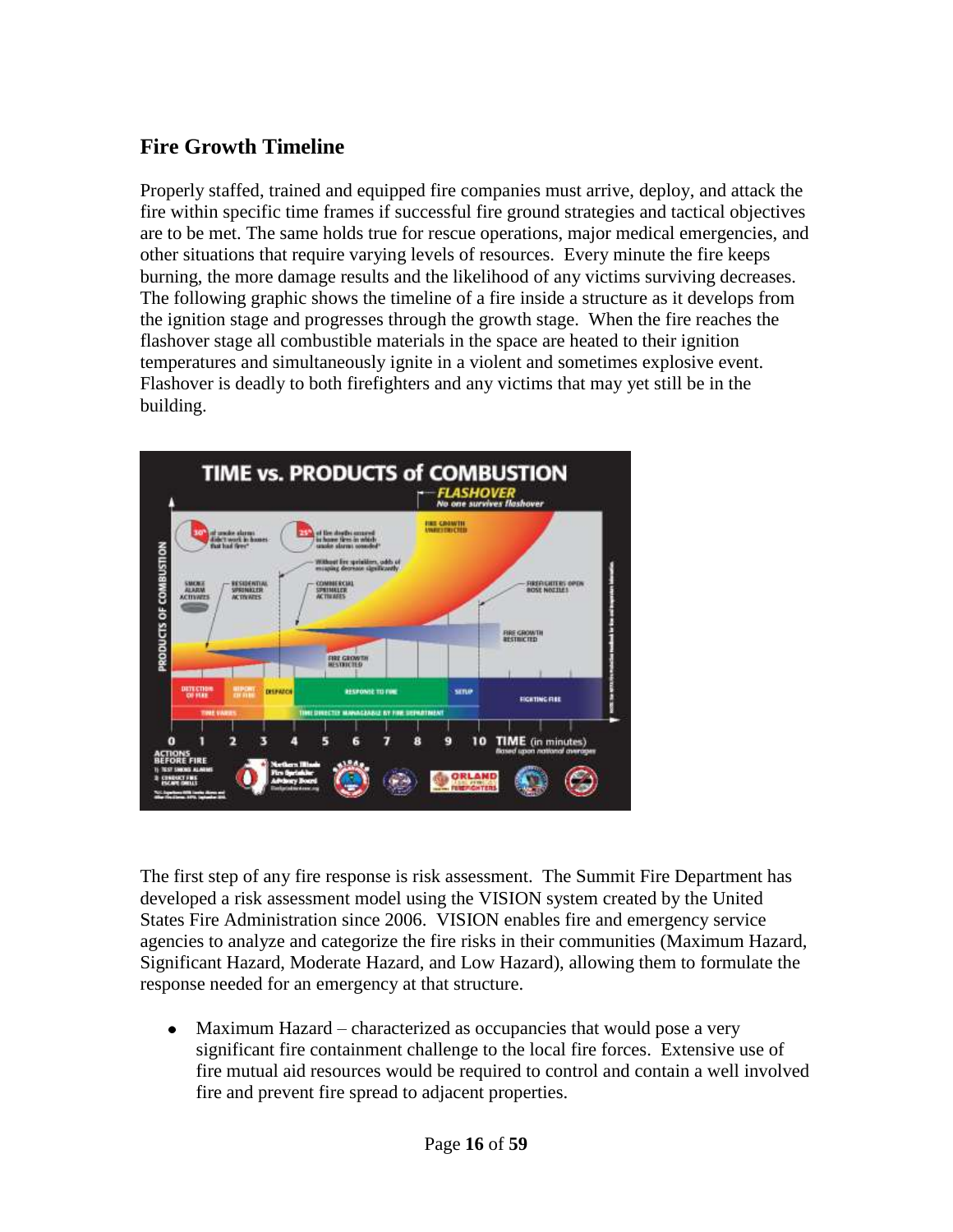- Significant Hazard characterized as occupancies that would pose a significant fire control challenge to the local fire forces. Use of fire mutual aid would be required to control and contain a well involved fire in these types of structures.
- Moderate Hazard characterized as occupancies that pose a moderate fire containment challenge to the local fire forces. Use of fire mutual may be required to assist the local fire forces with control and containment.
- Low Hazard characterized as occupancies that pose a low fire containment challenge to the local fire forces. The use of fire mutual aid would not usually be needed to effect control and containment.

VISION is also a pre-fire planning system that allows firefighters to evaluate and document building characteristics that can later be reviewed at the scene of the emergency by the incident commander.

After knowing what hazards are present, the next step is to evaluate what are the potential risks that may have to be addressed. Without knowing the risks, and the probability that a given type of incident will occur, further planning cannot take place.

The following chart illustrates the relationship between probability and consequences for emergency incidents. Both of these factors must be looked at to properly acquire and allocate resources for emergency response. Low probability and low consequence incidents cannot receive the same emphasis as high probability and high consequence ones.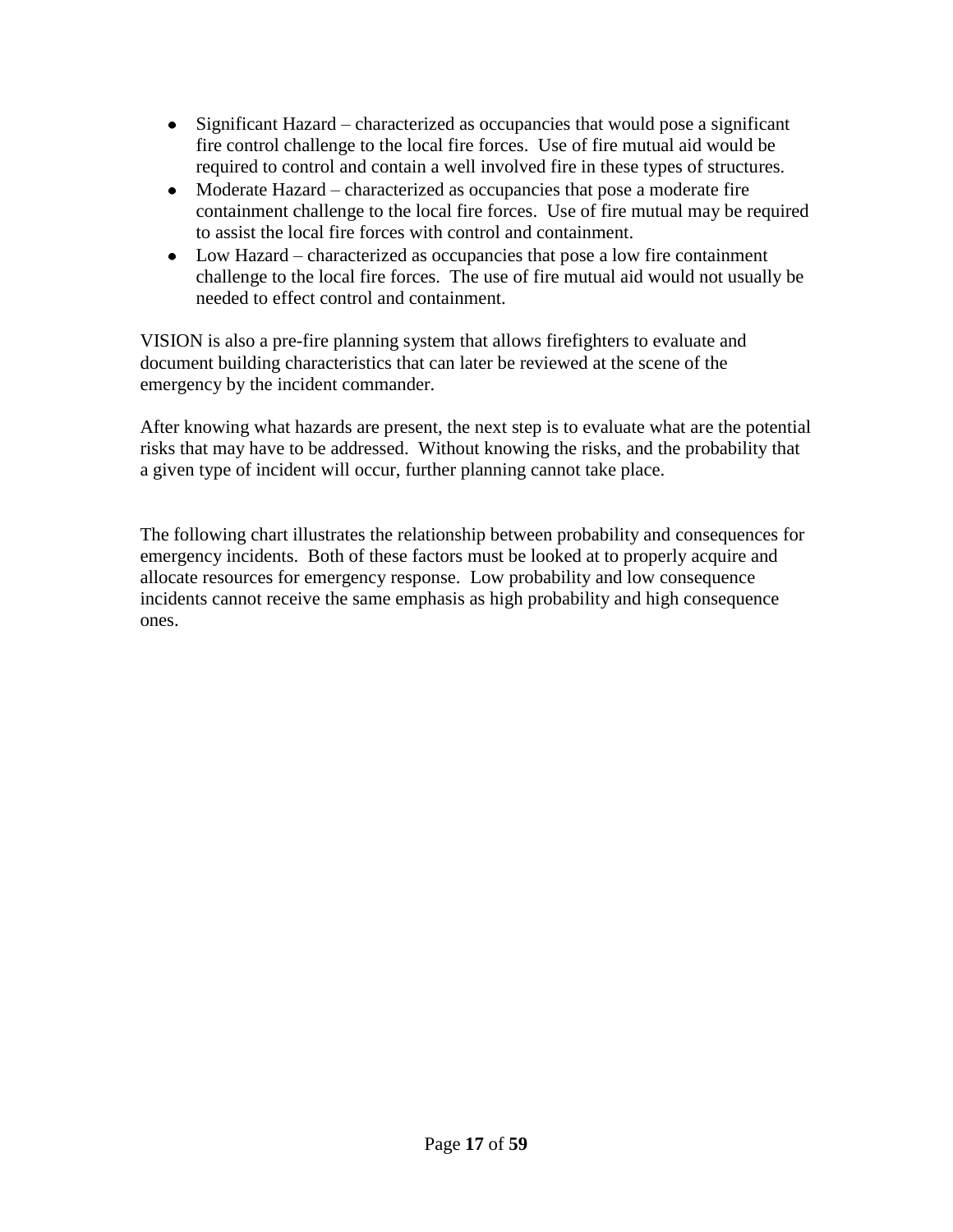

## **CONSEQUENCES**

With this in mind, the following community risk assessment has been completed for the City of Summit.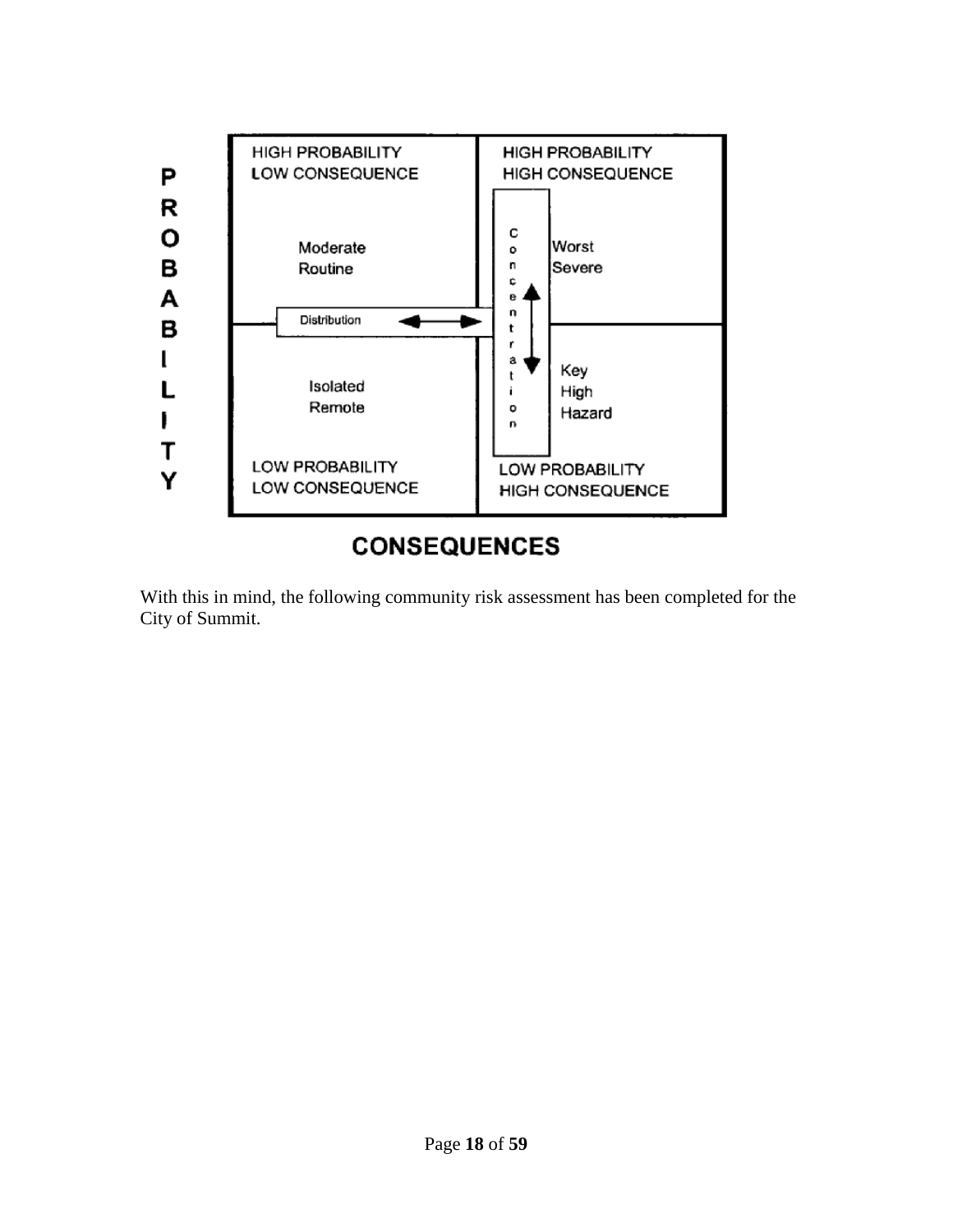#### **Community Risk Assessment**

In order for a fire agency to make specific observations about the scope and complexity of the fire, rescue and EMS challenges that it faces daily in a given community, key risk factors must be evaluated including the structural fire problem, the mobile fire problem, and the non-structural hazards and risks present in the community.

#### **Structural Fire Risk Assessment**

The structural risk assessment was performed at three levels:

**Community**- the overall profile of the community based on the unique mix of individual occupancy risks, planning zone risk levels, and the level of service provided to mitigate those risks.

**Fire Planning Zones** – areas used to measure the management of fire and non-fire risks in a geographic section of the community.

**Target Hazards** – individual buildings or properties that by their construction or occupancy characteristics may pose a special risk hazard to the community.

Part of any valid assessment of a community's fire and non-fire risks includes a comprehensive survey of the type and amount of structures that are located within the service area.

All properties located in the city were surveyed and analyzed as part of this portion of the risk assessment. Data was obtained from several sources including on-site building preplanning activities by in-service fire companies, records available from the fire department record management system including inspection records & NFIRS reports, building information data made available by ISO, and the city's integrated GIS asset and work management software solution.

Data collected was input into a software tool called VISION developed through a grant from the research section of the U.S. Department of Homeland Security Assistance to Firefighters Grant Program (the Fire Act) that helps fire departments better assess the risks in their local communities. The resulting numeric scoring, known as the Occupancy Vulnerability Assessment Profile (OVAP), is generated for all commercial, institutional, and large multi-family occupancies.

All surveyed structures have been placed into structural fire risk hazard categories:

**Low Hazard:** Detached garages, storage shed and out buildings fewer than 1000 square feet.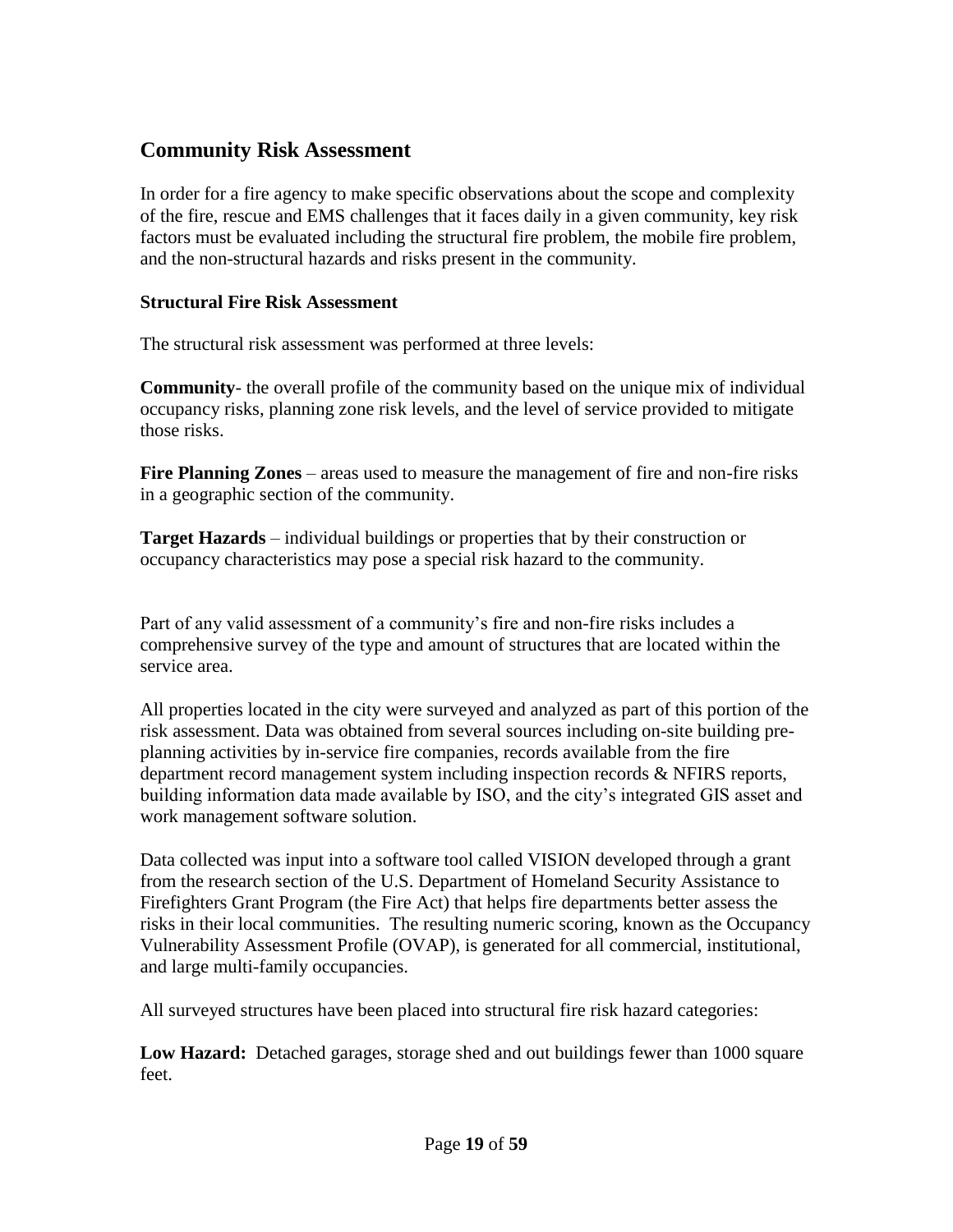**Moderate Hazard:** One and two-family dwellings, older multi-family dwellings two stories or less, industrial and commercial occupancies under 10,000 square feet without a high fire load, commercial, institutional and residential occupancies of fire resistant and non-combustible construction with built-in fire suppression systems.

**Significant Hazard:** Multi-family swellings more than two stories without fire suppression systems, commercial, industrial and residential occupancies over 10,000 square feet, assisted care living centers, educational and public assembly uses.

**Maximum Hazard**: Medical and psychiatric hospitals, medical and pharmaceutical research facilities, government and infrastructure risks, and vacant/abandoned structures.

Each structure was analyzed using the following criteria:

- **Age of the Structure**
- **Construction Type**
- **Area of the Structure**
- **Height of the Structure**
- **Density of Structures ( separation distance between buildings and the type of exterior finish)**
- **Built-In Protection Systems (fire sprinklers, standpipes, alarm systems, etc.)**
- **Fire Flow Requirements (amount of water necessary to control the emergency, based on structure, contents and exposures)**
- **Occupancy and Use of the Structure**
- **Building Access Issues**
- **Life Safety Considerations**
- **Economic Impact (dollar losses in property value, income, or irreplaceable assets)**

#### **Age of the Structure**

The age of a structure including the year of initial construction and any renovation or retrofit activity performed to the structure affect the overall fire risk of a building. Much of the commercial and institutional buildings constructed in the City are of older construction types. Many have been renovated several times, resulting in multiple voids above ceilings and possible structural deficiencies. While a program to retrofit many of the older structures to upgrade the fire protection systems is in progress, many of the buildings remain unprotected.

#### **Construction Type**

Construction types are generally classified in categories for fire analysis purposes. For purposes of this analysis, the Insurance Services Organization (ISO) building construction classification system was used. They are listed in order of fire resistance: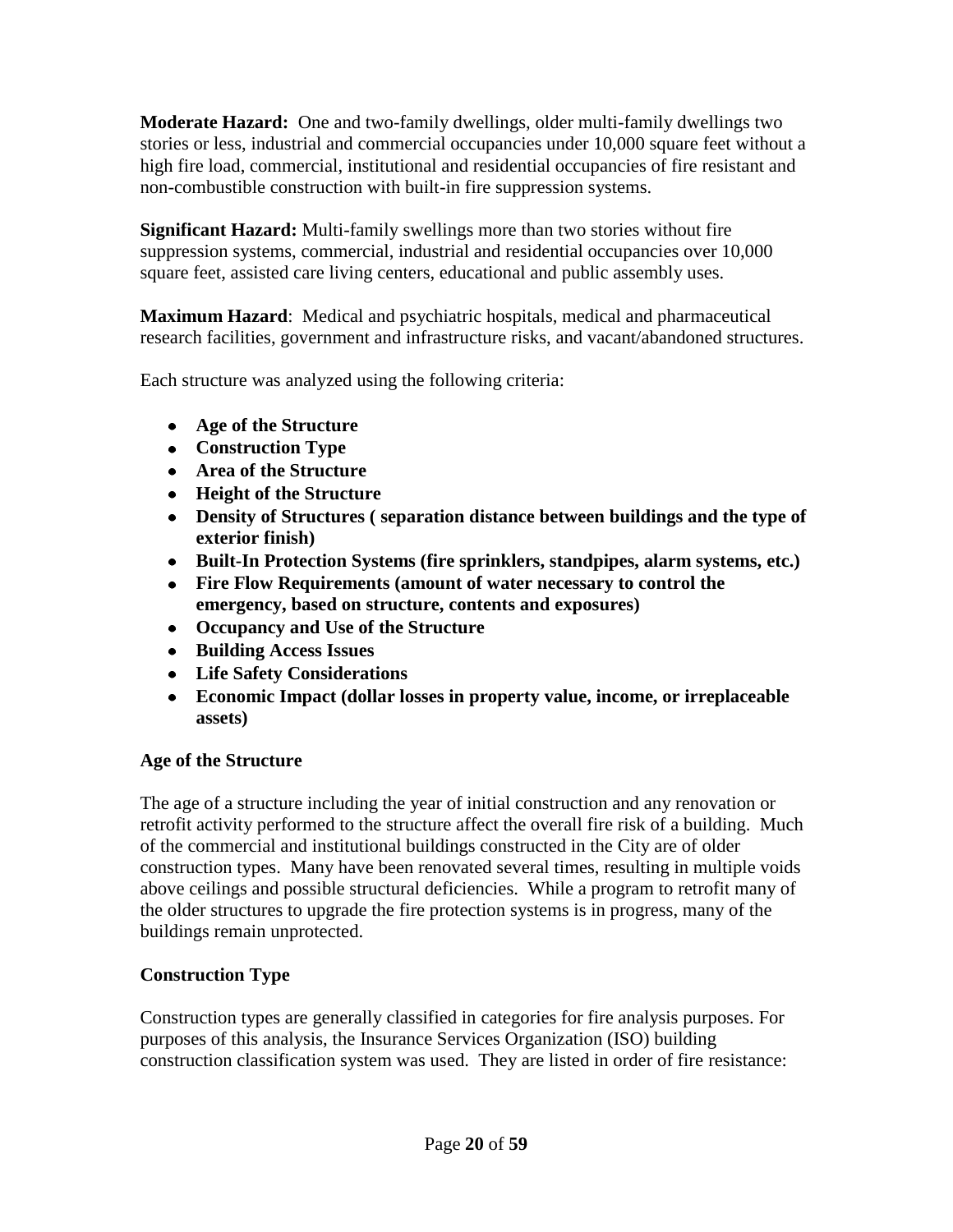#### **Frame Construction (ISO Class I)**

Frame buildings are buildings with exterior walls, floors, and roofs with combustible construction — or buildings with exterior walls of noncombustible or slow-burning construction with combustible floors and roofs.

#### **Joisted masonry (ISO Class 2)**

Joisted Masonry buildings are buildings with exterior walls of masonry or fire-resistive construction rated for not less than one hour and with combustible floors and roofs.

#### **Light noncombustible (ISO Class 3)**

Light Non Combustible buildings are buildings with exterior walls of light metal or other noncombustible material and with noncombustible floors and roofs.

#### **Masonry Noncombustible (ISO Class 4)**

Masonry non-combustible buildings are buildings with exterior walls of masonry material and with noncombustible or slow burning floors and roofs.

#### **Modified Fire Resistive (ISO Class 5)**

Modified Fire Resistive Buildings are buildings where the exterior bearing walls and load-bearing portions of exterior walls must be of noncombustible materials or of masonry, but exterior nonbearing walls and wall panels may be slow-burning, combustible, or with no fire- resistance rating.

#### **Fire Resistive (ISO Class 6)**

The exterior bearing walls and load-bearing portions of exterior walls must be of noncombustible materials or of masonry, but exterior nonbearing walls and wall panels may be slow burning, combustible, or with no fire-resistance rating.

The vast majority of single and two- family dwellings in the City are of frame construction with little fire resistance. Most of the buildings in the Central Retail Business District are of joisted masonry construction. Several of the newer office and retail buildings are of light noncombustible and masonry noncombustible construction. The hospitals, most schools, and newer research laboratory buildings at both of the pharmaceutical research companies are modified fire resistive and fire resistive construction.

#### **Height and Area of Structure**

The height and area of a structure affect both the fire and non-fire risk of a building. Large area buildings generally feature large undivided open areas that increase fire risk in the structure due to the rapid spread of smoke and heat within these spaces. The height of the building affects both the fire department ability to reach the upper floors for the rescue of entrapped occupants in both fire and non-fire situations. While most of the structures in the City are limited to three stories or less, there exist several areas, notably an area along Summit Avenue just north of the Central Retail Business District, where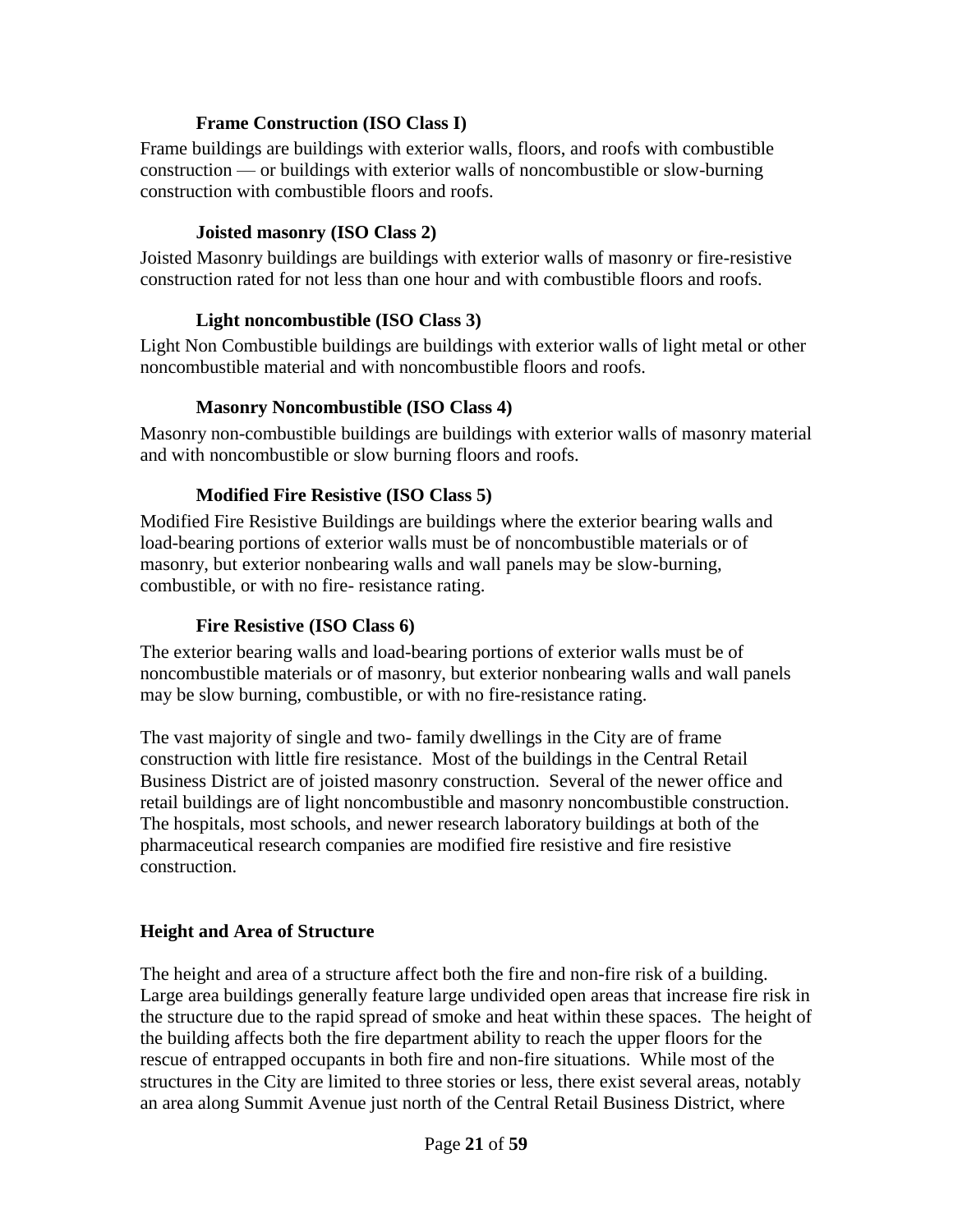several five to six story multi-family apartment houses and condominium buildings are located.

#### **Density of Structures**

The closeness of spacing between structures affects the likelihood of fire spreading to adjacent buildings. While building spacing is generally wide enough in most of the areas in the City to prevent the possible spread of fire between structures, there exist several neighborhoods where the concentration of wood frame dwellings presents a severe fire exposure risk. Neighborhoods in the East Zone are particularly vulnerable to this hazard as the lot sizing and spacing in this area of the City are generally smaller. Several streets located in the North Zone along the Morris Avenue corridor also present increased risk to fire exposure. The density and closeness of the commercial structures in the Central Retail Business District presents the greatest risk to fire exposure as the buildings are densely packed into a nine-block area with the structures spaced immediately adjacent to one another. In some cases, the buildings share party walls with the adjacent structures with no fire division walls being present.

#### **Built-In Fire Protection Systems**

The presence of built-in fire protection systems greatly affects the vulnerability of a structure to fire. Automatic fire sprinklers systems and various fire detection and suppression systems provide the highest level of fire protection for a structure. While most buildings in the City lack fire sprinklers, many of the institutional and commercial uses are equipped with fire detection systems. High hazard life safety uses such as hospitals, assisted care living and day care facilities are equipped with automatic fire sprinkler systems, as well as, fire detection systems.

Perhaps the area where the lack of built-in fire protection systems affects the vulnerability of structures to fire risk is in the Central Retail Business District. Densely packed older buildings with little or no fire division walls to check the spread of fire between structures exists with most of the properties lacking automatic fire sprinklers. Recent upgrades to some of these structures include the addition of fire sprinklers in the basement areas; however, fully fire sprinklers building in the district are few in number.

#### **Fire-Flow Requirements**

The amount of water that is available to extinguish a building fire obviously has a great deal of bearing on fire risk. The Fire Flow Formula developed by the National Fire Academy was used to determine the amount of water that may required to control a fire in a particular structure in the City. The formula is based on the floor area of the building (length x width) divided by 3. The formula also assumes 100% fire involvement of structure's first floor. The VISION software tool provides for the calculation after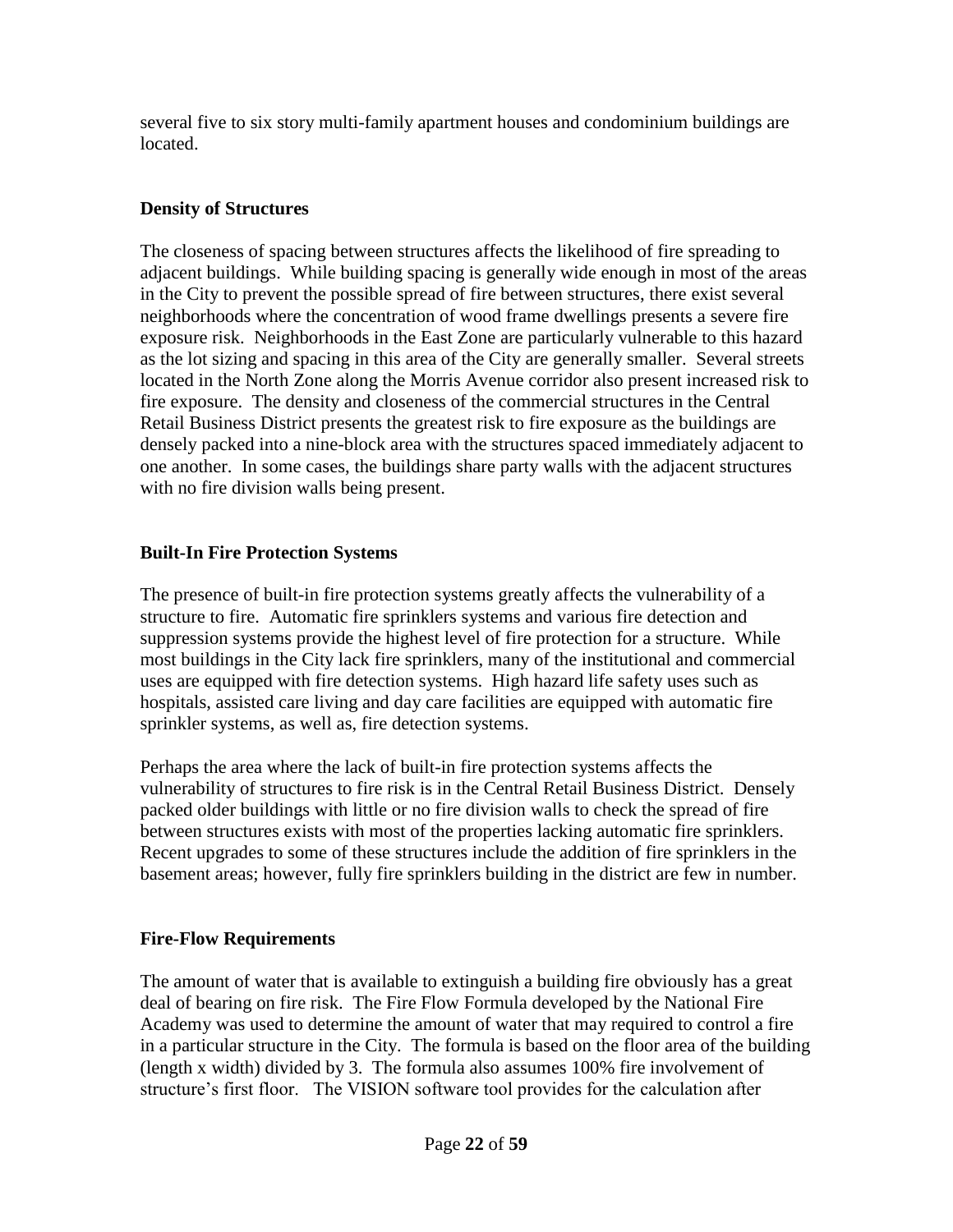entering the available water flow figures for the hydrant system in the immediate area of the subject building. The resulting fire flow is then expressed in gallons per minute.

Fortunately, the City of Summit is blessed with a very strong water system that is provided by a private utility company, New Jersey American Water Company. There are 516 hydrants strategically located throughout the city that are generally spaced no more than 500 feet apart. Hydrant spacing in the compact but densely structured Central Retail Business District is more closely spaced. The average flow rate for a hydrant is more than 2700 gallons per minute. Both of the large pharmaceutical research firms have their own private fire protection water systems that have adequate flow and pressure. Several multi-story apartment houses and large area buildings have fire pumps located in the buildings to supplement the flow and pressure demands on the upper floors.

#### **Occupancy and Use of Buildings**

The use and occupancy of a building is one of the greatest factors that govern fire and non-fire risks in any particular property. Using the available GIS and tax map data for the city, an analysis of the use of all structures by use group was developed.

Use Group Definitions:

**Group A – Assembly** – Buildings used for the gathering of persons for purposes such as civic, social or religious functions: recreation, food or drink consumption: or awaiting transportation, i.e.: churches, theaters, restaurants, funeral homes, gyms, libraries, train stations.

**Group B – Business** – Buildings used for office, professional or service-type transactions, including storage of records and accounts, i.e.: banks, barber and beauty shops, civic administration, outpatient clinics and medical offices, research laboratories, motor vehicle showrooms, post offices, professional offices, telephone exchanges.

**Group E** – **Educational** – Buildings used for educational purposes through the  $12<sup>th</sup>$ grade, i.e.: public and private schools, nursery schools and child day care centers for children older than 2 ½ years.

**Group F – Factory/Industrial** – Buildings used for assembly, fabrication, finishing, manufacturing, packaging, repair or processing operations that not classified as Group H or Group S, i.e.: Automotive repair, bakeries, dry cleaning, furniture repair and refinishing, laundries, woodworking and cabinetry.

**Group H – High Hazard** – Buildings used for the manufacture, processing, generation or storage of materials that constitute a physical or health hazard i.e.: refineries, chemical plants, storage of flammable and combustible liquids, explosives, corrosives, large amounts of combustible and/or hazardous materials.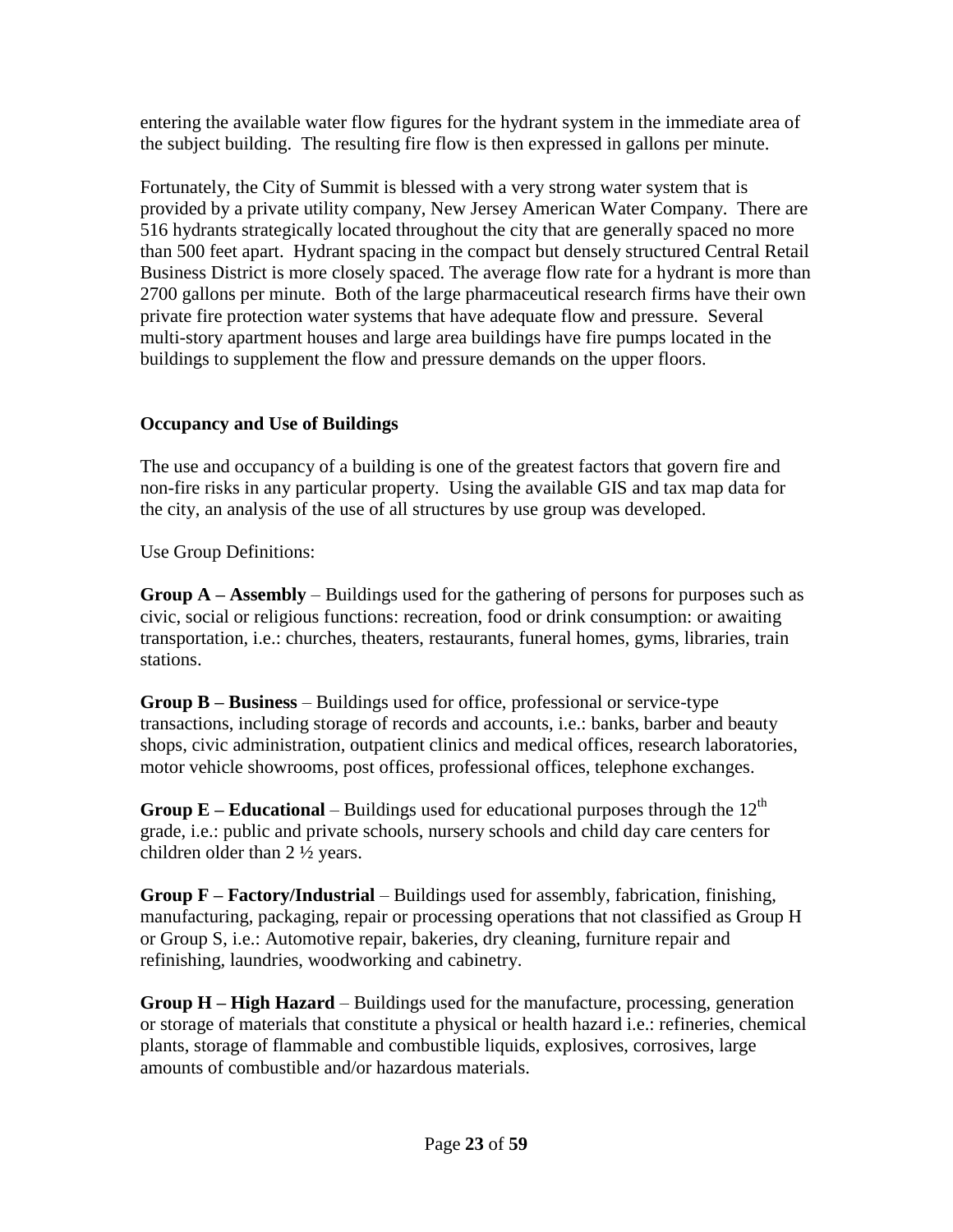**Group I – Institutional** – Buildings used for the care of persons having physical limitations because of age or health, or are detained for penal or correctional purposes, i.e.: hospitals, nursing homes, assist care living facilities, adult day care facilities, child day care center caring for children under 2 ½ years, prisons, detention centers.

**Group M – Mercantile** – Buildings used for the display and sale of merchandise, i.e.: department stores, drug stores, markets, motor fuel dispensing facilities, retail stores, sales rooms.

**Group R-1** – Residential occupancies containing sleeping units where the occupants are primarily transient (less than 30 days), i.e.: hotels and rooming houses (transient).

**Group R-2** – Residential occupancies containing more than two dwelling units where the occupants are primarily permanent in nature, i.e.: apartment houses, monasteries, rooming houses (non-transient).

**Group R-3** – Residential detached one and two-family dwellings greater than three stories in height, multiple single-family townhouses greater than three stories in height, rooming houses with no more than five roomers, adult and child day care facilities with fewer than five persons, therapeutic residences with no more than five residents.

**Group R-4** – Therapeutic residences including more than five but not more than 16 occupants excluding staff, i.e.: group homes.

**Group R-5** – Detached one and two-family dwellings not more than three stories in height and multiple single-family townhouses not more than three stories in height designed in accordance with the one- and two-family dwelling sub code, i.e.: single and two-family homes.

**Group S** – Storage – buildings used for storage that is not classified as a hazardous occupancy , and motor vehicle repair garages complying with the maximum allowable quantities of hazardous materials, i.e.: storage warehouses, vehicle repair garages, parking garages.

**Group U** – buildings and structures of an accessory character and miscellaneous structures not classified in any specific occupancy, i.e.: carports, greenhouses, barns, sheds, stables, tanks and towers.

**Group DG** – accessory buildings used for the storage of private automobiles, i.e.: private detached garages.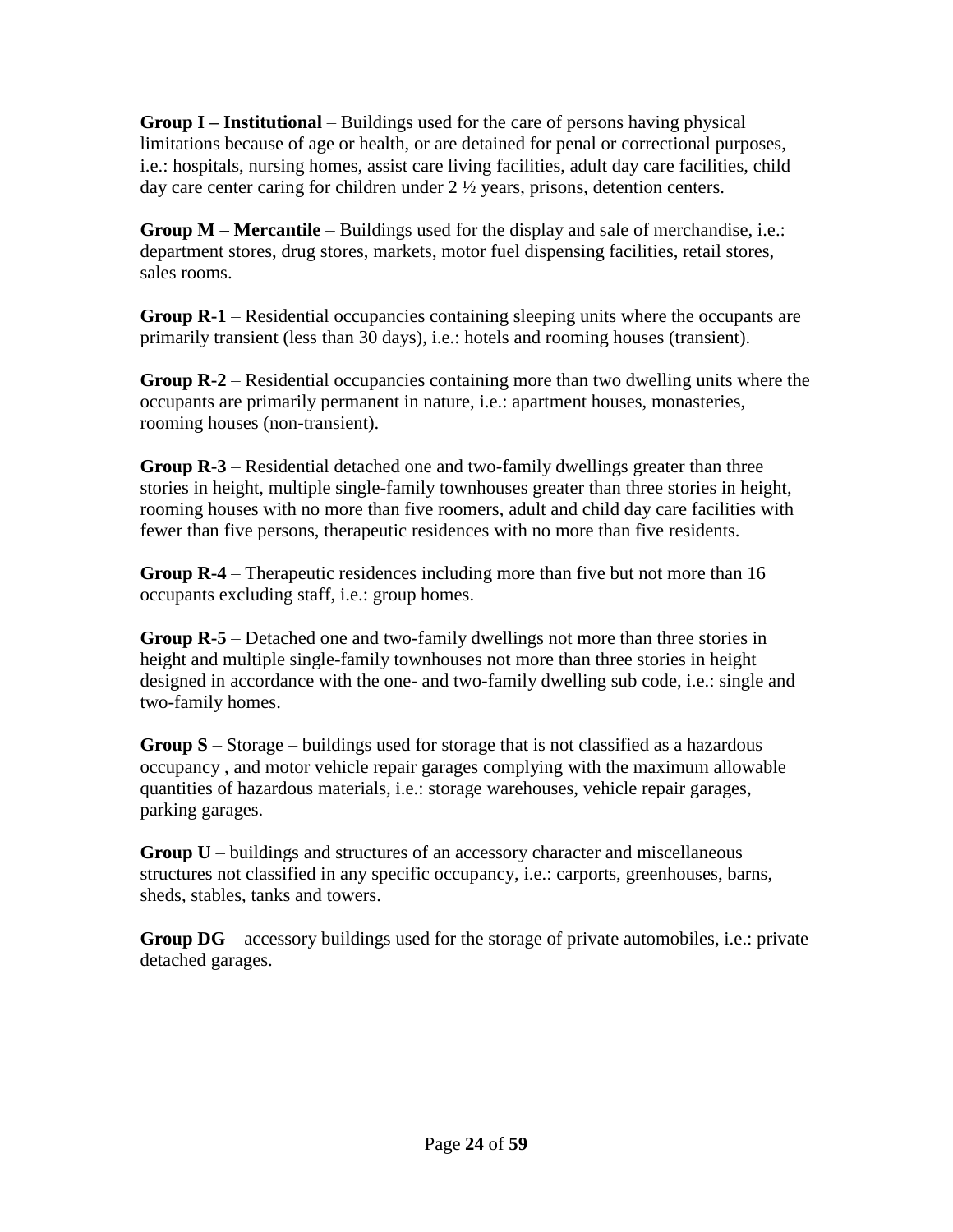The results of the analysis are displayed in the following tables:

|                    | <b>North</b> | <b>South</b> | East           | West     |               |                    |
|--------------------|--------------|--------------|----------------|----------|---------------|--------------------|
| <b>Description</b> | Zone         | Zone         | Zone           | Zone     | <b>Totals</b> | <b>Percentages</b> |
| <b>Group A</b>     | 16           |              | 17             | 25       | 59            | 0.78%              |
| <b>Group B</b>     | 35           | 6            | 30             | 75       | 146           | 1.93%              |
| <b>Group E</b>     | 3            | 8            | $\mathbf{2}$   | 8        | 21            | 0.27%              |
| <b>Group F</b>     | 4            | 0            | 3              | 3        | 10            | 0.13%              |
| <b>Group H</b>     | 0            | 0            | 0              | $\bf{0}$ | 0             | $0.00\%$           |
| Group I            | 0            | 0            | 9              | 5        | 14            | 0.18%              |
| <b>Group M</b>     | 20           | $\bf{0}$     | 18             | 71       | 109           | 1.44%              |
| <b>Group R1</b>    | 0            | 1            | 0              | $\bf{0}$ |               | 0.01%              |
| Group R2           | 29           | 9            | 58             | 115      | 211           | 2.79%              |
| Group R3           | 0            | 0            | 0              | 0        | $\bf{0}$      | $0.00\%$           |
| <b>Group R4</b>    | 0            | $\bf{0}$     | $\bf{0}$       | 0        | $\bf{0}$      | $0.00\%$           |
| Group R5           | 1396         | 1594         | 1432           | 1053     | 5475          | 72.43%             |
| Group S            | 29           | 0            | 29             | 12       | 70            | 0.92%              |
| <b>Group U</b>     | 3            | 4            | $\overline{7}$ | 9        | 23            | 0.30%              |
| <b>Group DG</b>    | 315          | 238          | 620            | 247      | 1420          | 18.78%             |
| <b>Totals</b>      | 1850         | 1861         | 2225           | 1623     | 7559          | 100.00%            |
| <b>Percentages</b> | 24.47%       | 24.61%       | 29.43%         | 21.47%   | 100.00%       |                    |

#### **Use Group Distribution By Census Tract r**

#### **Housing Density by Population and Zone**

|                   |               |                   |                |              | <b>Population</b> | <b>Housing</b> |
|-------------------|---------------|-------------------|----------------|--------------|-------------------|----------------|
|                   |               |                   |                | Total        |                   | Unit           |
| Geographic        | <b>Census</b> | Total             | <b>Housing</b> | Area         | <b>Density</b>    | <b>Density</b> |
|                   |               |                   |                | Sq.          |                   | per Sq.        |
| Area              | <b>Tract</b>  | <b>Population</b> | <b>Units</b>   | <b>Miles</b> | per Sq. Mile      | Mile           |
|                   |               |                   |                |              |                   |                |
|                   |               |                   |                |              |                   |                |
| <b>North Zone</b> | Tract 377     | 4616              | 1717           | 1.67         | 2764              | 1028.1         |
| <b>West Zone</b>  | Tract 378     | 5606              | 2488           | 1.49         | 3752.4            | 1665.3         |
| <b>South Zone</b> | Tract 379     | 5725              | 1942           | 1.92         | 2986.7            | 1013.1         |
| East Zone         | Tract 380     | 5184              | 1999           | 0.97         | 5329.9            | 2055.3         |
|                   |               |                   |                |              |                   |                |
| <b>Total City</b> |               | 21131             | 8146           | 6.05         | 3490.7            | 1345.7         |

Analysis of this data shows that the vast majority of structures in the city are single and two-family dwellings representing over 72% of all buildings. Detached garages and out buildings accounted for an additional 19% of buildings. Given that both of these classifications of buildings are commonly built of combustible wood frame construction, it can be said that a full 91% of all structures in Summit are of ISO Type 1 Combustible Wood Frame construction.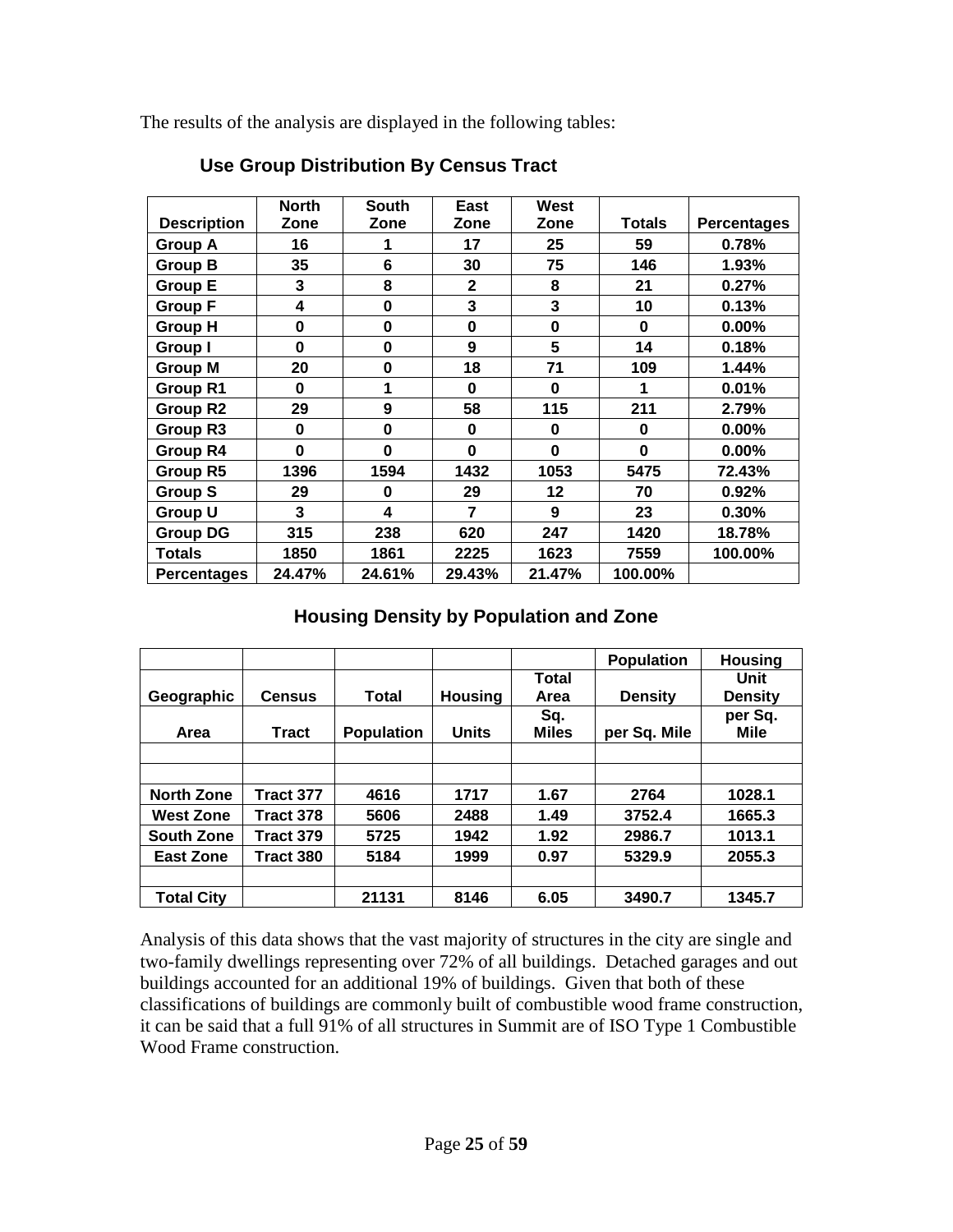The R-2 Group which includes several types of the residential buildings account for another 2.8% percent of structures. This leaves only the categories of business, mercantile, educational, storage and assembly making up the remaining significant percentage of buildings in the city.

While the numbers of buildings types and percentages tell the story of the make up of the city's building stock, it is interesting to note that while there is only 1 R-1 building use in the town, it is a significantly large older construction non-fire resistant hotel that poses a special risk to firefighting operations.

The use group distribution by census track also shows that there are significant differences in the housing characteristics in the various precincts in the city. The South Zone is almost exclusively a residential area with little commercial development and the largest number of private homes. The West Zone while the center of commercial development has significant numbers of multi-family buildings and apartment complexes. The North Zone has areas of mixed commercial and residential development while the East Zone has a high population density with the second highest number of residences in the city. It is also interesting to note that the East Zone has twice the number of detached garages and out buildings as any other zone in the city. This is a reflection of the older housing stock in the zone as modern residential construction generally accommodates attached garages in most residences.

#### **Building Access Issues**

The accessibility of a given structure by the fire department is also a factor that is weighed in both fire and non-fire risk assessment. The number of sides of a building that the fire department is able to access is relative to the ability to advance interior attack hose lines and place apparatus for use of aerial devices. Most fire codes reference the ability to place fire apparatus within a certain distance of exterior walls. There are relatively few structures in the City that present access issues for the fire department, however, several of these structures are to be considered high risks due to the height of the structure and the life hazards contained within the buildings. Overlook Medical Center presents some unique access challenges to emergency responders due to its placement along a steep slope with very constrained access driveways. The adjacent Medical Arts Center 1 and 2 buildings and the Overlook Apartments also present similar access issues due to the constraints of their positioning on steeply sloping terrain.

#### **Life Safety Considerations**

Several occupancies located in the City present unique life hazard issues due to age or incapacity of the occupants. Both hospitals, an assisted care living center, a senior housing project, and several child and adult day care facilities would present rescue and evacuation challenges should a fire or non-fire emergency occur in one of these buildings. The number of occupants that may have to be rapidly relocated within the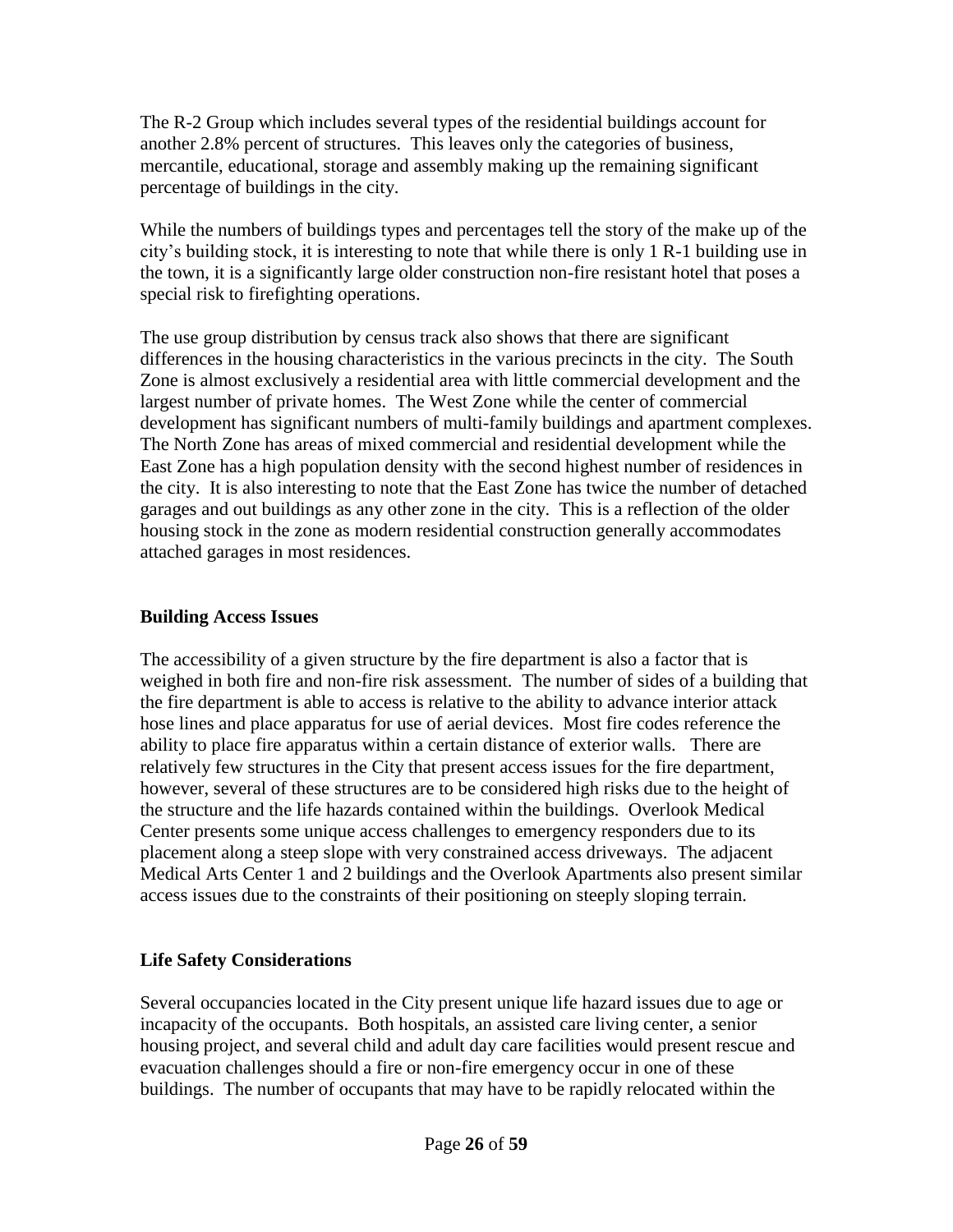structure or removed from the building would present a high hazard fire and non-fire risk due to the limited number of initial responding personnel.

#### **Economic Impact**

The economic value of a structure to the community can be assessed using several factors. High value structures that provide a large number of employment opportunities to residents of the community may have a substantial impact of the tax base should the loss of the building impact the economic vitality of the community. Loss of structures that are critical to the infrastructure of the area or the cultural or historical value to the community are also assessed for the economic loss to the community.

Several large institutional buildings located in the City represent a moderate risk to the community should their use are lost due to fire or non-fire event:

The Overlook Medical Center complex, in addition to being the City's largest employer, provides vital emergency medical care to the City as well as the surrounding region. Loss of use of the facility would prove an economic burden to the community with the loss of employment. Members of the community would be further burdened by having to travel out of the area to receive medical care.

Several of the large research laboratory buildings at the Merck pharmaceutical research campus, the second largest employer in the City, are considered to be of very high value due to the nature of the research that is conducted on site. Loss of use of any of these buildings would represent a significant loss to the economic base of the City.

Loss of use of any of the public school buildings in the City would have a detrimental effect on the residents of the community. The relocation of displaced students to other schools in the City would cause significant disruption in the lives of many city residents. Increases in student attendance at the other public school buildings would increase the life hazard load in each building as many of the buildings are already at peak capacity. Disruptions to traffic patterns during peak school drop off and pick up times would also causing traffic delays in several areas of the city and would increase response times for emergency services.

In addition to high value structures in the City, there is vital infrastructure that would represent a burden should their uses are lost:

The Summit Transit Station is the hub of the Central Retail Business District. Thousand of commuters pass through the station on a daily basis. Loss of the train station and/or access to rail traffic would cause significant hardships on residents and area commuters as they would have to travel out of the City to make transit connections elsewhere. The loss of the daily commuter traffic from the Central Retail Business District would prove an economic blow to the local shop owners and restaurants.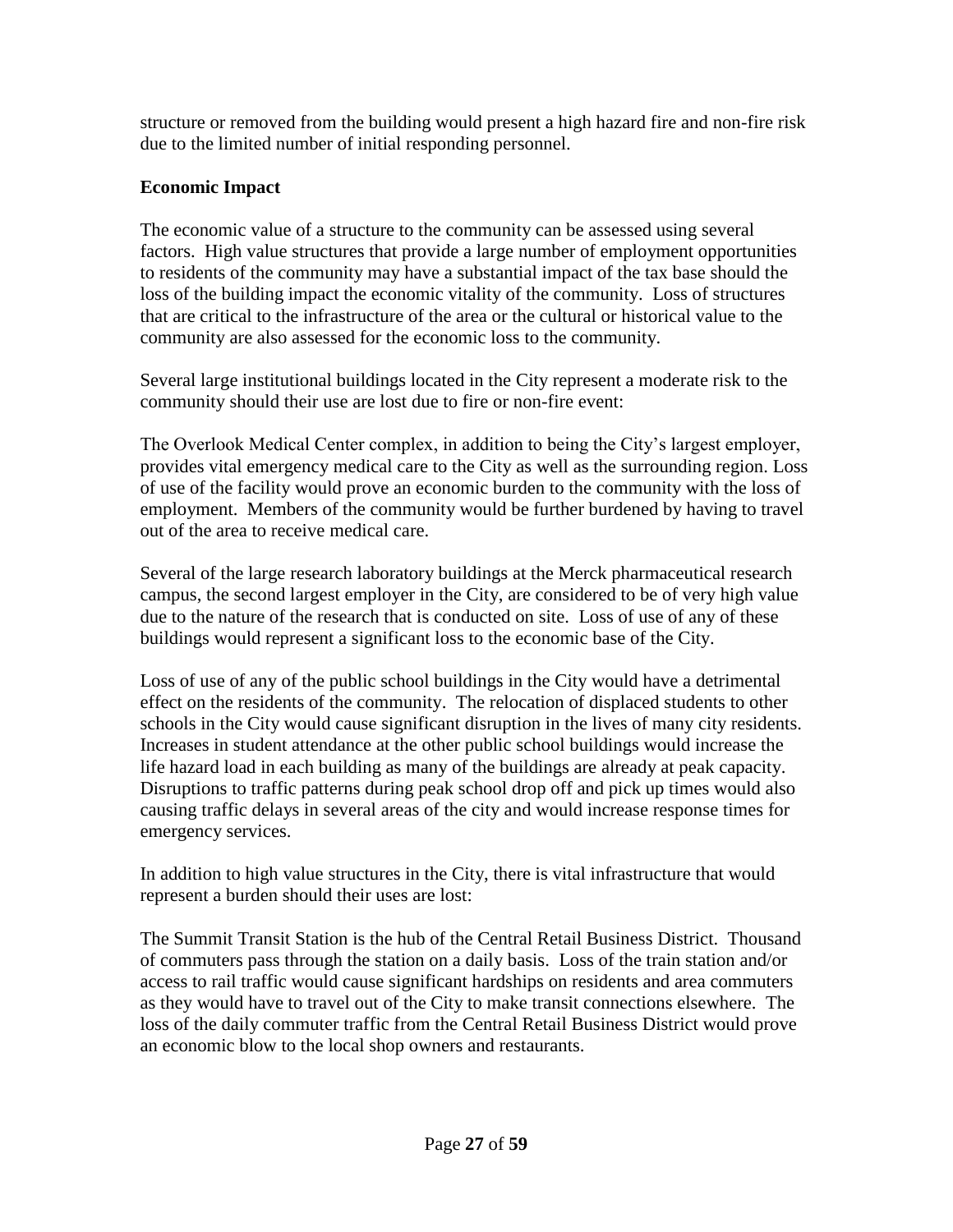Damage and/or loss of use of the area highways, Interstate Route 78 and State Route 24, would prove a hardship to area residents. An event such as a transportation accident that damages components of the highways such as an overpass or an entrance/exit ramp would shift traffic onto local roadways which would be quickly overburdened by the influx of commercial and passenger traffic. The resulting additional traffic on local roadways will increase response times for local emergency services, as well as, expose local roadways to a heavy volume of truck traffic which may damage the roadway surfaces. The possibility of traffic gridlock during peak travel times would be very disruptive to many aspects of life for residents and commuters in the area. Any long term disruption would have a lasting economic impact on the City.

#### **Development and Population Growth**

The City of Summit is considered a "built out" community with little available vacant land for new development. Redevelopment of existing structures has become a trend which is seen as the future of development in the City.

The population of the City has remained fairly stable with the 2010 U.S. Census projections expected to add a small increase in residents. Demographic shifts since the last census are expected to show an increased percentage of Hispanic residents. There appears to be no significant change in the average age of "at risk" populations such as the elderly or young.

#### **Workforce Populations**

The total work force population has increased in the City primarily due to the redevelopment of the former Schering Plough Corporation Summit Site by the Merck Corporation. Several new pharmaceutical research laboratory buildings have been constructed or redeveloped at the site which has increased the work force to 3500 employees. The Celgene Corporation has also increased the work force at their Summit Site with over 800 employees currently on location with plans for further development in the near future. It has been estimated that the increase in city population caused by the local workforce during the daytime work week swells the total population to over 35,000 persons.

#### **Fire Planning Zones**

For analytical purposes, the City of Summit has been divided into four fire planning zones. The boundaries of the four zones mirror the four census tracts that are used by the U. S. Census Bureau to divide the city into demographic areas. They were chosen because of the availability of demographic data for each zone and because they divide the city into geographic neighborhoods that have unique features.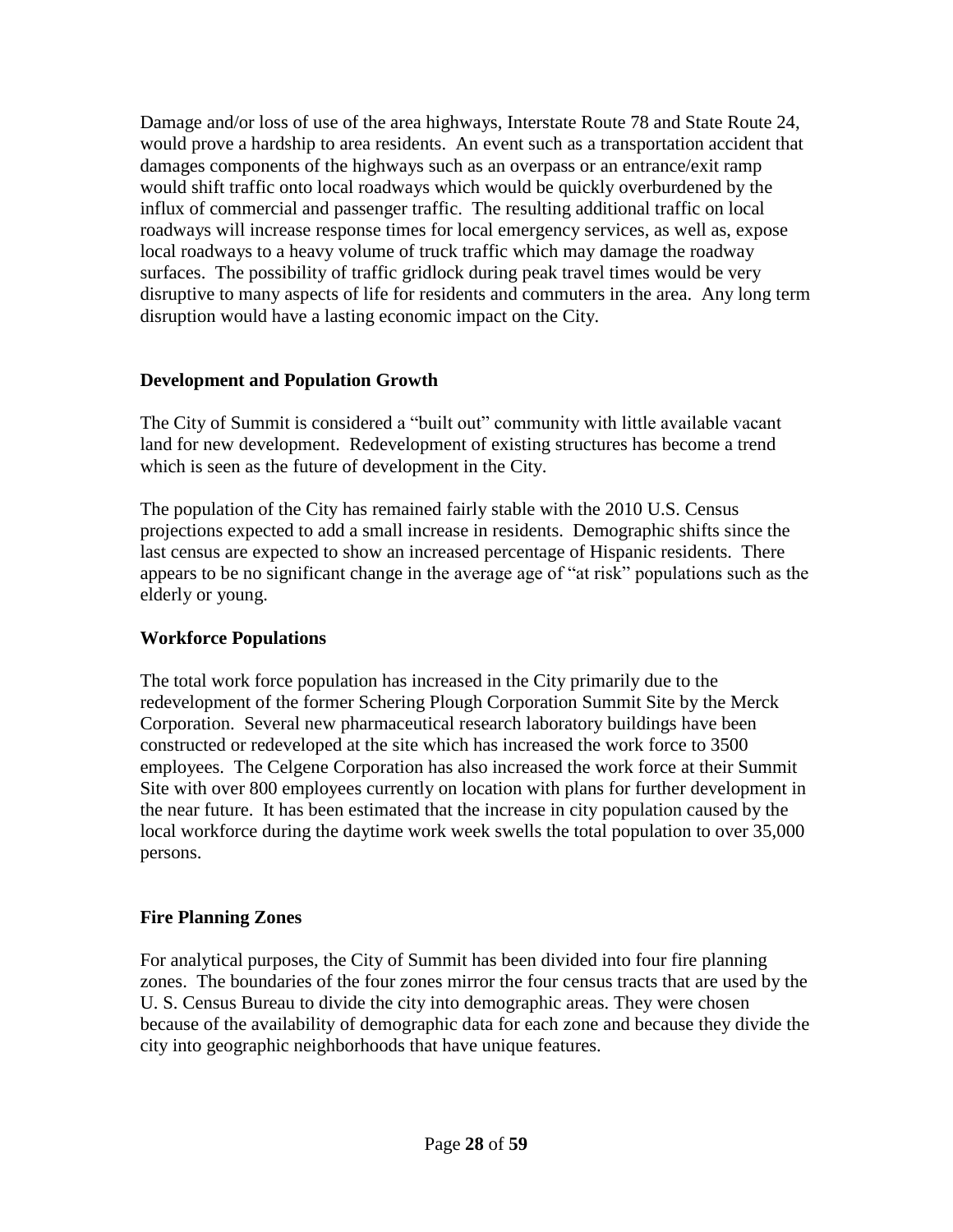#### **North Zone – Census Tract 377**

The North Zone is characterized as mostly residential with some of the largest single family residences in the city. There are 1850 structures located within this zone with 4616 residents.

While this area of the city has the smallest segment of the total city population, it also has few large multi-family housing complexes. It shares a concentration of retail storefronts and commercial office space along the Summit Avenue corridor along the eastern edge of the central retail business district with the West Zone. There is small commercial area along the lower end of Morris Avenue that it also shares with the adjoining West Zone. A small but concentrated area of commercial businesses and small industrial buildings exists along the extreme northern part of the zone bounded by Chatham Road. Two large commercial office buildings with limited vehicle access are located near the entrance ramps to State Route 24. The zone is bounded to the north by the Passaic River and along the eastern edge by State Route 24. A large segment of the zone is occupied by a golf course.

The majority of the buildings in the zone are single and two-family dwellings (1396 units), detached privates garages (315 units), mercantile occupancies (20 units), and low hazard storage and utility buildings (32 units) that are considered to be a low to moderate fire risk. There are 29 multi-family apartment buildings that are considered moderate to significant hazard due to the lack of fire sprinklers in most of the occupancies. Several school buildings, both public and private are also located here that would be considered moderate to significant fire risks due to the life hazard as well as the potential impact of loss of use to the community.

There are several buildings that are considered targets hazards in the North Zone:

**Hosokawa Micron International** at **10 Chatham Road** operates an industrial facility that is dedicated to the research and development of powder processing technology also known as nanotechnology. The facility also operates a small section that specializes in the development and manufacture of filters and scrubbers for industrial use in powder and particle processing. The main hazards at this facility are the presence of fine particulate materials that may constitute an explosion hazard while in the processing stage. The building has built-in fire protection systems; however the potential volatile nature of the powder processing systems poses a unique response hazard to emergency personnel.

**Jersey Central Power & Light** maintains the **Traynor Electrical Power Sub Station** on **Chatham Road** at the city line near the Passaic River that is a major electrical power transmission and supply center for the area. Very high voltage and specialized electrical transmission equipment pose a unique response hazard to emergency personnel.

**Wachovia/Wells Fargo** occupies a large 336,000 square foot 5-story office building at **190 River Road** with over 400 employees. The building consists of three upper stories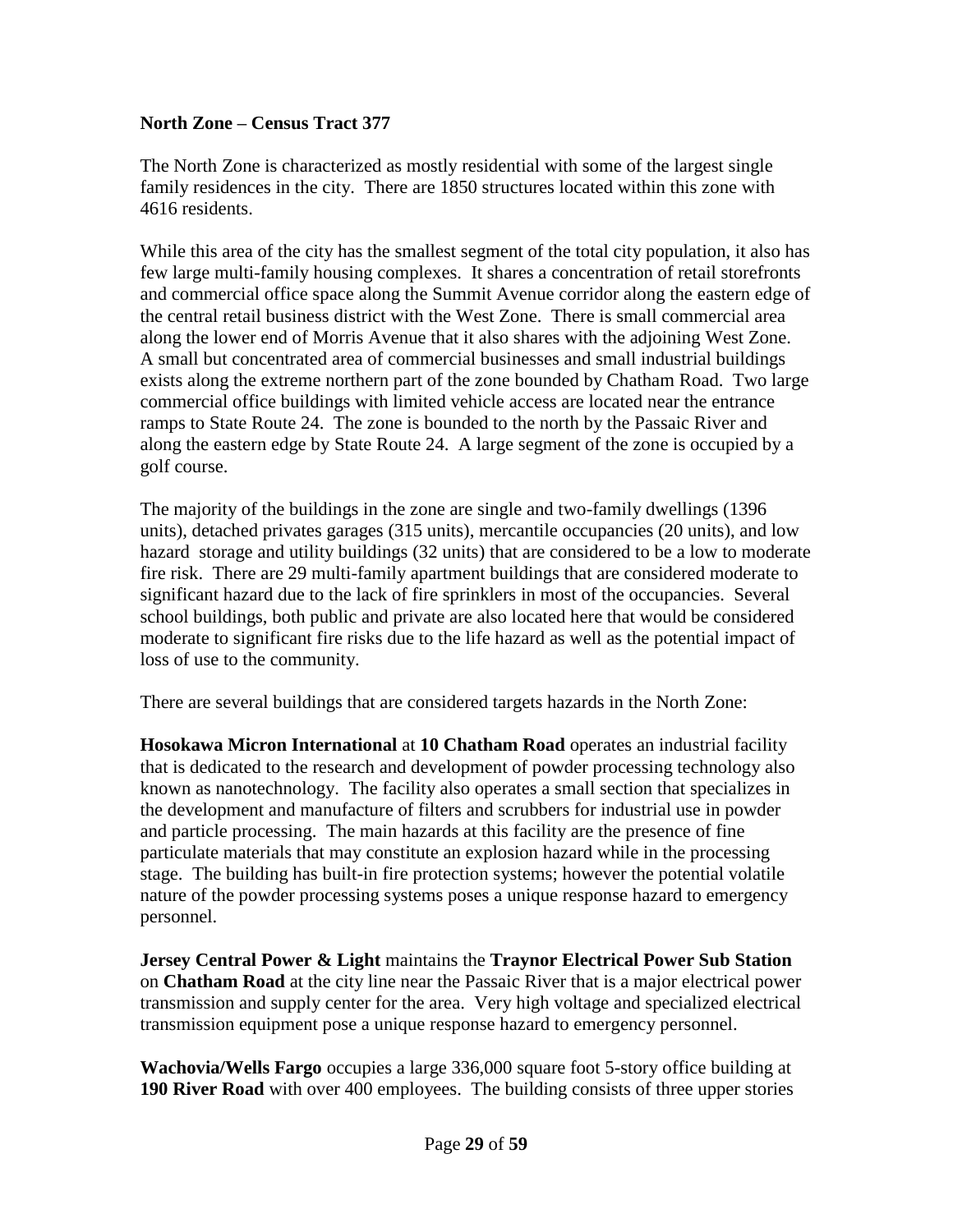of office space with two lower stories of parking garages, one of which is partially underground. While the complex is equipped with wet standpipes and fire sprinklers, fire department access is limited due to the location and configuration of the building adjacent to the Route 24 freeway.

Two former car dealership buildings which have been vacant for several years pose an increased risk to emergency responders.

The former **Summit Chevrolet** building at **36 River Road** is an ISO Class 6 fire resistive concrete structure that contains no built in fire protection systems other than a very basic fire alarm system. The building was vacated several years ago and most combustible contents were removed. The size and configuration of the building with an integrated parking garage within the structure would pose a challenge to firefighters due to the unprotected openings created between floors by the parking garage access ramps.

The former **Ford Motor Land** dealership located at **68 River Road** poses a significant threat to emergency responders due to the large area of the building and the metal bowstring roof truss system that supports the roof. While the building fire sprinkler system remains in service, doubt lingers regarding the reliability of the system. The building owner has been cited to make repairs; however, there has been only limited movement towards completing work to the system.

Several older apartment houses located along **Summit Avenue** also pose an increased risk to emergency responders. The **DeForest Court Apartments** at **123-127 Summit Avenue, the Parmley Court Apartments** at 133 Summit Avenue, and the **Claremont Apartments** at **145-147 Summit Avenue** each have the presence of unprotected open stairwells and lack any built-in fire suppression systems. The buildings due to their size, height, and construction configuration pose a significant fire risk to both the occupants and firefighters who may be called to combat a fire in one of these large and heavily occupied buildings.

**State Route 24** forms the northern border of the municipality with Millburn and Essex County. This six lane freeway features a depressed section of roadway as it passes through the Hobart Gap area. The roadway is depressed up to thirty feet from grade in this area and has limited access. The roadway is a major connector route between Interstate Route 78 and Interstate Route 287 providing access to points west of the New Jersey/New York Metro Area. In addition to significant commuter traffic, the roadway carries a high volume of commercial traffic. Water resources for the depressed area have been enhanced following the installation of dry standpipes located at strategic overpasses that can be used to deliver water down onto the roadway in the event of a serious fire incident. Due to the high volume of commuter and commercial traffic on this high speed roadway and the limited access points, the fire and non-fire risks for this area are considered to be high hazard.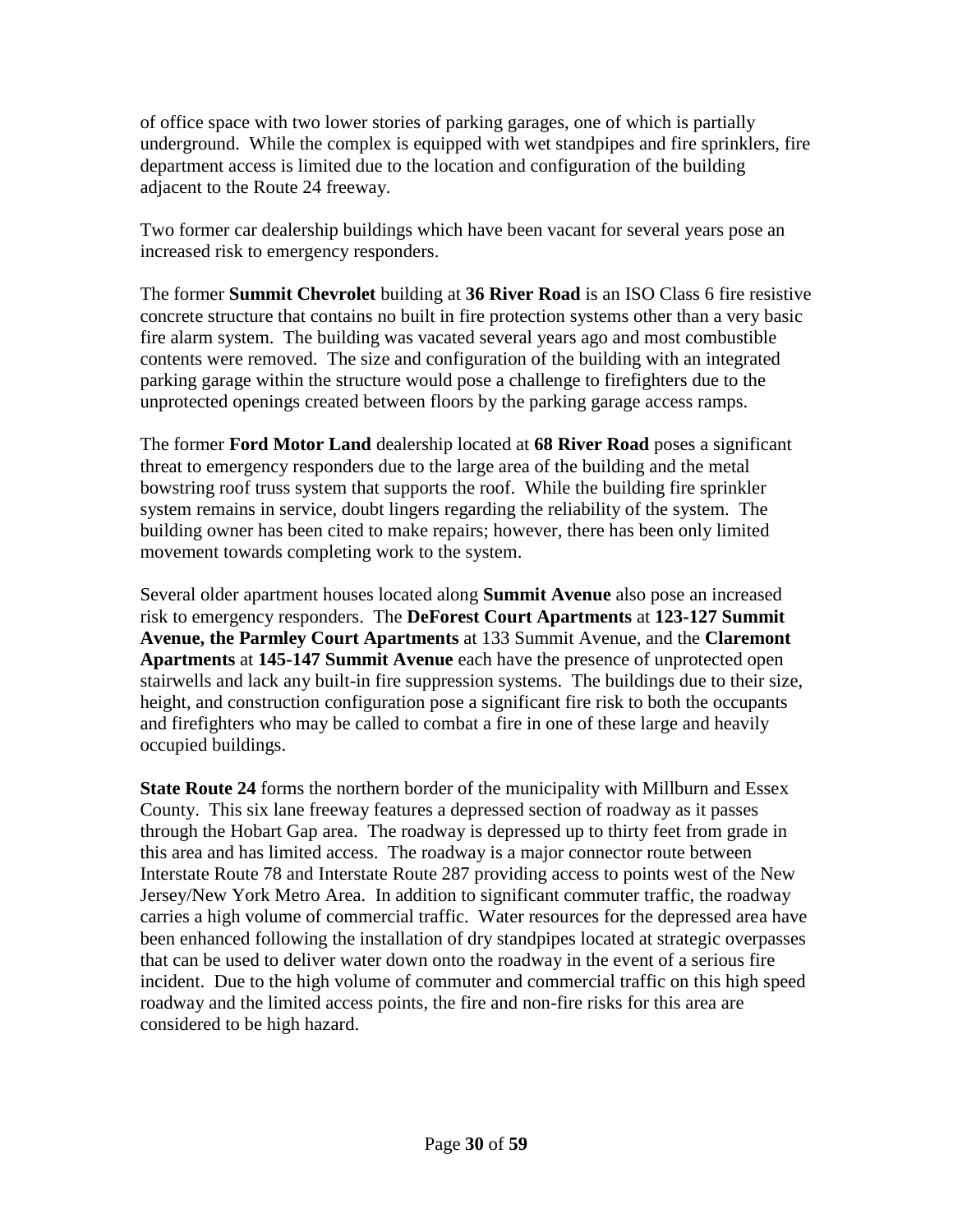#### **South Zone – Census Tract 379**

This area of the city contains the largest segment of residential population in the city with 5725 residents. It also has the greatest number of single and two-family dwellings (1594 units) and the lowest number of commercial and institutional uses in the city with only 19 non-residential buildings in total. It occupies the largest geographic segment of the city within its 1.92 square miles.

The area is characterized by the general lack of commercial uses and by the abundant park areas afforded by the athletic fields surrounding two public elementary schools and one private school. The area is bounded along its southern perimeter by Interstate Route 78 but is shielded from the bustle and noise of the highway by a steep natural slope. The area also is bordered along this same southern edge by the 1945 acre Watchung Reservation, a county owned park adding to the openness and serenity of the area.

Due to the concentration of single family dwellings and the general lack of commercial uses in the area, the fire risks for much of the zone would be consider to be low to moderate. There are however, several large high-value buildings located in the zone that would be considered target hazards.

The **Grand Summit Hotel**, located at **570 Springfield Avenue**, is an ISO Class 2 joisted masonry construction four story 150 room hotel with large banquet hall facilities. While the building was retrofitted with fire sprinklers and standpipes in the early 1990's, there are several critical void areas within the building that remain unprotected. The building has also been cited under Sub-Chapter 4 of the NJ Uniform Fire Code to have an additional egress stairway installed to reduce the exit path distance for occupants of the western wing. A compliance plan has been filed by the property owner and plans to move forward with construction are imminent. Due to the older construction and the large potential life hazard, this building would be considered a significant hazard to emergency responders.

**Kings Supermarket**, located at **784 Springfield Avenue**, is an ordinary constructed supermarket with a large unprotected wood bowstring truss roof. While the building is equipped with a fire sprinkler system that covers the occupied areas, the lack of fire protection in the large overhead attic space poses a significant fire risk to emergency responders.

The **New Jersey American Water Company** maintains the **Glenside Avenue Pumping Station** that is an integral part of the public water supply for the area. While the water company maintains cross-connections from other water sources within its system, the loss of the pumping station could pose an increased risk to the community especially the East and South Summit zones due to lowered water pressures in these areas.

**Interstate Route 78** runs along the southern edge of the South Zone for a distance of 2 miles through an area of open parkland known as the Watchung Reservation. Access to the highway is limited to one westbound entrance from Glenside Avenue. Additional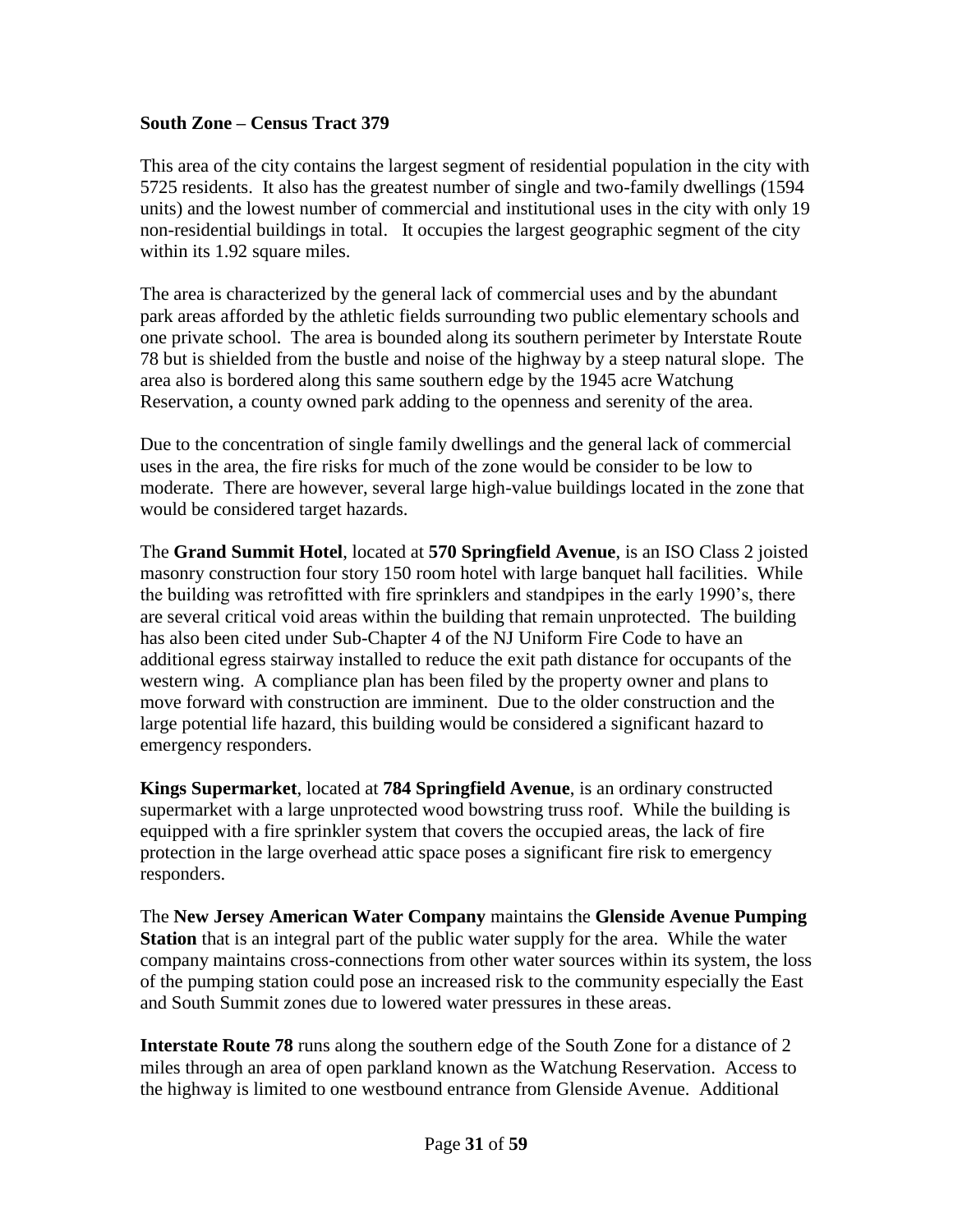access points are located several miles to the west and east. This heavily travelled interstate highway is major road linking ports in the New York City and New Jersey area to points west, and sees over 4 million trucks annually, with trucks representing 24% of all traffic. Truck traffic on the road is projected to rise once the widening of the Panama Canal is completed in 2015. In the event of a fire incident along the roadway, there are very limited water resources along the right of way. Due to the heavy amount commercial traffic on this high speed roadway and the limited access points, the fire and non-fire risk risks for this area are considered to be significant hazard.

#### **East Zone – Census Tract 380**

This area has traditionally been a working class neighborhood with a lower socioeconomic population than other areas of the city. While it consists of the smallest geographic area (0.92 square miles), it has the highest population density with 5329.9 persons per square mile. This density factor is almost twice the population densities of the North and South Zones, and almost 50 % higher than the West Zone.

The area is characterized by older wood frame single and two-family dwellings placed on smaller lot sizes with many commercial uses scattered along the Broad Street corridor. Many blocks have narrow lots that place the structures in close proximity to each other. Given the tight building spacing in the area, exposure problems would be expected under fire conditions in many of the neighborhoods.

The area is dominated by the Overlook Medical Center complex which consists of several hospital buildings, outpatient facilities, medical office buildings and open parking deck garages. A densely populated neighborhood of wood frame multi-family dwellings surrounds the hospital area.

The zone has a very diverse population with 21.4 % of the residents of Hispanic descent. According to the most recently available census statistics, the area has the highest housing unit density in the city with 2055.3 housing units per square mile. The area has a history of overcrowding in some multiple dwellings. The Fire Prevention Bureau has been working with other city agencies to help resolve these issues when they are encountered.

The zone is bounded to the north by the NJ Transit commuter rail line and a large section of Union County parkland along the southern border. The topography ranges from steep slope areas in the vicinity of the hospital complex to a distinct valley area known locally as East Summit.

Due to the heavy population density and many areas of closely spaced structures, the bulk of the structures located in this zone would be categorized as of moderate risk. There are several large commercial buildings that are considered to be significant risk target hazards.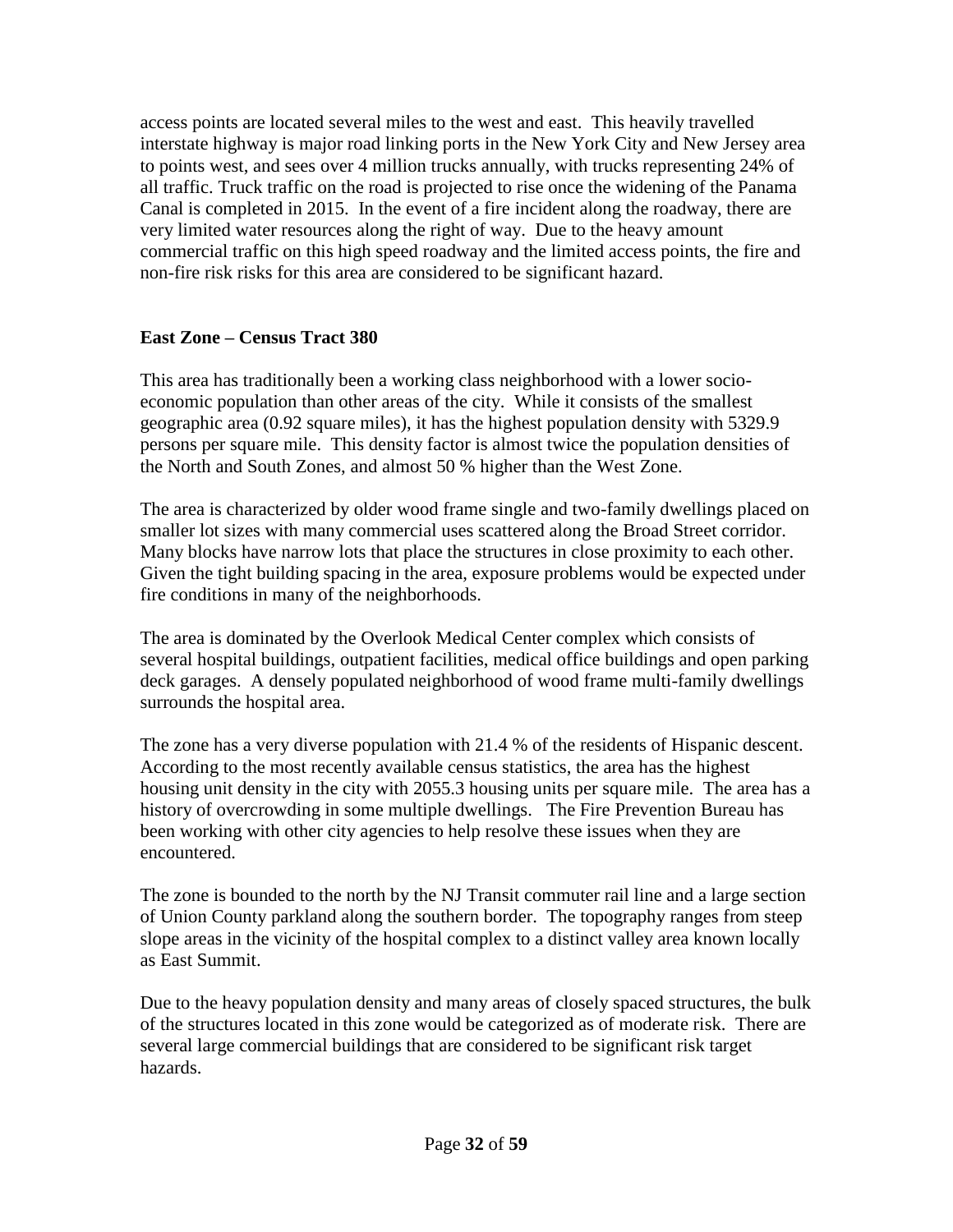**Overlook Medical Center** occupies a compact site atop the crest of a steep slope. This 11-story 500 bed medical center consists of a large central hospital building with several attached wings and accessory uses including a busy outpatient facility and several open deck parking garages. Due to the natural constants of the site caused by steep slopes, fire department access is constrained on several sides of the complex. Due to the high life safety factors with multiple patients that may not be able to be evacuated quickly from the upper floors and the site constraints, this complex is considered to be a significant hazard fire risk for emergency responders.

Part of the Overlook Medical Center complex, the **Overlook Apartments** at **10 Overlook Road** is a seven story 51 unit high rise apartment building that has site constraints due to its construction along a steep slope. This results in the building having a seven story configuration on the north side of the building and a two story configuration on the south side. The building lacks an automatic fire suppression system in the tenant occupied areas and presents access issues for the apartments on the south side of the building. Due to the high-rise nature of the structure, the lack of an adequate fire suppression system in the tenant occupied spaces, and access problems compounded by the steeply sloped site, this building represents a significant hazard fire risk for emergency responders.

The **Celgene Corporation** located at **86 Morris Avenue** occupies a semi-secluded wooded 45 acre site along the southern edge of the zone. This multi-building biopharmaceutical research and development firm employs over 800 workers at the site. Due to the highly technical nature of the research which involves the use of biohazard materials, this site is considered to be a significant fire and non-fire risk hazard for emergency responders.

#### **West Zone – Census Tract 378**

This area of the city is characterized as having the most diverse type of structures ranging from large neighborhoods of single family housing, garden style apartment complexes, two large school campuses, a pharmaceutical research corporate center, and a thriving commercial downtown area spread across 1.49 square miles. The area has a broad range of commercial and institutional uses and also features several important government buildings including City Hall and Fire Headquarters.

Topography of the zone is characterized by gentle hills sloping from the central retail business district to the banks of the Passaic River that forms the northwestern border of the municipality. The zone shares a small portion of the central retail business district with the adjacent North Zone along Summit Avenue. The railway right of way for NJ Transit cuts across the zone and divides the area into southern and northern halves.

The area features the highest number of total housing units (2488) and the second highest population density (3752.4 persons per sq. mile) in the city. Housing is generally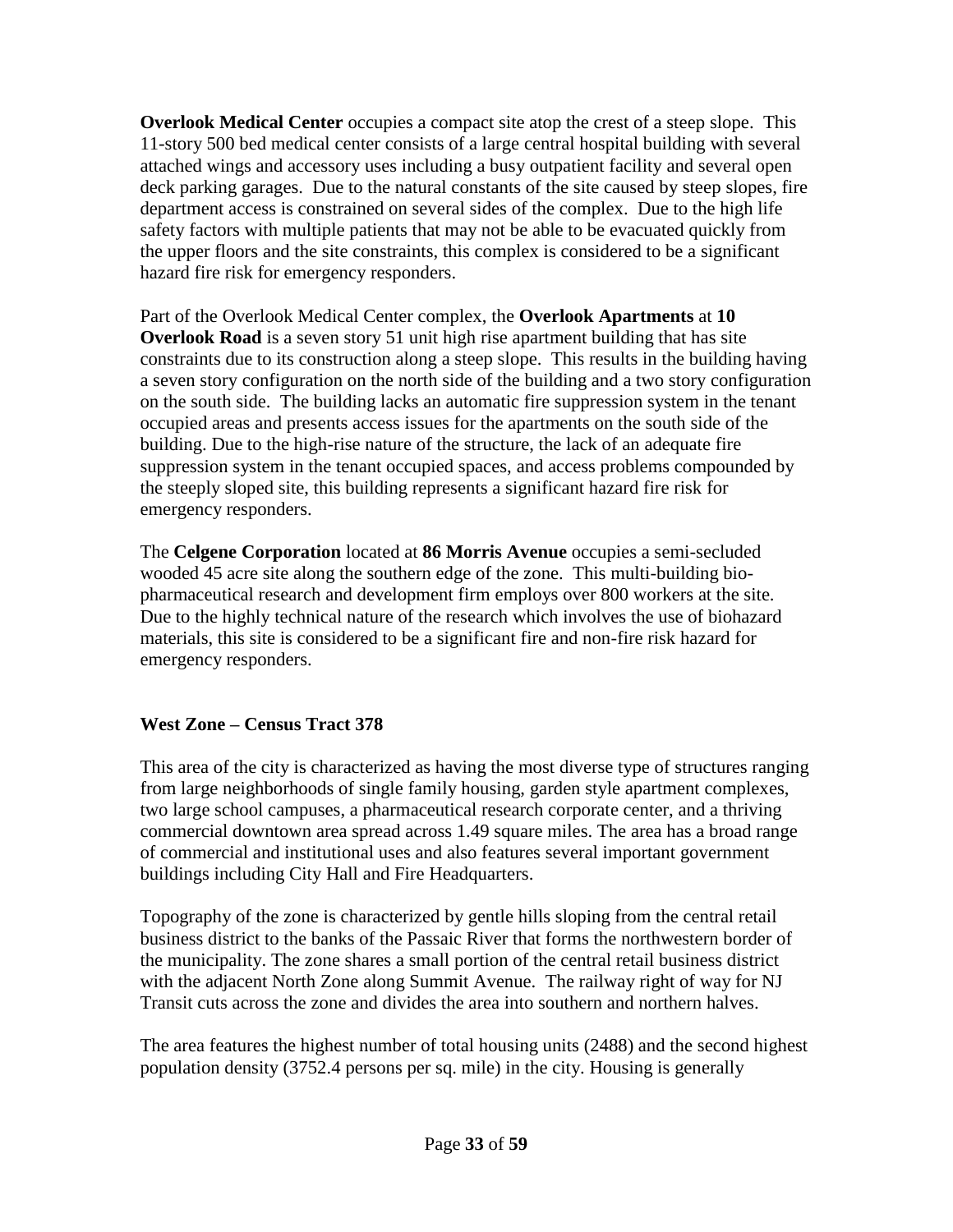individual single family units on moderately sized lots. There are several large mid-rise apartment houses located in the zone near the central retail business district.

Due to the concentration of mid-rise apartment buildings and the concentration of commercial uses in the central retail business district, the fire risks for much of the zone would be consider to be moderate to high. There are however, several large high-value buildings located in the zone that would be considered target hazards.

The **Merck Corporation** pharmaceutical research campus located at **556 Morris Avenue** features 12 large office and research laboratory buildings contained on a secure 88 acre site. It is the city's second largest employer with over 3500 employees currently on site. It is also the largest tax paying ratable property in the city. The site features a mix of office and research and development uses and is currently undergoing considerable redevelopment of existing facilities and construction of new buildings. The site is equipped with a water tower and a looped fire protection system with yard hydrants. The majority of the buildings are equipped with state of the art fire protection systems including addressable fire alarm systems and automatic fire sprinklers. Some of the buildings are very large in area and mid-rise in height. A small corporate fire brigade that is equipped with its own fire and Haz-Mat response vehicles operates during business hours on the site.

Due to the highly technical nature of the research that is conducted on site, presence of small quantities of hazardous materials in the research labs and the large area of some of the structures, this site is considered to be a significant fire and non-fire risk hazard for emergency responders.

The **Central Business Retail District (CBRD)** occupies a compact nine-block downtown area along **Springfield Avenue** that features a diverse mix of structures containing retail stores, professional and medical offices, restaurants, and personal service establishments, with some residential apartments on the upper floors. The district also has a below-grade theater, several churches, a busy rail transit station and two multistory open-deck parking garages. Most of the structures were originally built in the 1900's and have been renovated several times over the years. Many of the buildings lack modern fire protection systems and do not have automatic fire sprinklers. In addition, many of the buildings are placed directly against the adjacent structures without adequate fire division walls.

The retail heart of the city, the CRBD has a large working population present during the day and enjoys a very active night time scene with many restaurants and stores open through the evening hours. Due to the density of the buildings, the lack of fire walls, and the lack of modern fire protection and suppression systems in the buildings, this district is considered to be a significant fire hazard risk area.

**Summit Train Station** is the center piece of the Central Retail Business District and is located along **Union Place** with the building straddling the depressed railway tracks. Among the busiest stations along the Morris & Essex commuter rail line to Manhattan,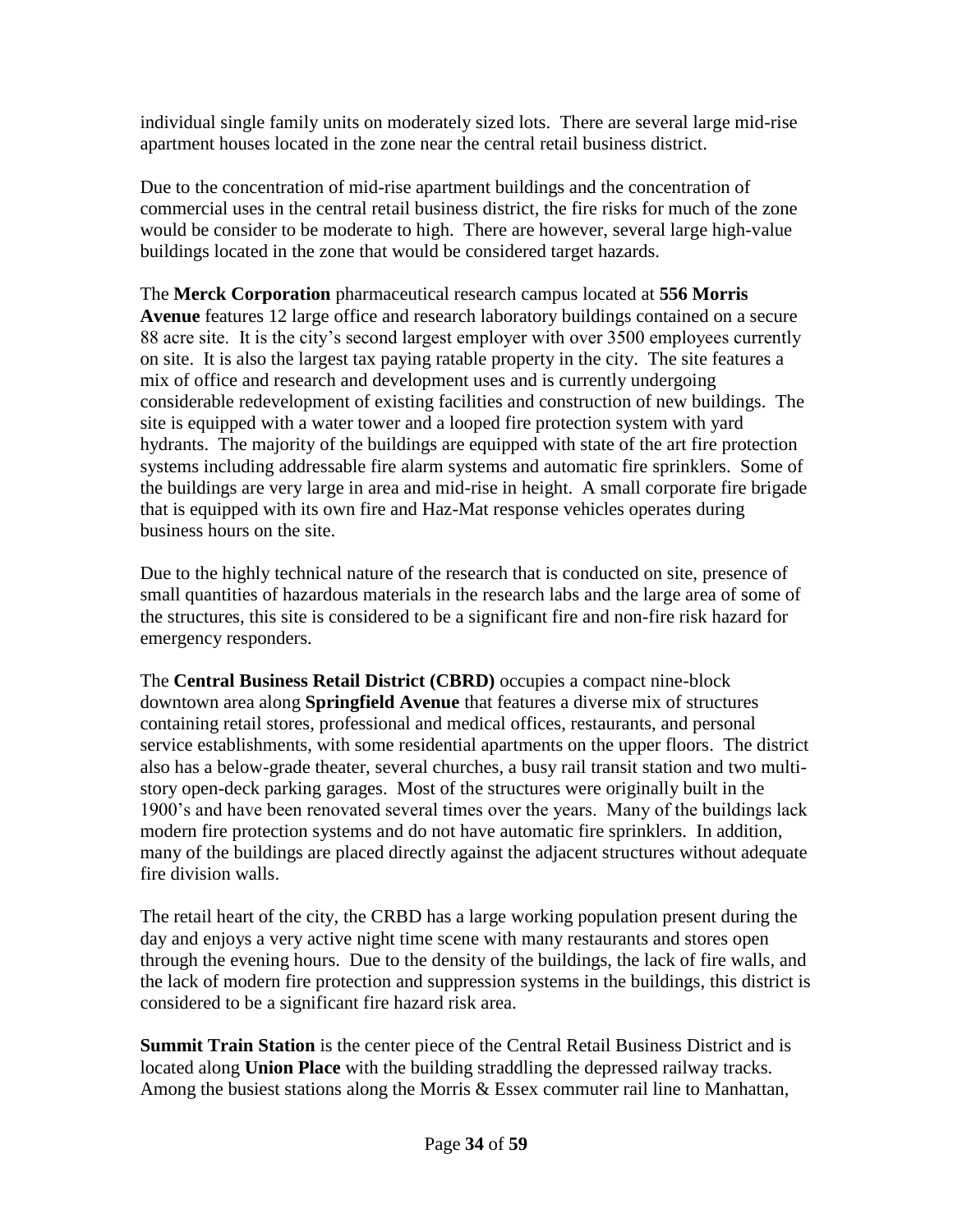the station draws more than one million riders yearly. The building was built in the early 1900's of wood frame and brick construction and does not have fire sprinkler protection. The electrified railway tracks running beneath the station are depressed about twenty feet below street level for a distance of more than one mile. Access to the track level is limited to several access stairways in the immediate area of the station. Access to the depressed section of railway west of the station is severely limited with no access stairways available.

Due to the high value nature of a railway station to a town that depends on resident commuters, and the lack of an adequate fire suppression system, the transit station is considered to be a high hazard fire risk for the community. In addition with the limited access to the depressed railway bed, the railway cut through the transit station and the area west of the station is considered a significant non-fire risk area for emergency responders should a major transportation accident occur.

#### **Non-Fire Risks**

#### *Natural Hazard Assessment*

The following natural hazards have been identified as risks to the City of Summit. These hazards have the ability to create conditions that would strain the resources of the Summit Fire Department.

#### **Severe Thunderstorm**

The City of Summit is located in northeastern New Jersey and is vulnerable to severe thunderstorms. While this hazard is most common in the spring and summer months, it can occur at almost any given time of the year depending on climatic conditions at the time. Severe thunderstorms usually bring high winds, lightning, flooding rains, and occasionally hail. Lightning strikes are common with severe thunderstorms and may cause structure fires, loss of electricity and other utilities, and even injury and death. Loss of utilities may result in a delay of response if phone lines are damaged in a severe storm.

The City of Summit is vulnerable to the adverse severe effects thunderstorms may produce. The Summit Fire Department has the capability of providing services for fire and rescue services caused by severe weather. If needed, additional resources are available from surrounding communities via mutual aid.

#### **Hurricane & Tropical Storm**

The City of Summit is potentially at risk for severe weather caused by hurricanes and tropical storms. While this is a relatively rare occurrence, it is classified as a high consequence event. The city is located along the Eastern Atlantic Seaboard of the United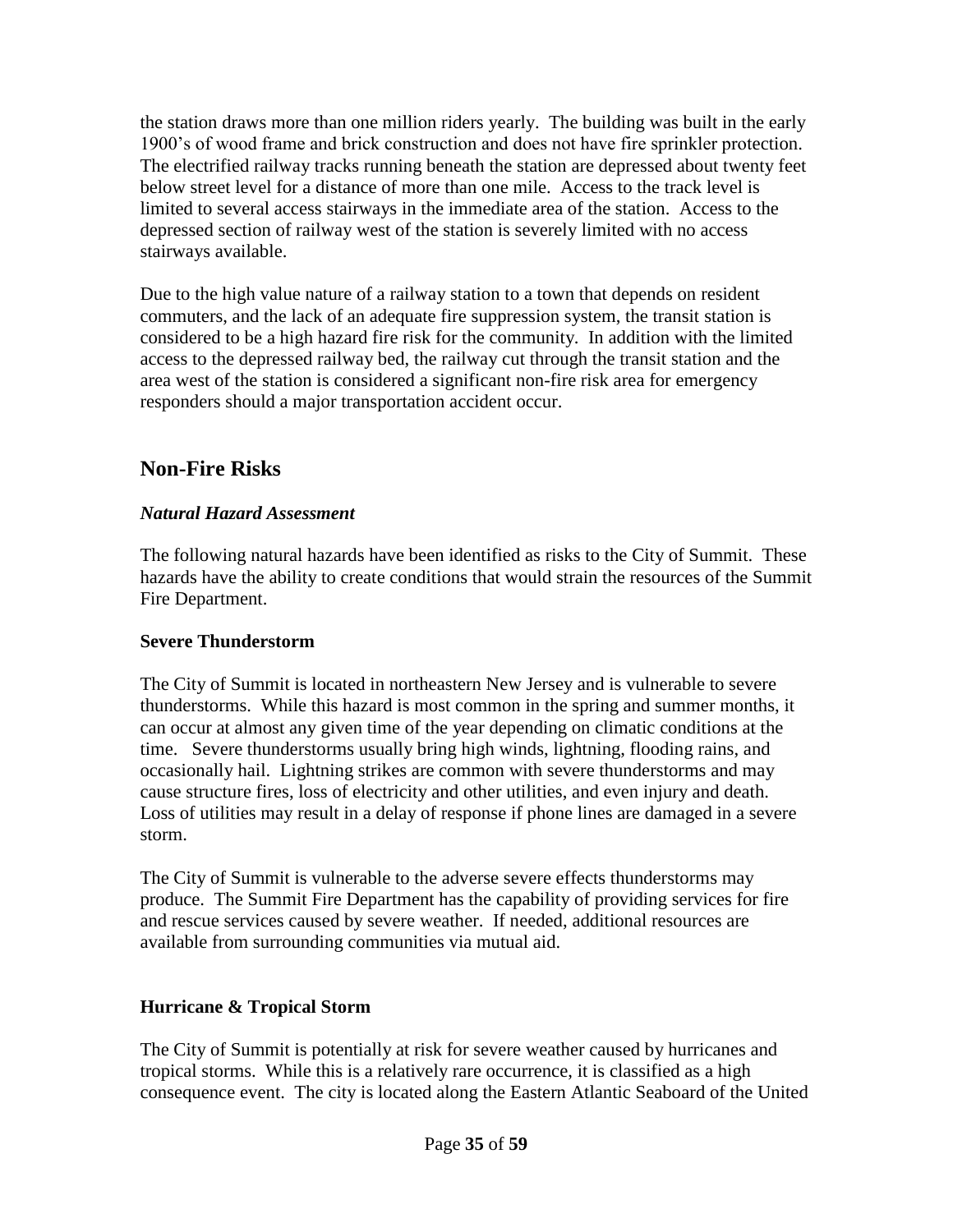States and has been struck by several severe tropical storms and hurricanes in the past. The most common threat during hurricane season, which runs between June and November of each year, is that of a hurricane that has been downgraded to a tropical storm after expending a great deal of its energy along the southern half of the coast before striking the New York/New Jersey metropolitan area. The area has however been struck in the past by full force hurricanes. Such storms may produce high winds, flooding rains, and isolated severe thunderstorms and, in rare instances, isolated tornados.

The City of Summit is vulnerable to the adverse severe effects hurricanes and tropical storms may produce. The Summit Fire Department has the capability of providing services for fire and rescue demands caused by severe weather. If needed, additional resources are available from surrounding communities via mutual aid. The Summit Fire Department working in conjunction with the City of Summit Office of Emergency Management has the capability of coordinating a community-wide response to the effects of such storms.

#### **Flood**

The majority of landmass in the City of Summit is not generally vulnerable to flooding due to the topography of the area. Summit is located at the crest of the Watchung Mountains in the northeastern part of the state. There are several small streams and ponds located within the city limits that do pose a very limited threat of localized flooding, however, most homes and businesses are located outside the established flood plain. While the Passaic River does comprise the western border of the city, the topography of the area in which the river flows consists of steep banks along the Summit side of the river. Flooding from the river does not pose a severe threat to the city. Localized street flooding during periods of torrential rains from seasonal storms passing through the area may pose a threat to several neighborhoods and may affect response times to emergencies should the street flooding require rerouting of emergency vehicles. The city has a storm water management plan administered by the Division of Public Works.

The City of Summit has a limited vulnerability to flooding. The Summit Fire Department will work with the Summit Police Department, the Division of Public Works, and the Office of Emergency Management to maintain access to all areas of the city when street flooding occurs during heavy rainstorms.

#### **Drought**

The City of Summit is vulnerable to drought conditions at any given time depending on climate patterns. The risk of this hazard is low. Summit has a reliable and adequate water supply provided by a private water utility company, the New Jersey American Water Company. Summit is located in the center of the water utility's district and is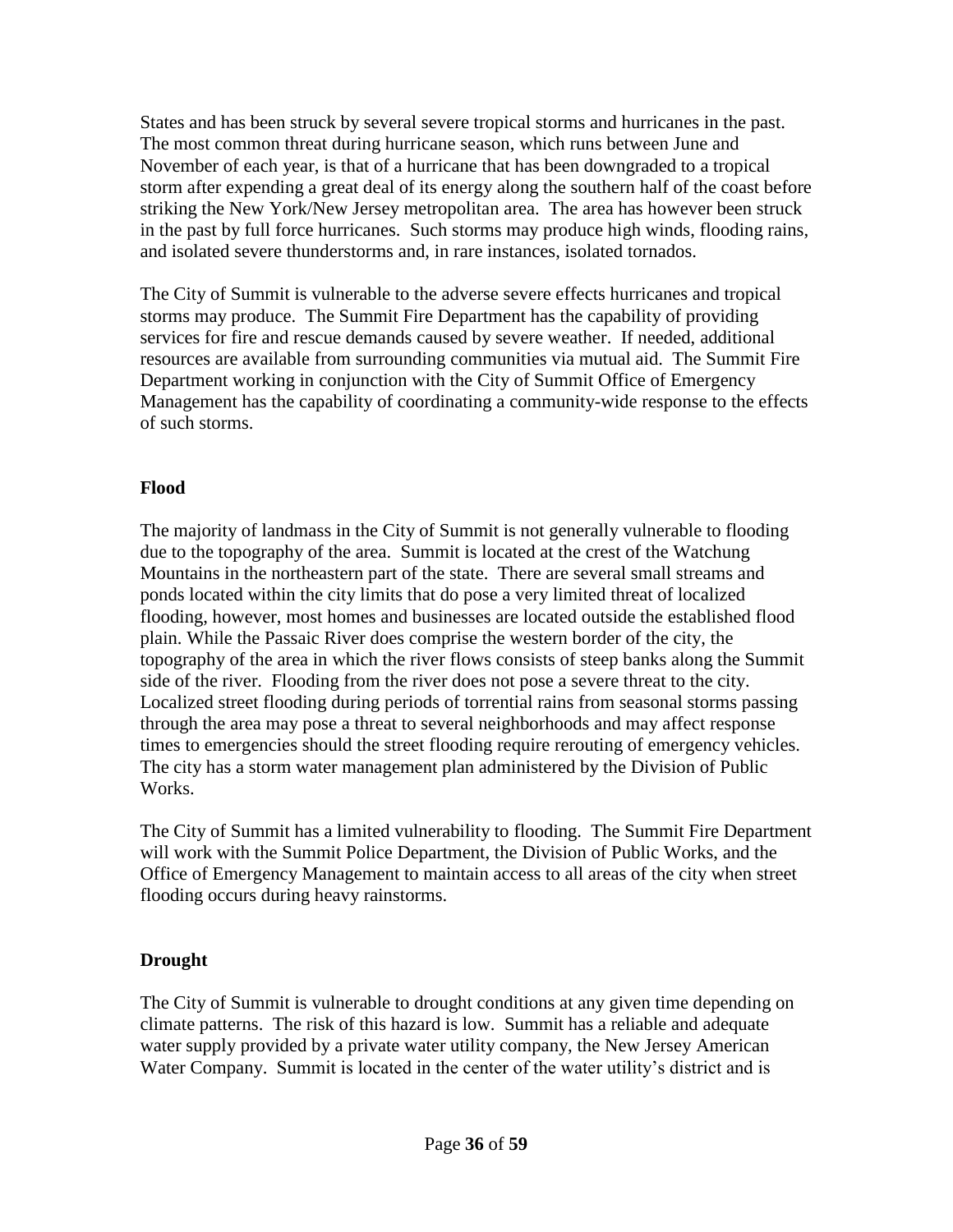supplied by a combination of deep wells and surface water. Supply to all parts of the city is generally excellent.

The Summit Fire Department maintains an active relationship with the private water utility to insure that the water supply is adequate and properly maintained. Areas in need of supply improvement have been identified and a long-range capitol plan is in effect to address these areas.

#### **Wildfire**

The risk of wildfires caused by drought conditions is recognized in a number of wooded tracts located throughout the city. A wildfire occurring in a steeply sloped wooded area along the commuter railroad right of way east of the city center has been identified as a moderate risk to homes located along the crest of the slope. Fires have occurred in this area in the past that have severely taxed the capabilities of the Summit Fire Department. A large tract of wooded area that comprises the Watchung Reservation, part of the Union County Parks System, borders the southern part of the City. Wildfires that have occurred in the reservation historically have proven to be a challenge to the Fire Department due to limited road accessibility in the area.

The Summit Fire Department has the capability to combat small wildfires that occur within the city. Large brush fires occurring in areas identified as a moderate risk to surrounding properties will require supplemental services in the form of mutual aid from surrounding fire departments and the New Jersey State Forest Fire Service.

#### **Winter Storm**

The City of Summit is located in an area known for moderate to harsh winters. The city is likely to experience severe weather conditions each winter that may hamper firefighting efforts. Rapid snow accumulations may slow initial response times for fire and rescue emergencies. Severe cold can make firefighting activities hazardous and thus put firefighters in danger.

The City of Summit Division of Public Works has an effective and efficient snow removal and street maintenance program when winter storms occur. Fire department personnel maintain communications with Publics Works personnel during severe storms. Precautions are taken by the fire department when icy conditions are present. The Fire Department maintains supplemental on-duty staffing during periods of heavy snow and ice.

#### **Earthquake**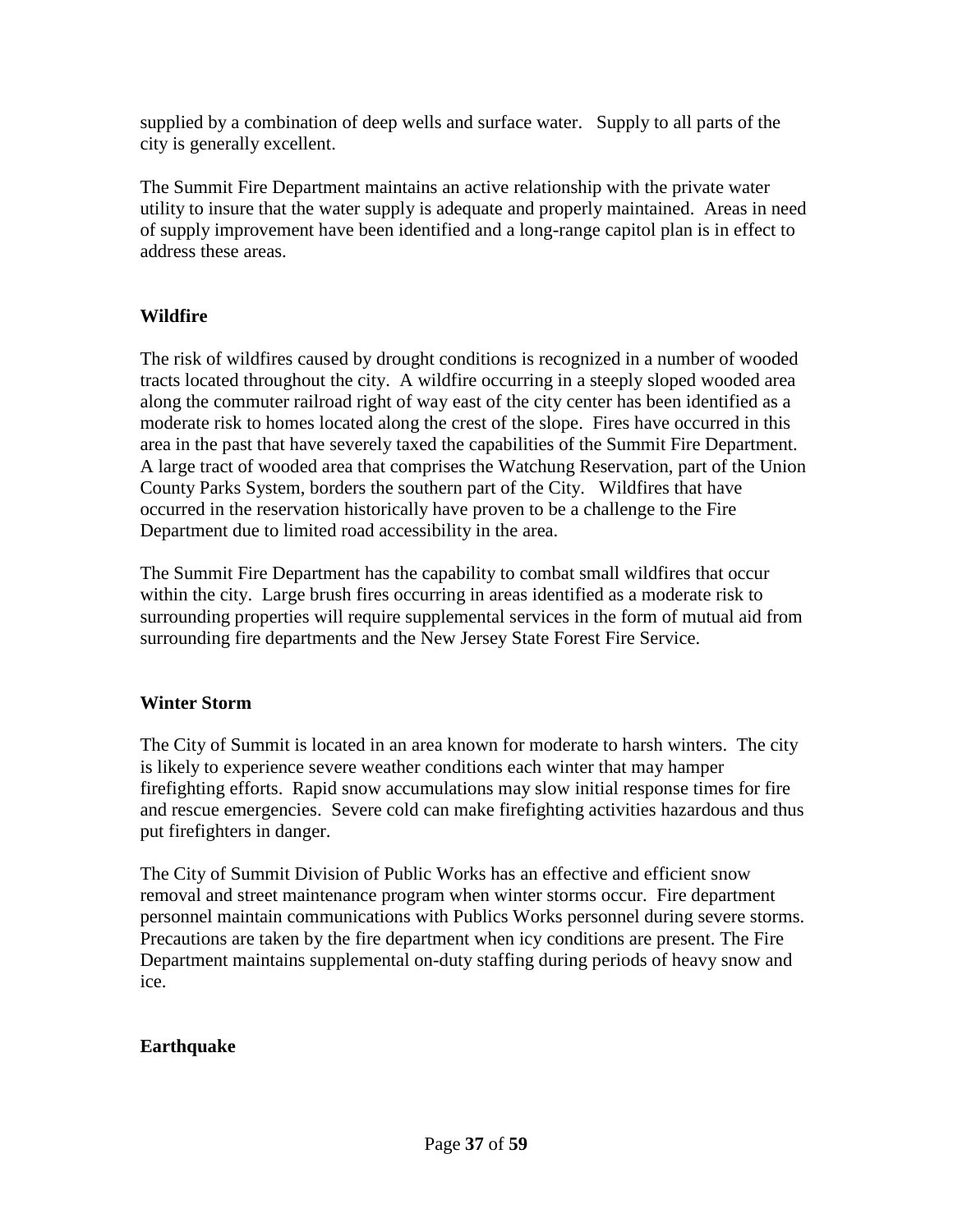The City of Summit is located in a moderate-risk area for earthquakes. According to NFPA 13, 2002 ed., Summit including the New York/New Jersey metropolitan area, is in the category 2 for seismic activity. The area could feel the effects of a major earthquake should one occur in the area.

The Summit Fire Department is capable of handling a situation caused by the effects of an earthquake. The risk of this hazard is moderate and existing fire and emergency management response plans will be utilized should an earthquake occur.

#### **Technological/Human Hazard Assessment**

The following manmade hazards were identified as potential risks to the citizens of Summit. These hazards have the ability to strain the resources of the City should they occur.

#### **Hazardous Materials – Fixed and Mobile**

The City of Summit is vulnerable to incidents involving hazardous materials. With both Interstate Route 78 and State Route 24 traversing the city and the close proximity of the Port Newark/Port Elizabeth sea terminal, the likelihood of a transportation accident occurring while hazardous materials are being moved through the district is apparent. Also, two large research firms located in the city utilize generally small but sometime volatile amounts of hazardous substances in their processes. There are also many smaller commercial occupancies within the city that use hazardous materials in their regular course of business. The risk for a hazardous materials incident is low to moderate with the consequence, should one occur, being moderate to high.

The Summit Fire Department has trained its personnel to the Hazardous Materials Operations certification level. Personnel are capable of isolating and controlling minor hazardous spills and leaks, however, the Union County Hazardous Materials team is relied upon to mitigate any serious hazardous materials threats. The county team is oncall 24 hours a day, 7 days a week to respond to hazardous materials incidents anywhere in Union County. The team consists of trained hazardous materials technicians and specialists from the various county fire agencies who operate in a combination career/volunteer basis. The Fire Department also maintains a close relationship with members of the Merck Corporation Summit Site Hazardous Materials Response Team, which can provide supplemental personnel and materials for mitigating serious hazards in the community.

#### **Utility Failure**

The City of Summit is vulnerable to a utility failure whether it is water, natural gas, phone or electricity. The risk for this particular hazard is low to moderate with the consequences being moderate to high. A utility failure could affect the response time of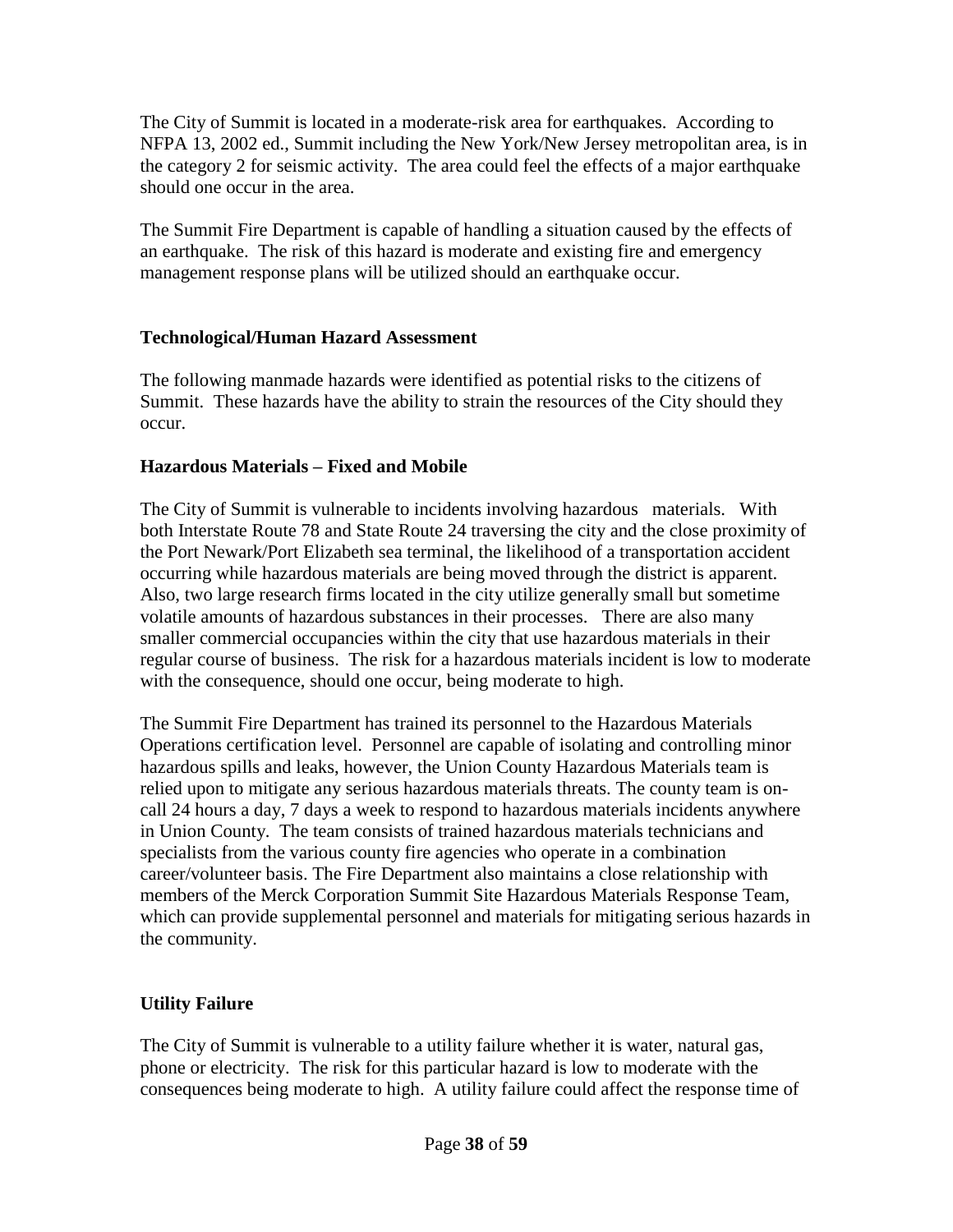emergency services. The failures that have occurred in the past have lasted only a few hours; but the possibility of an incident of longer duration exists.

#### **Power Outage**

The Summit Fire Department maintains an independent emergency power supply. Fire personnel maintain a large diesel powered generator capably of powering all systems and areas of the fire station, including the 9-1-1 & Fire Dispatch Center and the Emergency Operations Center. The emergency power systems is load tested once a week and is designed to provide automatic emergency electrical power to the building in the event of a local power failure. All department heavy apparatus are equipped with on-board and portable electrical generators which may be utilized to power critical systems both commercial and/or residential should the need arise.

#### **Telephone System Failure**

Procedures are in place to provide for emergency backup communications to the 9-1-1 & Fire Dispatch Center and the EOC in the event of a failure of the local telephone system. First-due apparatus, all staff cars, and the dispatch center are equipped with wireless telephones to enable communications with the dispatch center and other agencies should the landline system fail.

#### **Water Supply Failure**

Ruptures of large water transmission mains have occurred in the past in the City that have rendered sections of the community without adequate water pressure for domestic and fire service use. The Summit Fire Department has a contingency plan for dealing with long-term water service interruptions by utilizing the Union County Fire Mutual Aid System. Water Tenders from surrounding county rural fire departments could be requested though the New Jersey State Fire Mobilization Plan to provide a reliable source of firefighting water in the event such need would arise.

#### **Structure Fire – Conflagration**

The Summit Fire Department provides fire protection for 6 square miles of commercial, industrial and residential structures. The fire department responds to an average of 10 structure fires per year. The risk of a structure fire is moderate while the consequence being moderate as well. The City has few areas of building configuration, size, and type that would create a conflagration hazard.

The fire department has the resources to deal with the hazard of structure fires. Existing automatic aid agreements with surrounding fire departments provide additional resources for all working structural fires. For larger incidents, the Union County Fire Mutual Aid system would be relied upon to deliver further fire suppression resources to the city.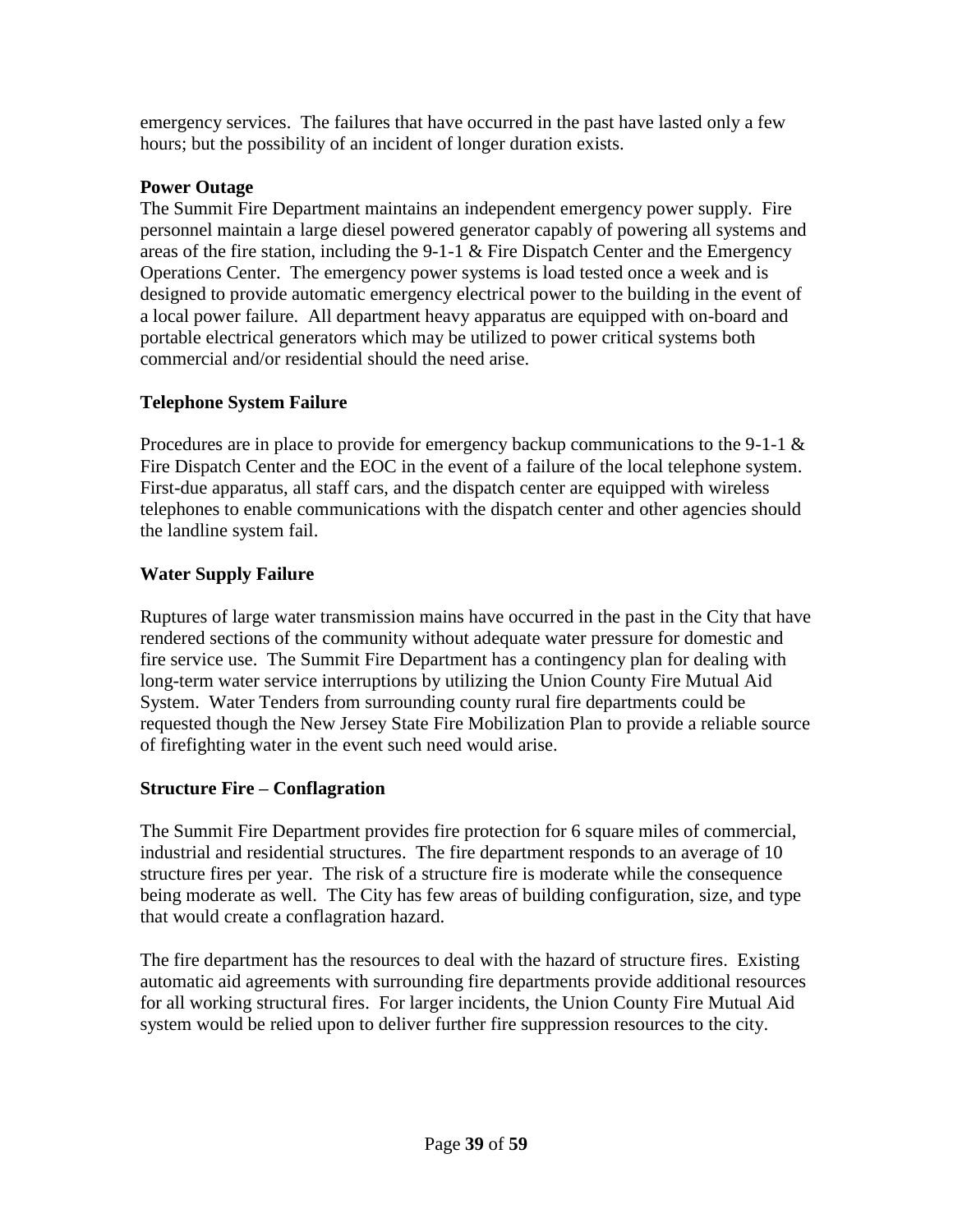#### **Transportation Accidents: Highway, Rail and Air**

#### **Highway**

The Summit Fire Department provides service to two major state highways within the boundaries of the city. Automatic aid agreements are in place to provide additional resources and adequate coverage of these areas. These highways are considered to be high-traffic "arteries' of the New York/New Jersey metropolitan area.

The fire department is capable of providing service to the highways via automatic aid agreements with surrounding fire departments. The risk to the community should an event occur on one of the roadways would be low.

#### **Railroad**

The Morris & Essex line of the New Jersey Transit Midtown Direct commuter railway runs through the center of the city. The Summit station is the busiest station on the commuter link to New York City. Thousands of commuter passengers use the station or pass through on the railway each day. The line is occasionally used for freight operations during the overnight hours. A decommissioned freight railway line running through the east side of the city is in the planning stages for reactivation. There are no grade level rail crossings in the city.

The Summit Fire Department has a mass casualty plan for incidents that would include a train derailment. Automatic and Mutual Aid would likely be called upon to provide additional resources that would be needed should an event occur on the railways. There is the potential for an incident that would put many lives at risk with the amount of residential and commercial buildings located in close proximity to the tracks.

#### **Air**

The City of Summit is exposed to large aircraft flight patterns from Newark Liberty Airport, one of the busiest airports in the nation. The airport is located approximately 9 miles from the City. The potential for a passenger or cargo plane to go down within the response area is a risk the Summit Fire Department and surrounding area departments must deal with. The risk for this particular hazard is low with the consequence being very high.

The Summit Fire Department is a member of the Union County Fire Mutual Aid System, which has a disaster response plan for incidents such as a plane crash. With the amount of residents concentrated in this area of the state, the potential for a mass casualty incident should a plane go down is a reality.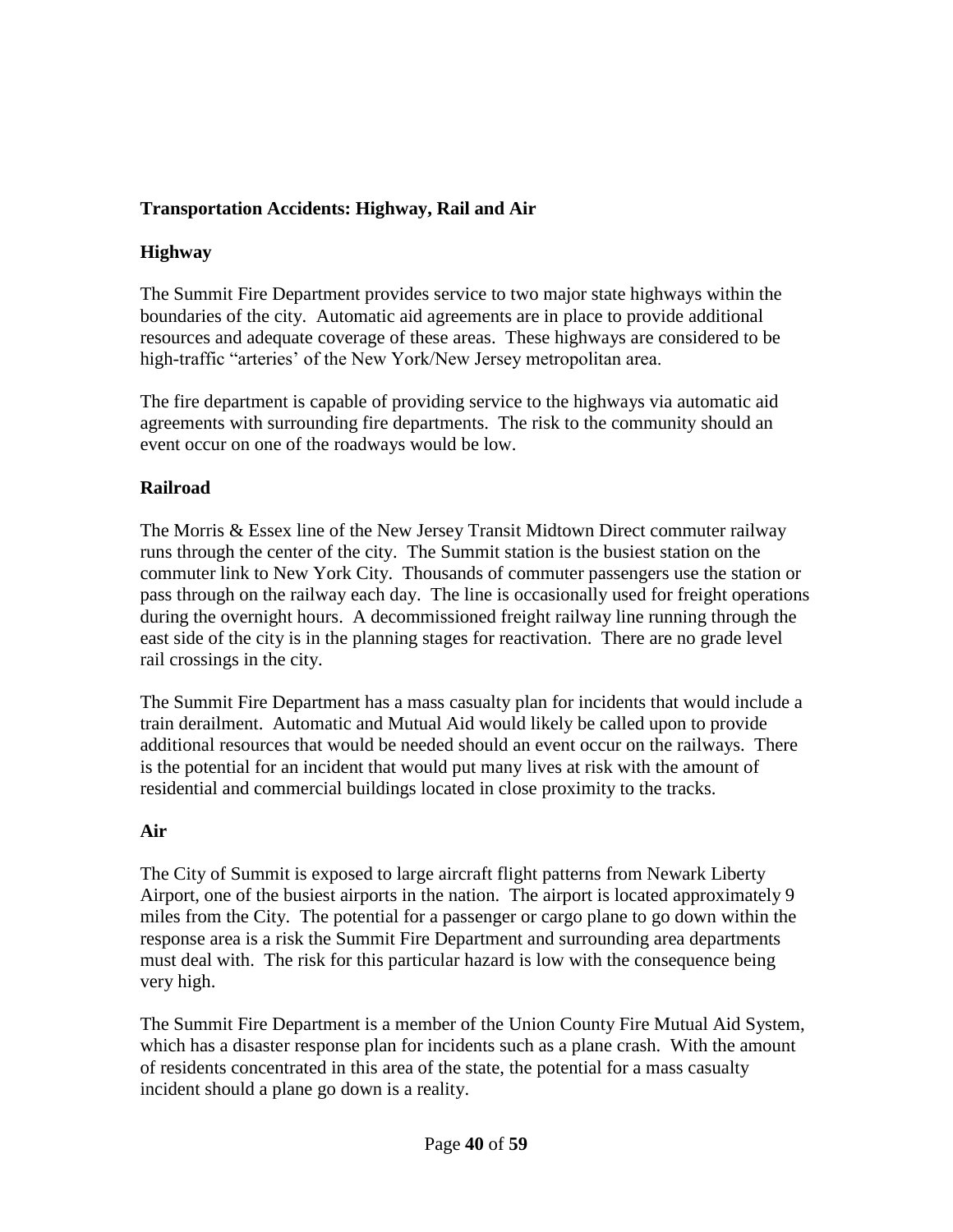#### **Security Hazard Assessment**

The following hazards have been identified as risks to the City of Summit. Although many of the hazards identified below have little or no chance of occurring, the City of Summit Fire and Police Departments are aware of these risks and will act accordingly should the situation take place. These hazards have the ability to strain the resources of the City of Summit.

#### **Civil Disorder**

The City of Summit is an upper middle class suburb west of the City of New York. The population is currently estimated at 21,000 residents. The daytime population swells to approximately 30,000 persons due to the wide variety of commercial, industrial, and residential occupancies. The risk of an event involving civil disorder in the City of Summit is low with the consequence being very high.

Civil disorder would include riots, violent protests, and large outbreaks of vandalism and/or malicious behavior. This particular hazard would be the primary responsibility of the Summit Police Department. The Summit Fire Department will not have any involvement with crowd suppression. The fire department would be responsible for fire and rescue services should they be requested. Traditional firefighting operations would be utilized if the resources were available. The Union County Fire Mutual Aid System would be used to supplement city firefighting resources if needed.

#### **Increased Readiness**

The City of Summit has in the past exercised increased readiness procedures. City officials determine when a particular situation could pose a threat to the citizens of Summit and will suggest extra resources be available should an incident occur. An example would be the extra police personnel and increased fire department staffing during the 2005 PGA Tournament at the Baltusrol Golf Club in the adjacent community of Springfield that had the potential to cause response difficulties due to increased traffic on City roadways and large crowds of golf tournament patrons utilizing the Summit NJ Transit rail station as a rallying point for shuttle transportation to the golf club.

The City of Summit hosts several large events annually including the Fourth of July Fireworks that draws several thousand people from surrounding communities. The City prepares for the events by staffing extra police and fire personnel at the events.

#### **Nuclear Attack**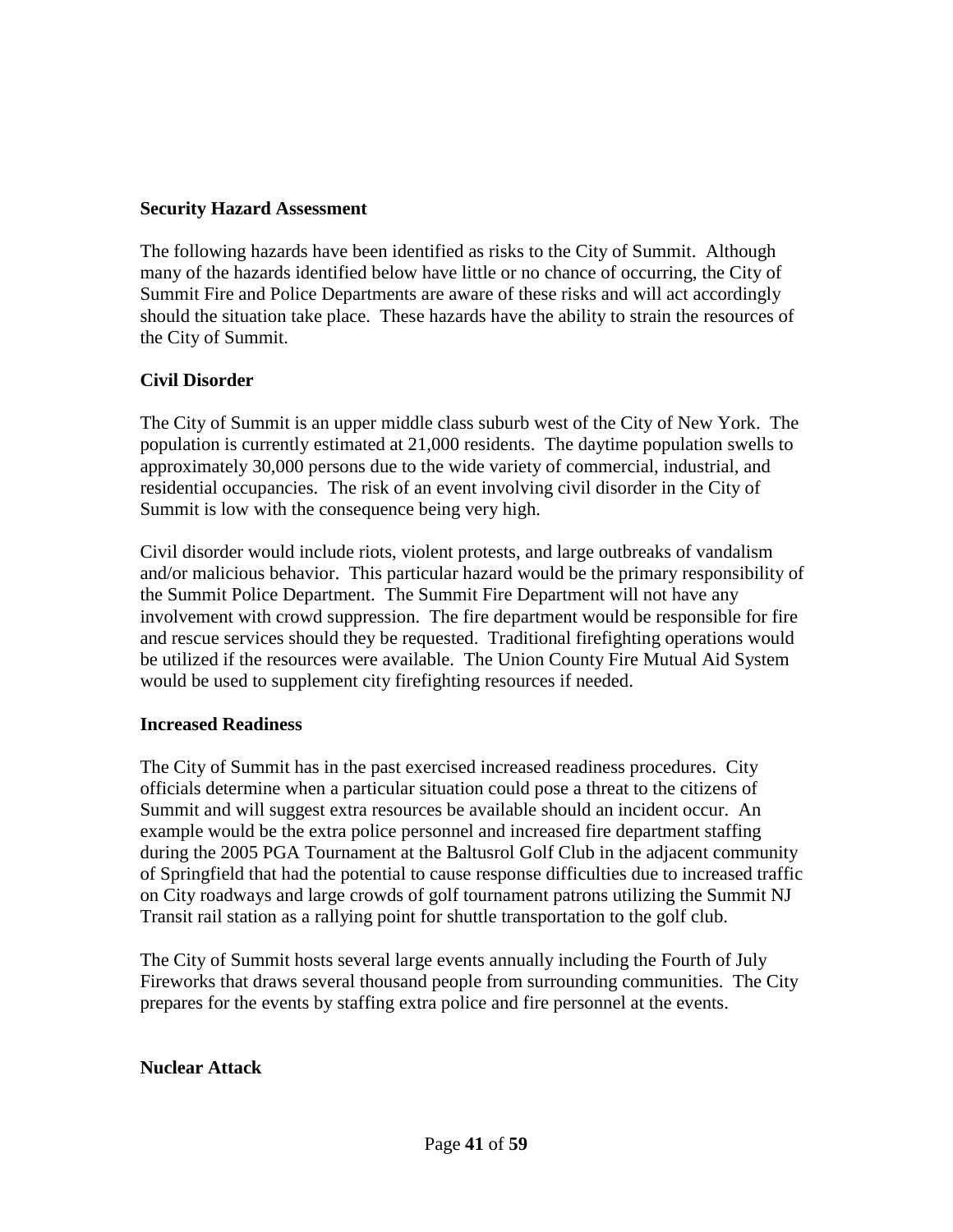The City of Summit is part of a major metropolitan area where the possibility of a nuclear attack does exist but is not probable. The risk of a nuclear attack is low with the consequence, should one occur, being very high. This hazard has the ability to strain the resources of the City in every respect.

There is little the Summit Fire Department could do in the event of a nuclear attack. The fire department may be called upon to assist with the evacuation of residents or to assist with state or federal actions.

#### **Terrorism**

The events of September 11, 2001 demonstrated that acts of terrorism could occur anywhere, anytime. The City of Summit is vulnerable to an act of terrorism. The risk of this particular hazard is low with the consequence, should one occur being high.

The Summit Fire Department and the Summit Police Department will work together should an act of terrorism occur. The fire department will be responsible for fire and rescue operations should the situation exist. The police department will be responsible for any activities that involve bomb diffusion and/or evidence collection and suspect arrest.

## **Operational Capability**

#### **Structural Fires**

Prevention and suppression of fire is the primary mission, as well as the underlying reason for the existence of the Summit Fire Department. Aggressive firefighting actions are needed to minimize fire damage, rescue any trapped occupants, contain the fire to the area or building of origin, and must begin prior to flashover occurring to be effective. After flashover has occurred, the fire becomes more difficult to control and extinguish, the damage is more severe, and the likelihood of any victims surviving drastically decreases. The conditions that firefighters are required to work in are also significantly more difficult and dangerous after flashover has occurred.

To make an aggressive interior attack for reported structure fires, the Summit Fire Department dispatcher sends the following resources on a structural fire response (Signal 9); a first due engine (3F/F), a tower ladder (2 F/F), a second due engine (1 F/F), an incident command vehicle (1 F/F), and a Rapid Intervention Crew (3 F/F) with an additional officer (1 F/F) from Millburn Fire Department. On weekdays 2 chief officers and staff firefighters from the Fire Prevention Bureau also respond adding up to 4 more firefighters. This response puts up to 16 firefighters responding for a reported structure fire.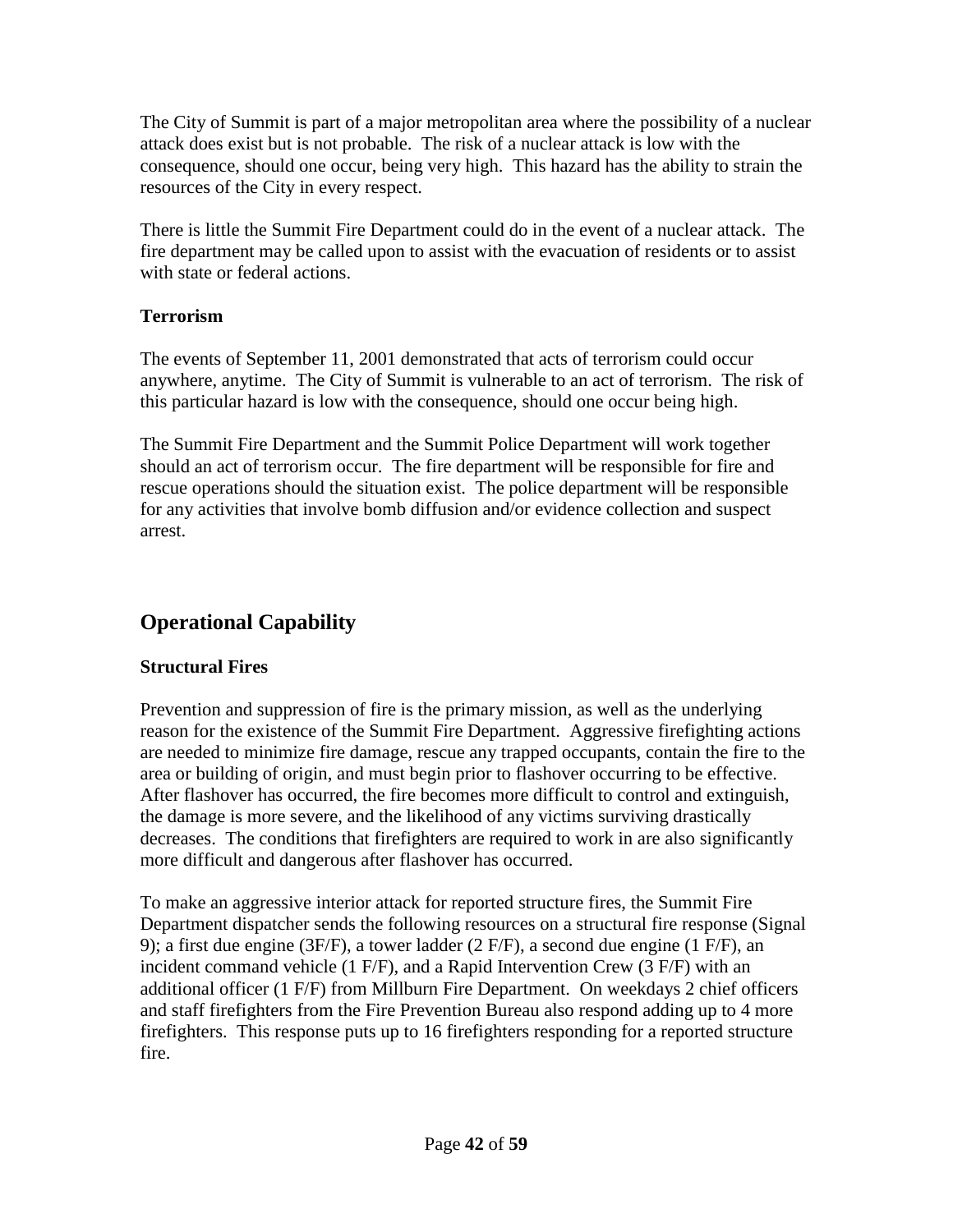These firefighters are needed to complete the following tasks in order to make a safe interior fire attack.

| Command                        | $1$ F/F       | (Summit BC)            |
|--------------------------------|---------------|------------------------|
| <b>Attack Hose Line</b>        | $2$ F/F's     | (Summit CO & FF)       |
| Pump Operator                  | $1$ F/F       | (Summit FF)            |
| <b>Water Supply</b>            | $1$ F/F       | (Summit FF)            |
| Search and/or Ventilation Team | $2$ F/F's     | (Summit FFs)           |
| Rapid Intervention Crew        | $3$ F/F's     | (Millburn $CO & FFs$ ) |
| <b>Safety Officer</b>          | $1$ F/F       | (Millburn BC)          |
| Back Up Hose Line              | $2$ F/F's     | (Summit FFs)           |
| Aerial Operator (If Needed)    | $(1$ FF)      | (Summit FF)            |
|                                |               |                        |
| Total                          | $14/16$ F/F's |                        |

Additional firefighters are needed to sustain safe fire operations, complete these and additional tasks at large buildings, as well as fires that have gone beyond incipient stage of fire growth. Additionally, the Incident Commander will need staff members to help safely manage the fire operations. Upon determining that the incident is a "working" structure fire, the Incident Commander orders a full department recall (Signal 11) of all off duty Summit firefighters and officers as well as the volunteer firefighters. Upon their arrival at fire headquarters, these additional firefighters respond in the reserve apparatus to the scene of the incident. This type of recall has statistically brought an average of 18 firefighters back to duty.

If additional firefighters are still needed, resources are requested through the Union County Mutual Aid system, or from other contiguous communities. Per county procedures, each request for an additional "alarm" will have 2 engines and 1 ladder truck with 9 to 12 additional firefighters responding to the scene. 2 engines and 1 ladder truck will also be dispatched to the fire station for coverage of any additional emergencies calls on the first request for assistance, as well as mutual aid coordinators being dispatched to the scene to assist with accountability and resource management. Unique fire units (foam tenders, collapse rescue, Haz-Mat team, command vehicle, etc) may be special called through county mutual aid as well.

Summit EMS is dispatched to respond to provide firefighter rehab, as well as a standby Basic Life Support transport unit.

#### **Special Rescue Operations**

Upon receipt of a report of persons trapped, the Summit Fire Department sends a "Signal" 8" response that includes 1 rescue truck, 1 incident command vehicle, and either 1 engine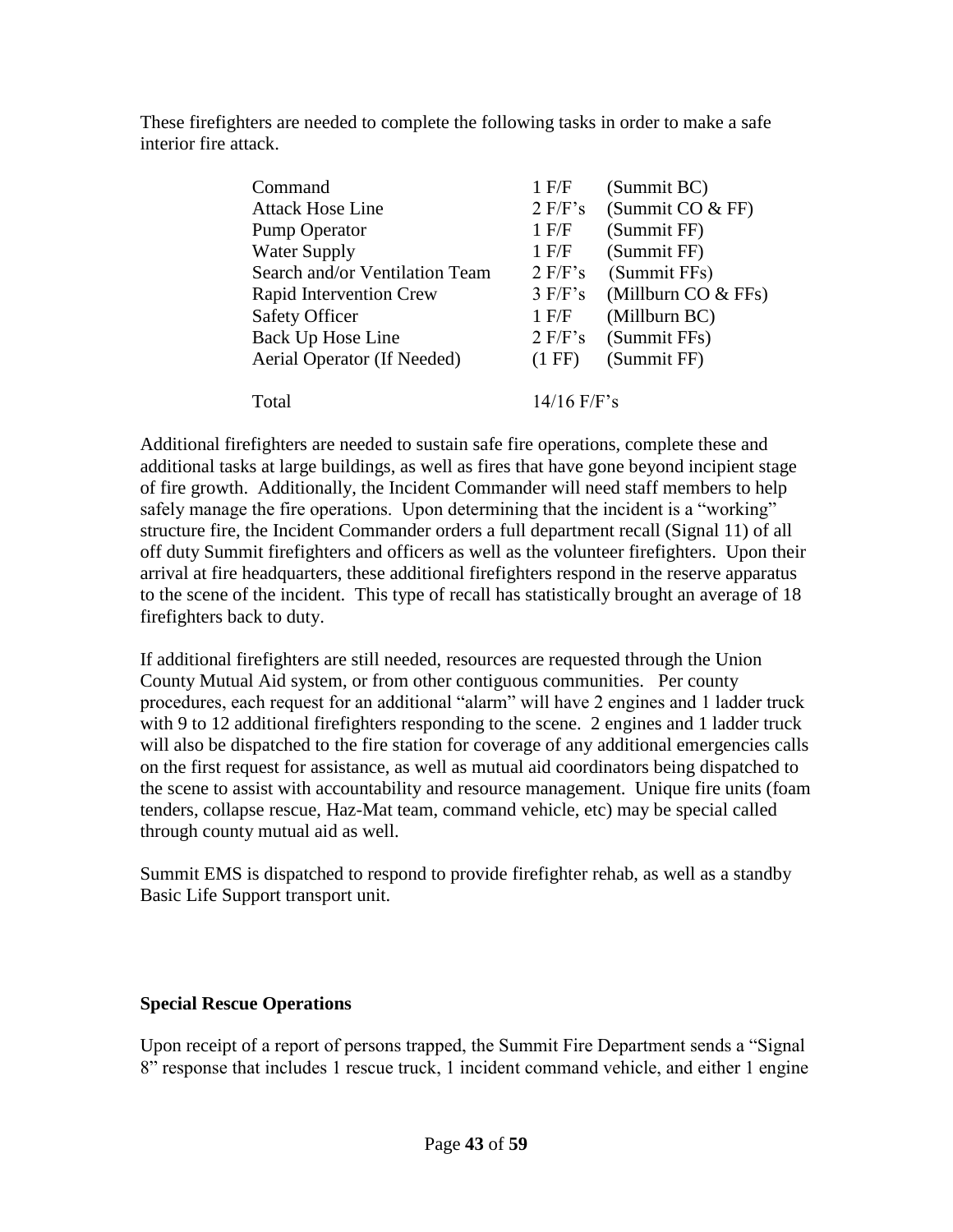or tower ladder depending on the type of incident. If needed, Summit EMS is also notified to respond to provide Basic Life Support and transportation, with Advanced Life Support provided by Atlantic Health. If specialized equipment or additional resources are needed the incident commander may order a department recall of off-duty personnel, and Union County Mutual Aid notified to obtain the desired resources.

Technical rescue incidents also fall into this category of requests for service. The Summit Fire Department is equipped and trained to respond to confined space, low angle, still water, ice and elevator rescues. A minimal amount of training and equipment is available to begin operations at trench, building collapse, wilderness, and urban search and rescue (USAR) incidents. Due to combined training completed with the Millburn Fire Department, and the combined efforts of all on duty personnel from both departments (11 personnel from Summit and 15 personnel from Millburn, 26 personnel in total), initial operations at technical rescue incidents can be initiated until additional resources with a higher level of training can arrive on scene to supplement the rescue of the trapped individual(s). Union County Mutual Aid, Essex County Mutual Aid, Urban Area Security Initiative (UASI), and NJ USAR Task Force #1 units are also available by request to have enough resources on scene in a timely manner to complete an effective rescue.

#### **Hazardous Materials Incident**

The Summit Fire Department is trained to the Operations level for hazardous material incidents. This allows the department to act as initial responders to assess the situation and determine what resources are needed to mitigate the situation. If the incident commander finds the situation warrants the services of Technician level personnel, the Union County Haz-Mat team is requested to respond. The county team has the ability to mitigate most incidents. The county team also maintains contracts with commercial hazardous waste clean-up teams that may be called upon to support their emergency operations. In addition to the county team, the Merck Pharmaceutical Summit Site maintains a Haz-Mat response team that can be requested to respond to assist the Summit Fire Department during weekday hours between 0700 and 1500 hours.

A "Signal 5", single unit response, is made for small releases of household materials such as motor oil or anti-freeze. This response has typically been adequate to investigate and mitigate small releases, by either 1 rescue or 1 engine with 2 to 3 personnel.

Larger reported releases of materials generate a "Signal 8" response of 1 engine, 1 rescue, and 1 incident command with 5 to 7 personnel. These personnel can investigate, identify, and possibly contain the incident with material carried on the apparatus depending on the level of personal protection equipment (PPE) needed. All personnel will respond in structural firefighting PPE, but "Level B" PPE and some decontamination equipment are carried on the apparatus if it is needed. Stockpiles of "Level B" PPE are kept in fire headquarters, as well as personnel decontamination equipment, and "Level C" PPE.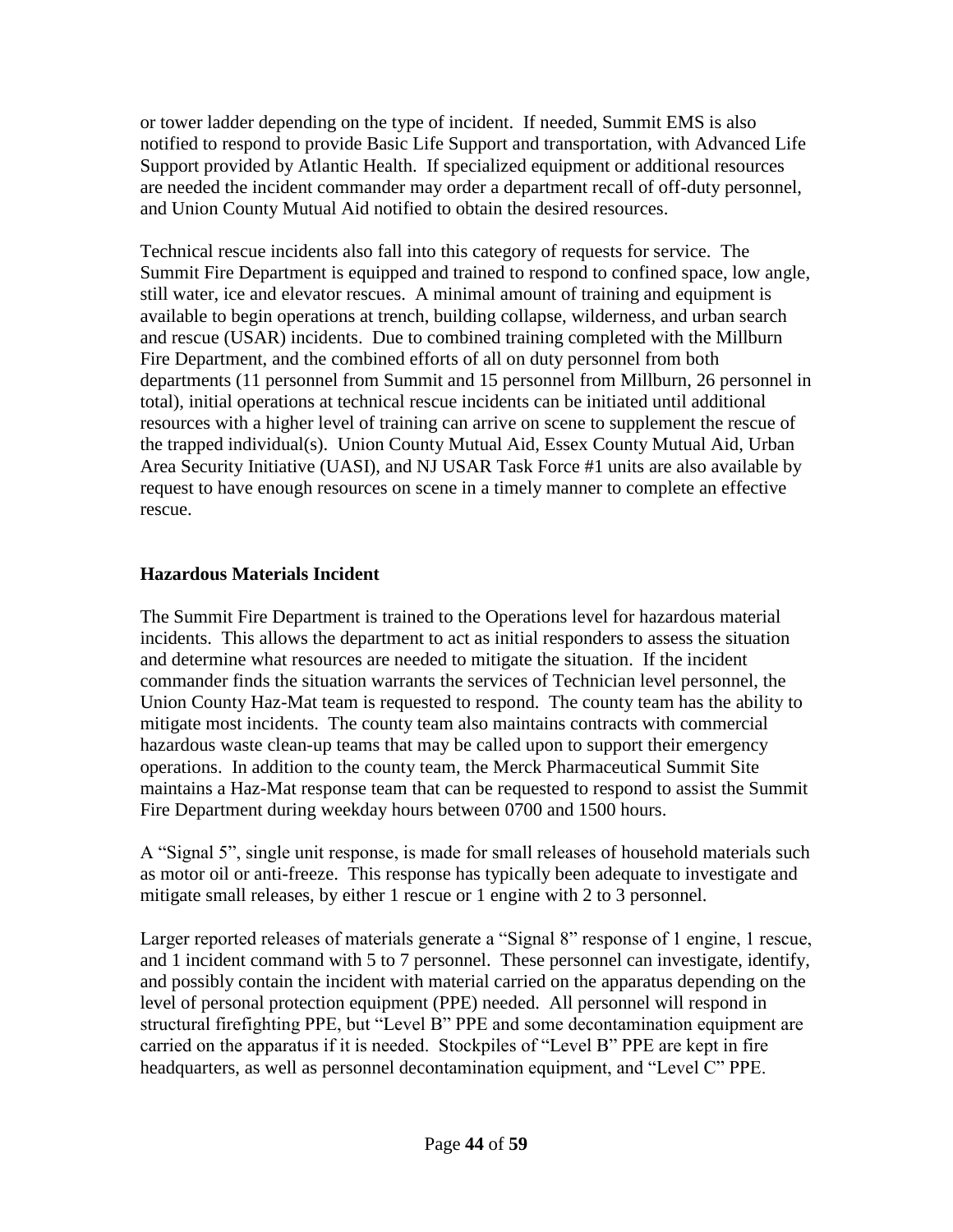Life safety of the firefighters and public are the primary considerations for the incident commander in deciding what strategies and tactics, as well as resources, will be employed in the mitigation of the incident.

#### **Motor Vehicle Accidents**

The Summit Police Department is the primary response agency for all motor vehicle accidents that occur on the city surface streets. Additional response resources from the Summit Fire Department and the Summit Volunteer First Aid Squad are also dispatched to serious motor vehicle accidents under mutually agreed upon response criteria. Fire units are automatically dispatched to all types of motor vehicle accidents with reported personal entrapment, vehicle off the roadway, vehicle overturned, and vehicle collision with pole/tree/structure.

Fire department response to motor vehicles accidents generates a "Signal 8" response of 1 engine with 2/3 personnel, 1 rescue truck with 2 personnel and 1 battalion chief. Fire personnel are trained in crash injury management, vehicle stabilization and extrication, and fluid spill control. Fire personnel also rely on the response of personnel from the Summit EMS unit and paramedics from Overlook Hospital to assist with patient care issues during these types of incidents.

The New Jersey State Police is the primary response agency for all motor vehicle accidents that occur on State Highway 24 and Interstate Route 78. Fire apparatus are automatically dispatched to all reports of motor vehicle accidents on either highway. Fire department response to motor vehicles accidents on the highways generates a "Signal 8" response of 1 engine with 2/3 personnel, 1 rescue truck with 2 personnel and 1 battalion chief. Automatic response of multiple fire and EMS units from adjacent jurisdictions is also made based on mutually agreed upon location criteria.

Incidents that occur on the highways often utilize the combined resources of the multiple responding agencies to deal with the situation encountered. Due to the limited access nature of the highways and traffic tie ups resulting from the incident, fire units must often travel extra long distances to access emergency scenes. The automatic dispatch of fire units from adjacent jurisdictions to designed to ensure that a fire unit is able to reach an incident in a reasonable time frame regardless of the incident location and/or traffic conditions.

#### **Emergency Medical Responses**

While the Summit Volunteer First Aid Squad (Summit EMS) is the primary agency for emergency medical incidents, the Summit Fire Department provides a response to incidents when an ambulance is not immediately available for response. A 2 firefighter and 1 supervisor response is made during times when the on-duty ambulance crew is already committed, or for Advanced Life Support (ALS) calls during the period 2300- 0700 hours when the ambulance station is not staffed. Additionally the fire department can be special called to medical incidents if the first aid crew chief deems fire department assistance is needed (lift assist, forcible entry, rescue, etc.). Some special requests calls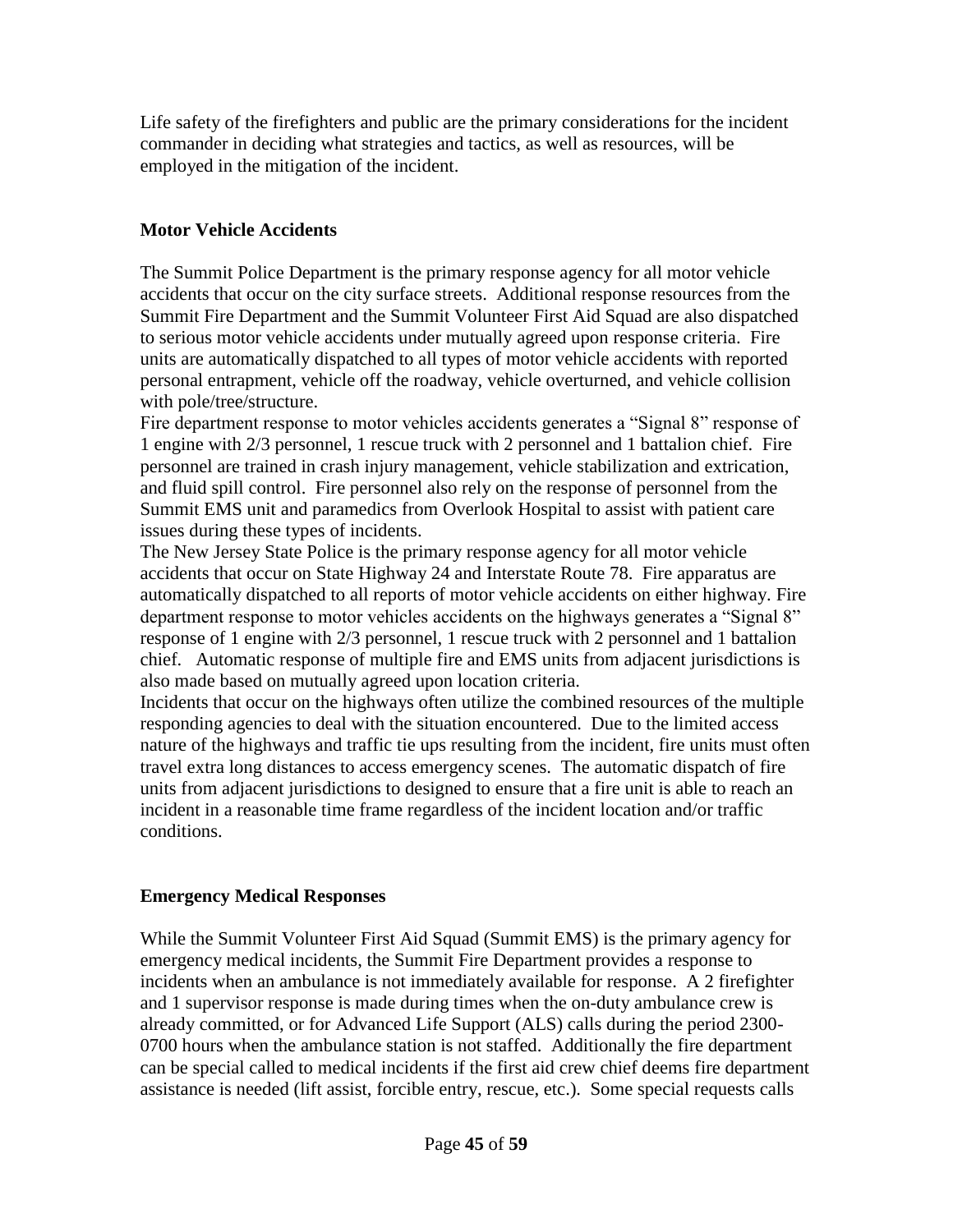have required a structural fire response of all on duty firefighters in order to complete the assignment given.

#### **Vehicle Fires**

Upon receipt of a reported vehicle fire, the Summit Fire Department dispatches one of the following responses:

- a. If the vehicle is reported in or near a structure, a full structure fire response is dispatched. (w/Automatic Aid engine from Millburn, up to 15 personnel in total)
- b. If the vehicle is located on a city street, 2 engines and the incident command vehicle is dispatched. (5 to 7 personnel in total)
- c. If the vehicle is located on the State Route 24 highway, 1 engine, 1 rescue, and one incident command vehicle is dispatched from both the Summit and Millburn Fire Departments. If the incident is believed to be located in the Township of Springfield, an engine from that department is also requested. (5 to 7 personnel from Summit, 5 to 6 personnel from Millburn, 3 to 4 personnel from Springfield, as many as 17 personnel in total depending upon reported location and daily staffing levels)
- d. If the vehicle is located on the Interstate Route 78 highway, 1 engine, 1 rescue and one incident command vehicle is dispatched. Assistance is also requested from the Springfield and Berkeley Heights Fire Departments. (5 to 7 personnel from Summit, 3 to 4 personnel from Springfield, 5 to 7 personnel from Berkeley Heights, as many as 18 personnel in total depending upon reported location)

These responses are varied due to the nature of accessibility, as well as firefighter safety. Vehicle fires located on the highways are typically more difficult to locate, have a limited water supply, and may or may not be the result of a motor vehicle accident. Because of this the department sends the rescue truck, and has additional towns automatically dispatched. Fire apparatus are also needed to provide for scene safety by providing a physical barrier for firefighters who may be working in a lane of travel. Past experience has also found that the unit responding from the opposite direction is often the first to arrive on location due to the traffic tie-ups that are created.

#### **Other Responses**

The Summit Fire Department is called to respond to a wide variety of non-fire incidents annually. These calls include requests for animal rescue, water conditions, storm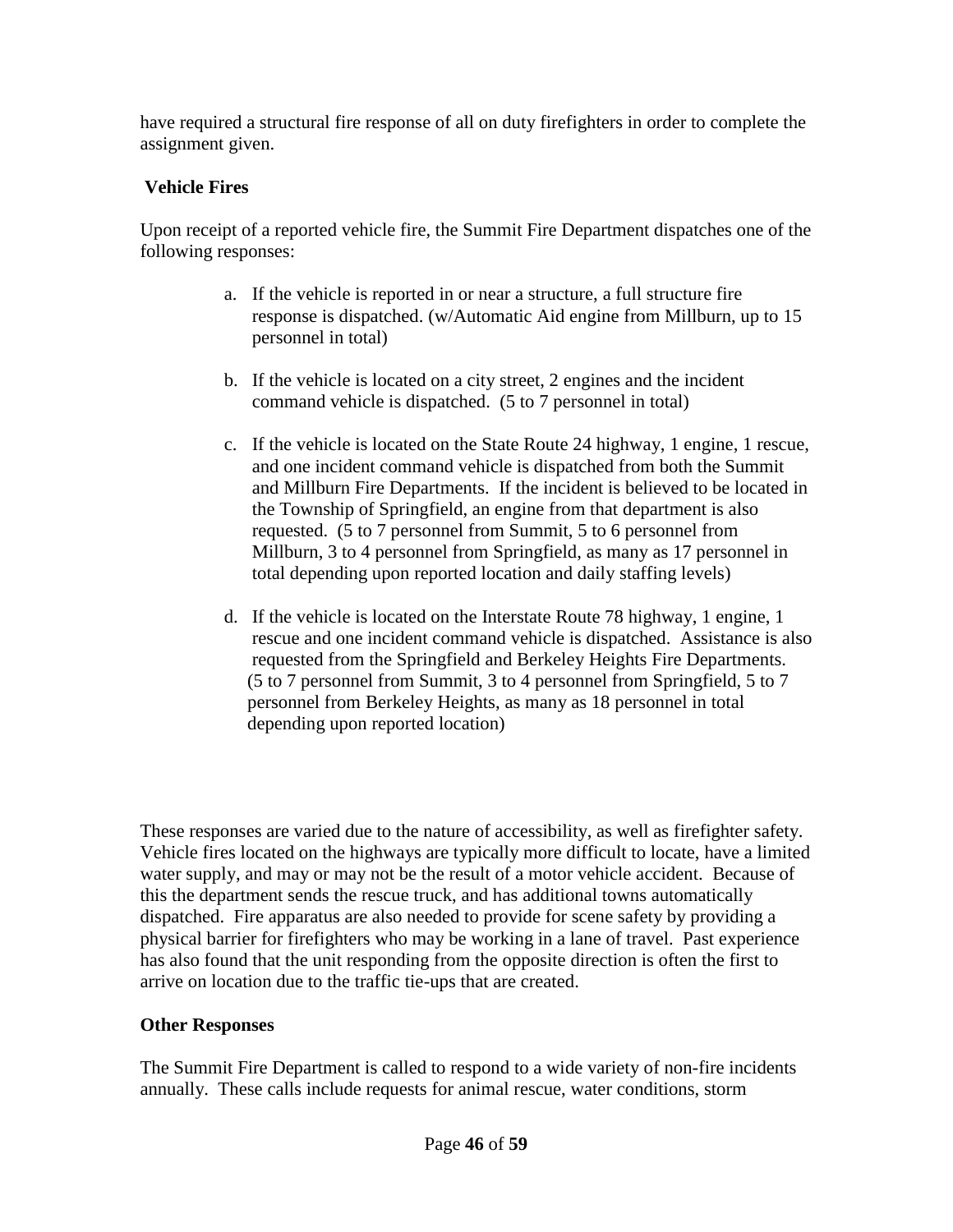damage, vehicle or house lock-outs, downed power lines, gas leaks, police assists, unintentional fire alarm activations, and good intent calls. These calls make up the majority of fire department responses and the response made to them varies by what the initial call for service that was received in the dispatch center. Calls of an emergent nature, with a high risk to life or property, receive a structural fire response with the immediate response of all on duty firefighters. Calls of a non-emergent nature may receive a single unit response of 2-3 firefighters responding in non-emergency mode. Pre-selected response levels have been determined, and are listed in the Apparatus Response Signal Guidelines of the Telecommunicators Standard Operating Procedures (SOP) Manual. These guidelines are flexible enough for changes to be made by the on duty shift commander for upgrades of response signals as needed.

## **Current Response Performance**

Essential to the analysis of the response performance of a fire and emergency response agency is the examination of the actual on-time arrival data of the response units to the various types of emergency calls for service that the agency responds to. The establishment of baseline performance levels is necessary in order to compare the agencies current performance with industry accepted response time standards. Only after an agency has determined what their current performance levels are can a plan be developed for maintaining and/or improving their response performance timelines. Analysis of the response time data can determine if certain benchmarks are being completed by the responding fire personnel, in a timely manner.

The measure of the Summit Fire Departments performance in providing fire and emergency services is drawn from response time data for the years  $2007 - 2010$ . Response data for specific types of emergency calls for service were analyzed to evaluate the current response time performance including first unit arrival of all types of emergency calls for service, first unit arrival for EMS calls, first unit arrival for structural fire calls, first unit arrival for special operations rescue calls, and first unit arrival for hazardous materials calls. Response time performance was also analyzed for compliance with the national standard for the initial attack force (2 IN/2 OUT) and the Effective Response Force for structural fire calls.

Most modern emergency response agencies utilize a computer aided dispatch system (CAD) that generates response time data and statistical analysis for emergency calls for service. The Summit Fire Department Dispatch Center does not currently have access to a CAD system, however, funding for such a system has been secured, a vendor has been selected and it is anticipated that the system will be designed, installed and implemented in the second quarter of 2011.

Response time data is currently collected manually from the time clock punch cards that are used by dispatch personnel for documenting all calls for service. After collecting the necessary dispatch information from the caller, dispatchers are required to record the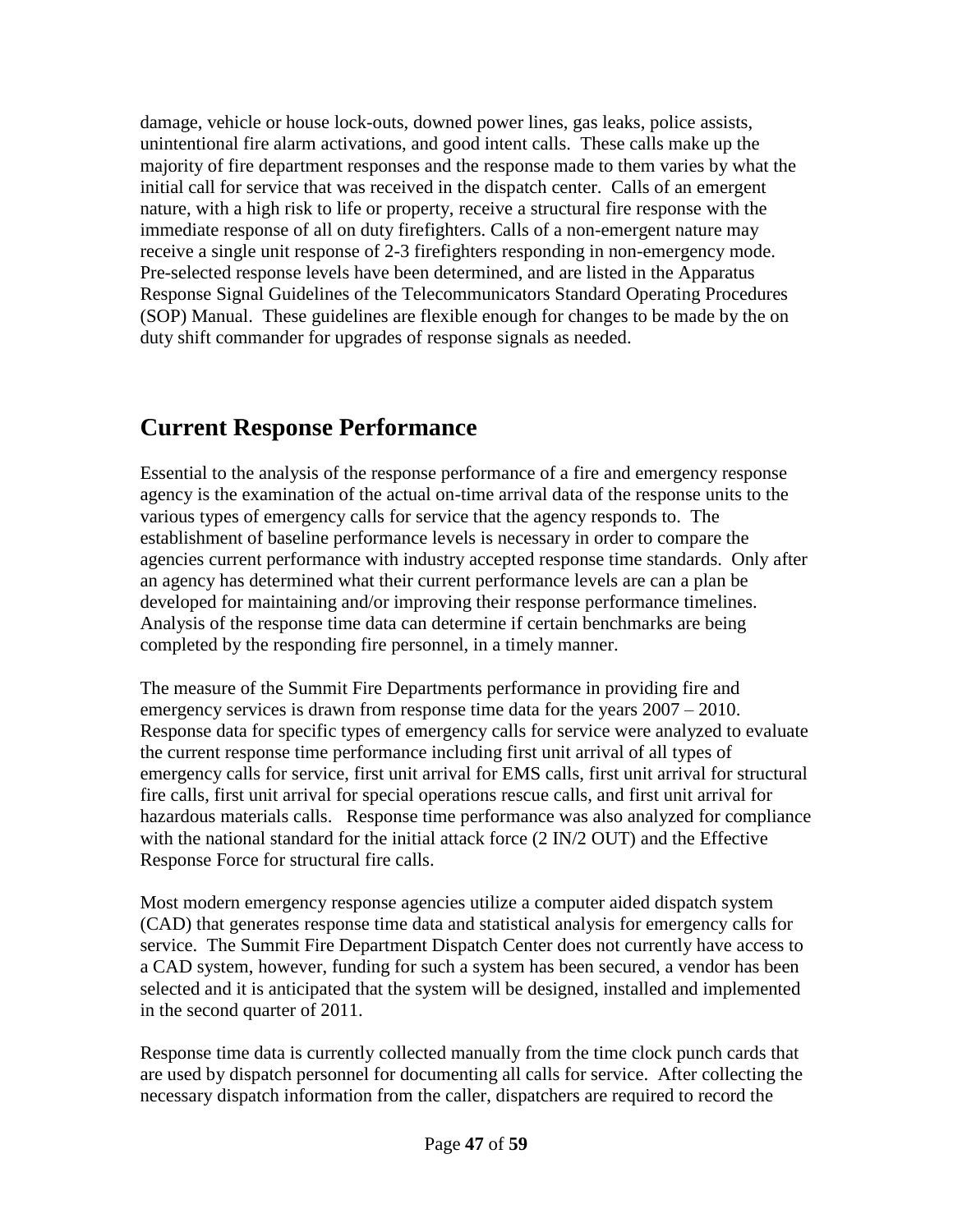receipt time of the call, the time that the first responding units begin the response, the time that each responding unit arrives at the scene, and the time that critical tactical benchmarks are accomplished such as requests for additional response resources, primary and secondary searches completed, water supply established, fire under control, etc. These times are collected via the manual time punch cards and an incident worksheet that the dispatchers are required to fill out for all significant incidents.

Accuracy of this response time data collected from the time clock punch cards was verified by listening to audio tape logs of all emergency calls for service. The data that was collected from the incident worksheets was also verified in the same manner. This statistical data was then analyzed using the NFIRS 5 Alive program which yields information such as response times by fractile percentages as well as compliance with the 2 IN/2 OUT standard and Effective Response Force for structural fire calls.

#### **Response Times**

Of primary importance is the measure of response time:

| Response Time = Alarm Handling Time $+$ Turnout Time $+$ Travel Time. |  |  |  |
|-----------------------------------------------------------------------|--|--|--|
|                                                                       |  |  |  |

Alarm handling time begins as soon as the call is received in the Dispatch Center, and is the amount of time it takes for the telecommunicators to identify what the request for service is, and then notify the unit that is assigned to respond via the station alert system. Due to the lack of a fully featured CAD system, the calculation of alarm handling times cannot be easily completed for all calls. Periodic call reviews are conducted using voice recorders to ensure telecommunicators are able to process calls accurately and on a timely basis. The nationally accepted baseline for alarm handling for all types of emergency calls is 90 seconds with a benchmark of 60 seconds in 90% of all calls.

Turnout time is the amount of time it takes the on duty firefighters to process the nature and location of the emergency, the level of response to be made, start calculating the best response route to take, don personal protective equipment, board the apparatus, and begin responding to the incident.

Travel time is the amount of time required to travel from their pre-alarm location to the location of the reported emergency. This must be completed in a safe manner, and can be affected by weather, time of day, traffic, and the distance from the pre-alarm location of the apparatus to the emergency location. While Summit Fire Headquarters is centrally located in the city, often the apparatus and staff are out in the district performing inspections, completing training at a remote location, pre-planning buildings, undergoing vehicle maintenance, performing public fire safety education, or are already on the scene or returning from a previous incident. During these times the apparatus may have a longer response route, which can affect the time of their arrival on the incident.

Travel time is also affected by the type of response made. Non-emergency responses are not included in this analysis because responses of this nature do to warrant the use of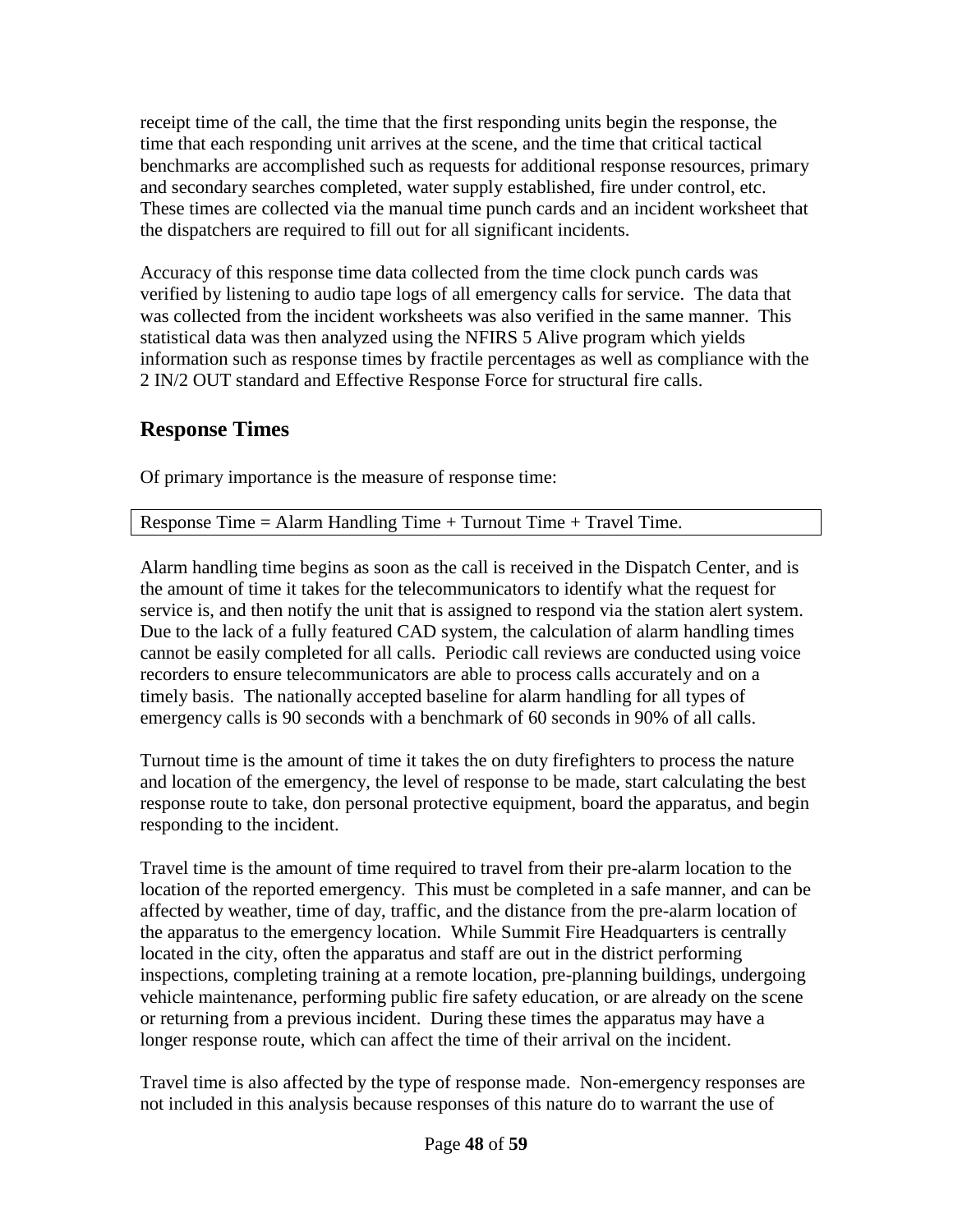emergency lights and sirens and are of a lower priority. Non-emergency responses are sometimes stacked in favor of pending higher priority emergency requests, thus an analysis of response times would be distorted by the longer response times of nonemergency calls should they be included in the data.

#### **Response Goals**

#### **All Types of Emergency Calls**

*Benchmark: The goal of the Summit Fire Department is that the initial arriving apparatus shall arrive with a total response time of 5:00 minutes or less for 90% of all types of emergency calls.*

|      |      | 2007-2010 Response Times - All Emergency |      |               |                                |        |                    |
|------|------|------------------------------------------|------|---------------|--------------------------------|--------|--------------------|
|      |      |                                          |      |               |                                |        |                    |
| 2007 | 2008 | 2009                                     | 2010 | <b>Totals</b> | Response                       |        | <b>Fractile</b>    |
|      |      |                                          |      |               | Time                           | %      | <b>Percentages</b> |
| 34   | 40   | 35                                       | 43   | 152           | $0:00 - 0:59$                  | 3.21%  | 3.21%              |
| 36   | 33   | 58                                       | 47   | 174           | $1:00 - 1:59$                  | 3.68%  | 6.89%              |
| 148  | 136  | 172                                      | 193  | 649           | $2:00 - 2:59$                  | 13.72% | 20.61%             |
| 314  | 302  | 267                                      | 303  | 1186          | $3:00 - 3:59$                  | 25.08% | 45.69%             |
| 285  | 263  | 235                                      | 254  | 1037          | $4:00 - 4:59$                  | 21.93% | 67.62%             |
| 177  | 148  | 161                                      | 200  | 686           | $5:00 - 5:59$                  | 14.50% | 82.12%             |
| 121  | 95   | 69                                       | 66   | 351           | $6:00 - 6:59$                  | 7.42%  | 89.54%             |
| 51   | 49   | 38                                       | 46   | 184           | 7:00 - 7:59                    | 3.89%  | 93.43%             |
| 28   | 25   | 24                                       | 30   | 107           | $8:00 - 8:59$                  | 2.26%  | 95.69%             |
| 19   | 21   | 22                                       | 20   | 82            | $9:00 - 9:59$                  | 1.73%  | 97.42%             |
| 10   | 13   | 5                                        | 8    | 36            | 10:00 - 10:59                  | 0.76%  | 98.18%             |
| 21   | 19   | 23                                       | 21   | 84            | >11:00                         | 1.77%  | 99.95%             |
| 1244 | 1144 | 1109                                     | 1232 | 4728          | <b>All Emergency CFS</b>       | 99.95% |                    |
| 67   | 60   | 88                                       | 47   | 262           | <b>Cancellations</b>           |        |                    |
| 1311 | 1204 | 1197                                     | 1279 | 4990          | <b>Total All Emergency CFS</b> |        |                    |

Response performance goals for all types of emergencies for suburban communities such as Summit are recommended by the CFAI at a benchmark of 5 minutes for the first arriving unit, 8 minutes for the second arriving unit, and 10 minutes for the balance of the 1<sup>st</sup> alarm assignment. Baseline performance time frame for suburban communities are 8 minutes, 30 seconds for the first arriving unit, 10 minutes, 24 seconds for the second arriving unit, and 13 minutes for the balance of the  $1<sup>st</sup>$  alarm assignment.

Analysis of the response time data reveals that the Summit Fire Department is able to deliver fire apparatus and adequate personnel on the scene of all types of emergencies within the baseline time frame for the first arriving unit of 8 minutes, 30 seconds in 90% of all calls. This timeline allows for 90 seconds of alarm processing, 90 seconds for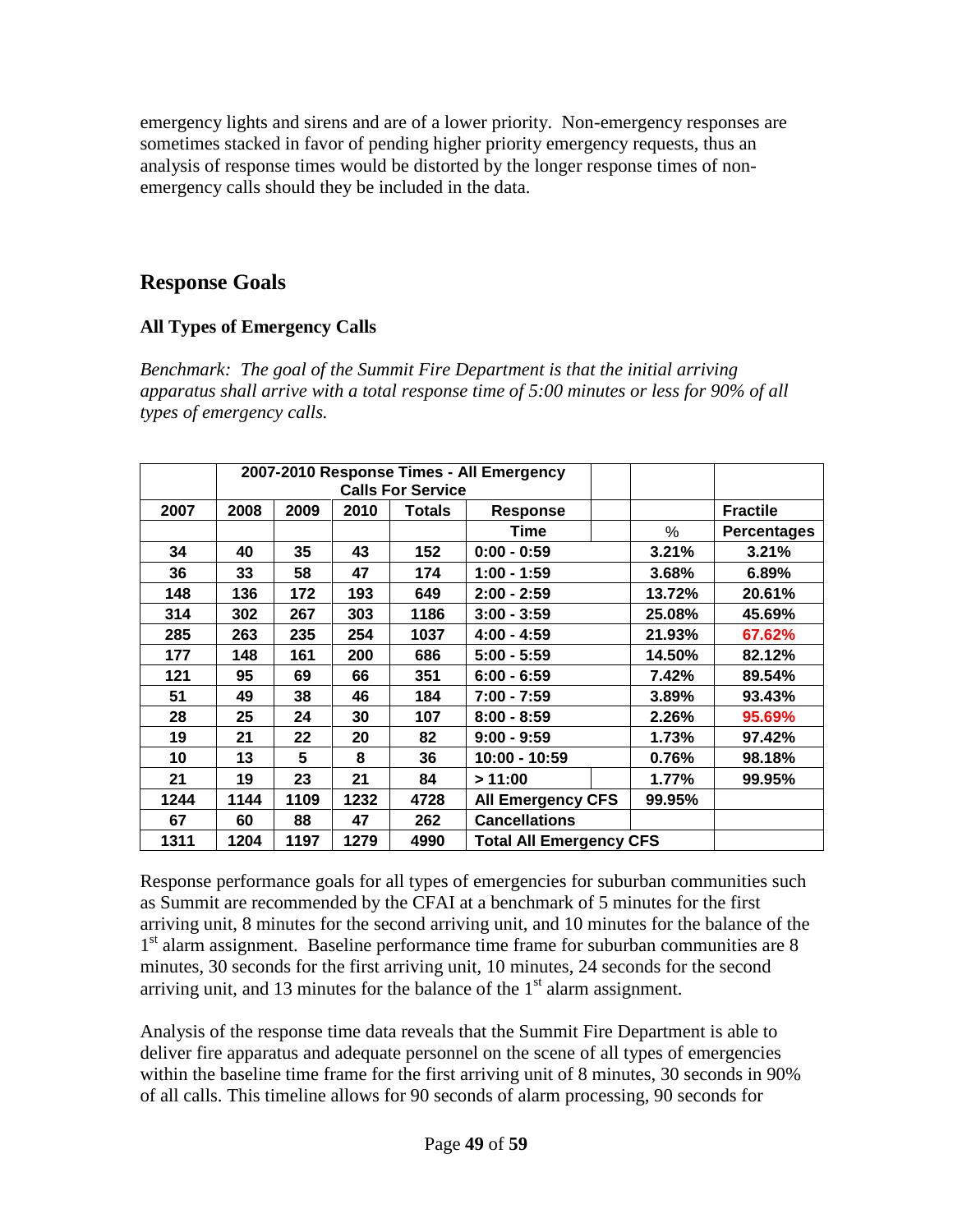turnout time, and 210 seconds of travel time (8 minutes, 30 seconds total response time) for 90% of all emergency responses. This is within the baseline time standard established for suburban communities by the CFAI.

*The Summit Fire Department will continue to seek opportunities to reduce the overall response time to all types of emergency incidents though the continued analysis of alarm handling times, turnout times and travel times. Opportunities to reduce overall response times through changes in dispatch and response procedures will be actively pursued.* 

The implementation of the new CAD system will greatly assist the department with the analysis of response time data by automating the collection of response data. This will allow for a more detailed examination of all the components of response time and will yield a more accurate analysis of response performance.

#### **Structural Emergency Calls:**

*Benchmark: The department will respond to all suppression events in 8 minutes and 30 seconds or less total response time, 90% of the time. The first-due unit shall be staffed*  with 3 firefighters and be capable of establishing command, providing a size-up of *conditions and advancing the first line for fire control or starting rescue as indicated.*

*Benchmark: For 90% of all residential structure fires, an effective response force shall arrive within 10 minutes 24 seconds total response time. The response assignment will be capable of establishing command, establishing a rapid intervention crew, establishing an uninterrupted water supply, advancing an attack line and a backup line for fire control, forcible entry, utility control, victim search and rescue and ventilation in accordance with Example Operational Directives and Procedures.*

|                | 2007-2010 Response Times - Structural Response CFS |                |              |        |                        |        |                    |
|----------------|----------------------------------------------------|----------------|--------------|--------|------------------------|--------|--------------------|
| 2007           | 2008                                               | 2009           | 2010         | Totals | <b>Response</b>        |        | <b>Fractile</b>    |
|                |                                                    |                |              |        | Time                   | %      | <b>Percentages</b> |
| $\mathbf{2}$   | 13                                                 | 10             | 9            | 34     | $0:00 - 0:59$          | 1.51%  | 1.51%              |
| $\overline{2}$ | 20                                                 | 43             | 30           | 95     | $1:00 - 1:59$          | 4.23%  | 5.74%              |
| 13             | 82                                                 | 121            | 130          | 346    | $2:00 - 2:59$          | 15.41% | 21.15%             |
| 15             | 216                                                | 182            | 204          | 617    | $3:00 - 3:59$          | 27.49% | 48.64%             |
| 20             | 193                                                | 149            | 168          | 530    | $4:00 - 4:59$          | 23.61% | 72.25%             |
| 13             | 107                                                | 100            | 125          | 345    | $5:00 - 5:59$          | 15.37% | 87.62%             |
| 10             | 58                                                 | 36             | 39           | 143    | $6:00 - 6:59$          | 6.37%  | 93.99%             |
| 5              | 28                                                 | 18             | 20           | 71     | $7:00 - 7:59$          | 3.16%  | 97.15%             |
| $\bf{0}$       | 11                                                 | 7              | 10           | 28     | $8:00 - 8:59$          | 1.24%  | 98.39%             |
| $\mathbf{2}$   | 5                                                  | 5              | 4            | 16     | $9:00 - 9:59$          | 0.71%  | 99.10%             |
| $\bf{0}$       | 3                                                  | $\overline{2}$ | 1            | 6      | 10:00 - 10:59          | 0.26%  | 99.36%             |
| 4              | 5                                                  | $\overline{2}$ | $\mathbf{2}$ | 13     | >11:00                 | 0.57%  | 99.93%             |
| 86             | 741                                                | 675            | 742          | 2244   | <b>SFire CFS</b>       | 99.93% |                    |
| 13             | $\mathbf{2}$                                       | 4              | 4            | 23     | <b>Cancellations</b>   |        |                    |
| 99             | 743                                                | 679            | 746          | 2267   | <b>Total SFire CFS</b> |        |                    |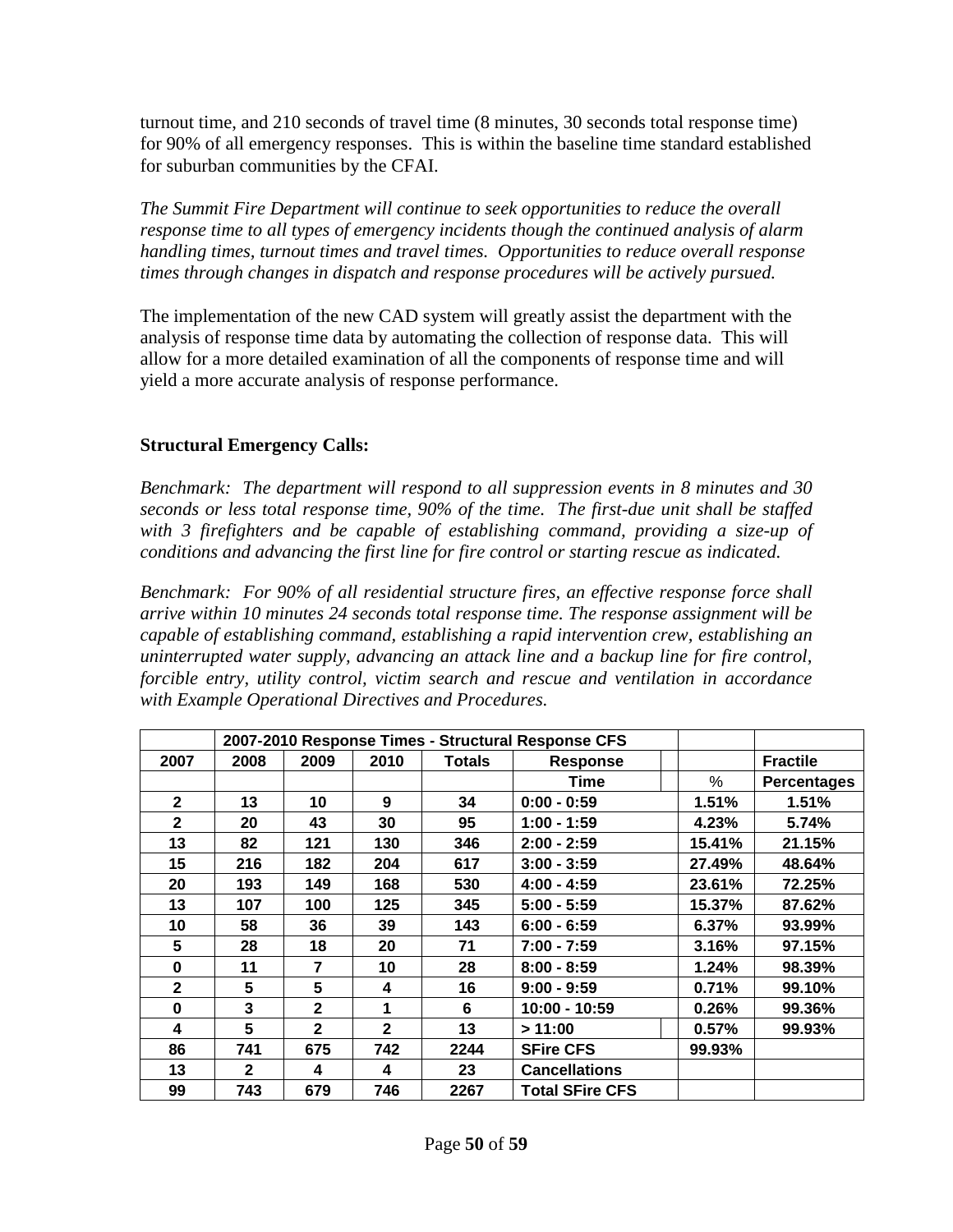The above table shows the response time data for the arrival of the first unit for all types of structural fire responses for the years 2007-2010. The data shows that the Summit Fire Department was able to deliver the first arriving unit in less than six minutes for 87% of all structural fire calls. Data to accurately track the arrival times of the balance of the initial response force due to the lack of a modern computer aided dispatch (CAD) system, however, the full initial response force generally responds to these types of calls for service from the same station under the task force concept of two engines and one ladder truck with a battalion chief. Therefore arrival times of the additional units can be accurately projected to be within one minute of the arrival of the first arriving unit. Under the automatic aid agreement with the Millburn Fire Department, an additional engine company manned by a minimum of three firefighters responds from a nearby Millburn fire station on all reports of fire and/or smoke in a structure. An additional chief officer from Millburn also responds automatically based on this protocol. The arrival of these resources completes the response of the effective response force. Data from the years 2008-2010 was tracked to verify that the additional automatic aid engine with personnel arrived on the scene in 10 minutes and 30 seconds or less in 91% percent of all incidents.

| 2010                        |               |                |                   |  |  |  |  |  |  |  |
|-----------------------------|---------------|----------------|-------------------|--|--|--|--|--|--|--|
| <b>Fractile Percentages</b> |               |                |                   |  |  |  |  |  |  |  |
|                             | <b>Number</b> | <b>Percent</b> |                   |  |  |  |  |  |  |  |
| Response                    | οf            | οf             | <b>Cumulative</b> |  |  |  |  |  |  |  |
| Time                        | Calls         | <b>Total</b>   | Total             |  |  |  |  |  |  |  |
|                             |               |                |                   |  |  |  |  |  |  |  |
| 5:30 to $< 6:00$            | 2             | 4.08           | 4.08%             |  |  |  |  |  |  |  |
| 6:00 to $< 6:30$            | 0             | 0              | $0\%$             |  |  |  |  |  |  |  |
| 6:30 to $<$ 7:00            | 4             | 8.16           | 12.24%            |  |  |  |  |  |  |  |
| 7:00 to < 7:30              | 2             | 4.08           | 16.32%            |  |  |  |  |  |  |  |
| $7:30$ to $< 8:00$          | 10            | 20.4           | 36.72%            |  |  |  |  |  |  |  |
| $8:00$ to $< 8:30$          | 6             | 12.24          | 48.96%            |  |  |  |  |  |  |  |
| $8:30$ to $< 9:00$          | 6             | 12.24          | 61.20%            |  |  |  |  |  |  |  |
| $9:00$ to $< 9:30$          | 7             | 14.28          | 75.48%            |  |  |  |  |  |  |  |
| $9:30$ to $< 10:00$         | 3             | 6.12           | 81.60%            |  |  |  |  |  |  |  |
| 10:00 to $<$ 10:30          | 5             | 10.2           | 91.80%            |  |  |  |  |  |  |  |
| 10:30 to < 11:00            | 2             | 4.08           | 95.88%            |  |  |  |  |  |  |  |
| 11:00 to < 11:30            | 1             | 2.04           | 97.92%            |  |  |  |  |  |  |  |
| 11:30 to < 12:00            | 0             | 0              | $0\%$             |  |  |  |  |  |  |  |
| 12:00 to < 12:30            | 1             | 2.04           | 99.96%            |  |  |  |  |  |  |  |
|                             | 49            | 99.96          |                   |  |  |  |  |  |  |  |

| Structural Fire Responses with Automatic Aid - 2008 -<br>2010 |  |
|---------------------------------------------------------------|--|
|                                                               |  |

*The Summit Fire Department will continue to work closely the Millburn Fire Department under the existing automatic aid agreement to provide additional manpower and*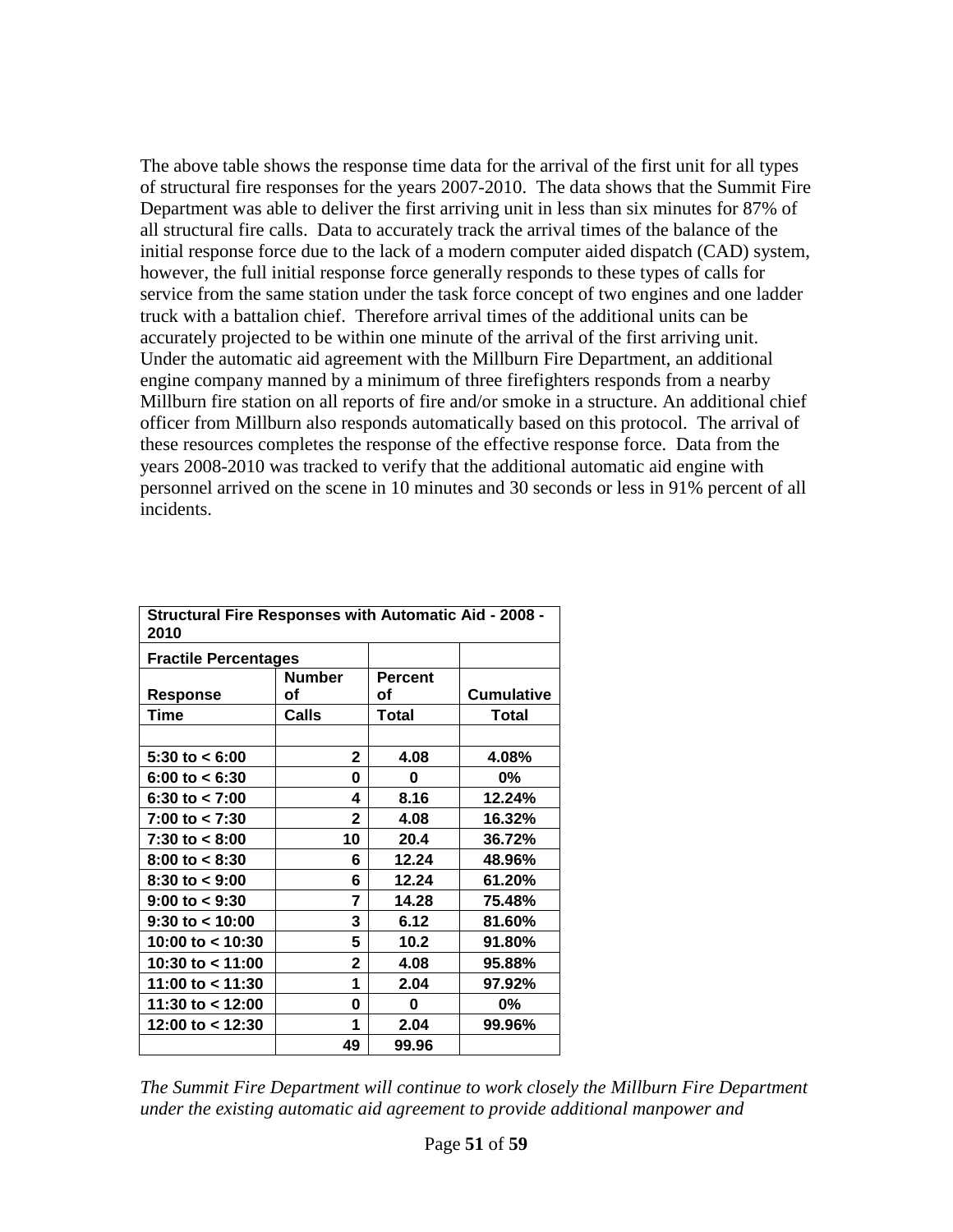*apparatus to supplement the effective response force for all structural fire incidents in the City. We will also seek opportunities to expand the existing agreement with Millburn to provide additional resources in a timely manner to structural fire scenes. We will seek additional opportunities to partner with other neighboring fire departments to expand the existing fire mutual aid agreements and to explore additional opportunities for automatic aid agreements that would mutually benefit the shareholder communities.*

#### **Special Rescue Operations**

*Benchmark: The goal of the Summit Fire Department is that the initial arriving apparatus shall arrive with a total response time of 5 minutes or less for 90% of allspecial rescue operations calls for service. The balance of the first alarm and automaticaid assignment will arrive on scene in 10 minutes 24 seconds for 90% of all special rescue incidents. The initial arriving units shall be capable of establishing command, providing a scene size-up, begin atmospheric monitoring as needed, and providing entry, backup and support teams to initiate a rescue as indicated.* 

|                | 2007-2010 Response Times - Special Rescue Operations Calls For Service |                |          |               |                                   |          |                    |  |  |  |  |  |
|----------------|------------------------------------------------------------------------|----------------|----------|---------------|-----------------------------------|----------|--------------------|--|--|--|--|--|
| 2007           | 2008                                                                   | 2009           | 2010     | <b>Totals</b> | Response                          |          | <b>Fractile</b>    |  |  |  |  |  |
|                |                                                                        |                |          |               | Time                              | $\%$     | <b>Percentages</b> |  |  |  |  |  |
| 0              | $\bf{0}$                                                               | $\mathbf{2}$   | $\bf{0}$ | $\mathbf{2}$  | $0:00 - 0:59$                     | 1.09%    | $1.09\%$           |  |  |  |  |  |
| 0              | 0                                                                      | $\overline{2}$ | 1        | 3             | $1:00 - 1:59$                     | 1.64%    | 2.73%              |  |  |  |  |  |
| 0              | 8                                                                      | 9              | $12 \,$  | 29            | $2:00 - 2:59$                     | 15.93%   | 18.66%             |  |  |  |  |  |
| 20             | 17                                                                     | 22             | 25       | 84            | $3:00 - 3:59$                     | 46.15%   | 64.81%             |  |  |  |  |  |
| $\overline{7}$ | 3                                                                      | 7              | 10       | 27            | $4:00 - 4:59$                     | 14.83%   | 79.64%             |  |  |  |  |  |
| 4              | $\mathbf{2}$                                                           | 4              | 7        | 17            | $5:00 - 5:59$                     | 9.34%    | 88.98%             |  |  |  |  |  |
| 4              | $\mathbf{2}$                                                           | $\mathbf{2}$   | 3        | 11            | $6:00 - 6:59$                     | 6.04%    | 95.02%             |  |  |  |  |  |
| 0              | 1                                                                      | $\bf{0}$       | 3        | 4             | $7:00 - 7:59$                     | 2.19%    | 97.21%             |  |  |  |  |  |
| 0              | $\mathbf{2}$                                                           | $\bf{0}$       | 1        | 3             | $8:00 - 8:59$                     | 1.64%    | 98.85%             |  |  |  |  |  |
| 0              | 0                                                                      | 1              | $\bf{0}$ | 1             | $9:00 - 9:59$                     | 0.54%    | 99.39%             |  |  |  |  |  |
| 0              | $\bf{0}$                                                               | 0              | $\bf{0}$ | $\bf{0}$      | 10:00 - 10:59                     | $0.00\%$ | 99.39%             |  |  |  |  |  |
| 0              | $\bf{0}$                                                               | $\bf{0}$       |          | 1             | >11:00                            | 0.54%    | 99.93%             |  |  |  |  |  |
| 35             | 35                                                                     | 49             | 63       | 182           | <b>Rescue CFS</b>                 | 99.93%   |                    |  |  |  |  |  |
| $\mathbf{3}$   | $\mathbf{2}$                                                           | 1              | 6        | 12            | <b>Cancellations</b>              |          |                    |  |  |  |  |  |
| 38             | 37                                                                     | 50             | 69       | 194           | <b>Total Rescue</b><br><b>CFS</b> |          |                    |  |  |  |  |  |

The above table illustrates the response time data for the past four years for all special rescue operations. Special rescue operations include all types of technical rescue calls including confined space rescue, trench rescue, high angle rescue, water/ice rescue, elevator entrapment and vehicle extrication, building collapse and USAR incidents. The data shows the department has historically placed the first arriving unit at the scene of all types of special rescue operations in under 5 minutes in almost 80% of all calls. Because of the relative infrequency of complex special operations calls for service, it is difficult to analyze the response data for such incidents. However, the data that has been collected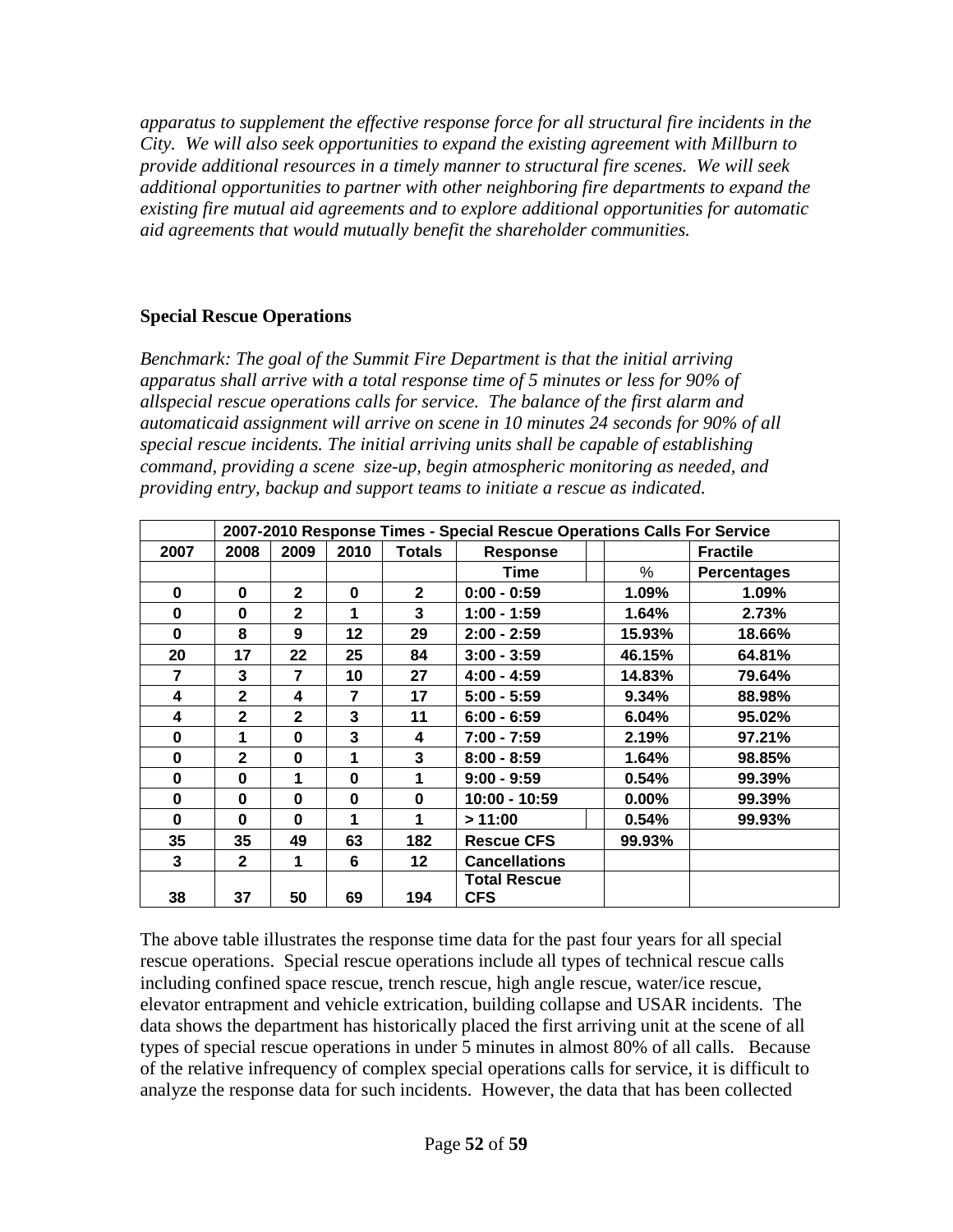for structural fire response can be used as a fair comparison because the data involves the same response units. Given this fact, it can be stated that the effective response force for special operations calls for service would arrive on the scene within the prescribed time frame of 10 minutes and 24 seconds in 90% of all incidents.

*The Summit Fire Department will continue to seek opportunities to reduce the overall response time to all types of special rescue operations incidents though the continued analysis of alarm handling times, turnout times and travel times. Opportunities to reduce overall response times through changes in dispatch and response procedures will be actively pursued. The department will further seek opportunities through the expansion of existing automatic aid agreements and possible new partnerships to deliver needed supplemental resources to special operations incidents in a timely manner.*

#### **Hazardous Materials Incidents**

*Benchmark: The goal of the Summit Fire Department is that the initial arriving apparatus shall arrive with a total response time of 5:00 minutes or less for 90% of all hazardous materials calls for service. The balance of the effective response force shall arrive on the scene in 10 minutes and 24 seconds or less in 90% of all hazardous materials incidents. The initial arriving units shall be capable of establishing command, providing a scene size-up, establishing a safety officer, providing an recon/rescue team and providing a rapid intervention crew. Response time for the initial arriving technician level personnel from a Hazardous Materials Team to the scene of an incident involving hazardous materials will be less than 30 minutes from time of notification in 90% of all incidents.*

Given that the incidence of hazardous materials incidents is extremely low with very few incidents that require the response of technician level personnel to the scene, the sample size of the data makes analysis of response times difficult for these types of calls for service. Based on the data that the department is able to place the first arriving unit on scene in six minutes, 30 seconds in 90% of all types of emergency calls, it can be reliably assumed that these numbers can be used to validate the arrival of the first due apparatus at these types of emergencies.

Again, due to the low incidence of these types of incidents, data for the response of personnel from the Union County Hazardous Materials Team or the Merck Pharmaceuticals Hazardous Materials Response Team cannot be reliably relied upon for analysis. Given that the county team maintains an on-duty staff of technician level personnel during the weekday hours and has a call out system for off-duty personnel during nights and weekends, it can be reliably assumed that the response time from the Westfield location of the unit would be in the thirty minute range. The Merck team is only manned during business hours (7 AM to 3 PM) during weekdays. While a weekday call out for the Merck team can be relied upon for a timely response, calls out that may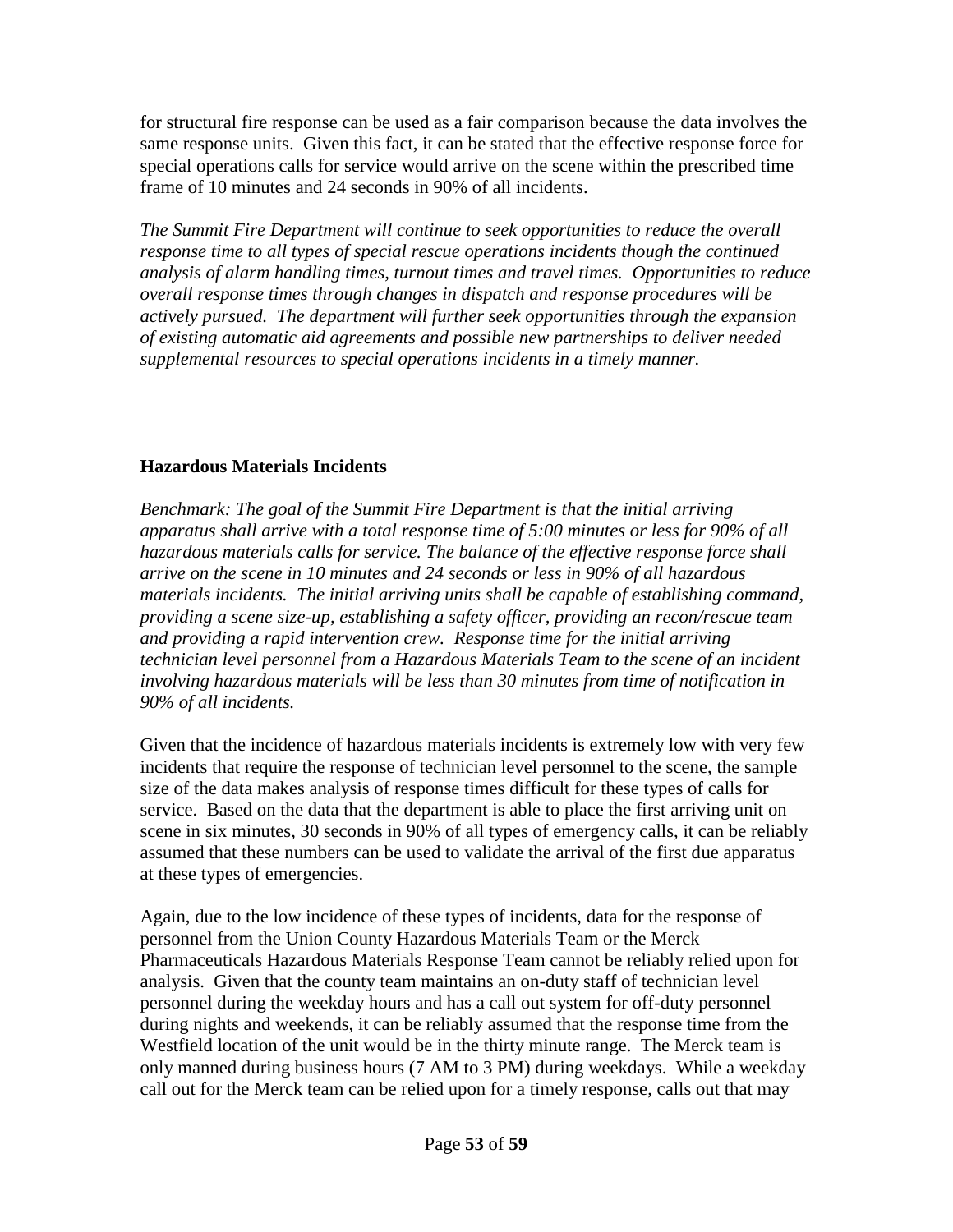occur after business hours would result in response times that would exceed thirty minutes. As a result, response of the Merck team can only be relied upon as a supplement to the response of the county team for incidents that occur outside o f business hours.

*The Summit Fire Department will continue to seek opportunities to partner with the resources of the Union County Hazardous Materials Team and the Merck Pharmaceuticals Hazardous Materials Response Team to provide timely response to hazardous materials incidents. Joint training exercises will be developed and conducted on an annual basis with both agencies.*

#### **Motor Vehicle Accidents**

*Benchmark: The goal of the Summit Fire Department is that the initial arriving apparatus shall arrive with a total response time of 7:00 minutes or less for 90% of all motor vehicle accident calls for service. The initial arriving units will be capable of establishing command, completing a scene size-up, establishing a safety officer, and providing patient care and hazard control teams. A safety officer will also be established for all motor vehicle accident calls for service on the highways.* 

| 2007 | 2008         | 2009           | 2010    | <b>Totals</b> | <b>Response</b>      |        | <b>Fractile</b>    |
|------|--------------|----------------|---------|---------------|----------------------|--------|--------------------|
|      |              |                |         |               | Time                 | ℅      | <b>Percentages</b> |
| 6    | 6            | $\overline{7}$ | 3       | 22            | $0:00 - 0:59$        | 4.39%  | 4.39%              |
| 5    | $\mathbf{2}$ | 1              | 4       | 12            | $1:00 - 1:59$        | 2.39%  | 6.78%              |
| 12   | 8            | $\overline{7}$ | 5       | 32            | $2:00 - 2:59$        | 6.38%  | 13.16%             |
| 22   | 19           | 15             | 13      | 69            | $3:00 - 3:59$        | 13.77% | 26.93%             |
| 23   | 19           | 15             | 11      | 68            | $4:00 - 4:59$        | 13.57% | 40.50%             |
| 19   | 13           | 10             | 15      | 57            | $5:00 - 5:59$        | 11.37% | 51.87%             |
| 15   | 13           | 10             | 9       | 47            | $6:00 - 6:59$        | 9.38%  | 61.25%             |
| 14   | 9            | 9              | 11      | 43            | $7:00 - 7:59$        | 8.58%  | 69.83%             |
| 12   | 8            | 9              | 11      | 40            | $8:00 - 8:59$        | 7.98%  | 77.81%             |
| 11   | 10           | 13             | 9       | 43            | $9:00 - 9:59$        | 8.58%  | 86.39%             |
| 8    | 6            | $\mathbf{2}$   | 4       | 20            | 10:00 - 10:59        | 3.99%  | 90.38%             |
| 14   | 9            | 13             | $12 \,$ | 48            | >11:00               | 9.58%  | 99.96%             |
| 161  | 122          | 111            | 107     | 501           | <b>MVA CFS</b>       | 99.96% |                    |
| 29   | 30           | 45             | 26      | 130           | <b>Cancellations</b> |        |                    |

Response protocols for fire department response to motor vehicle accident on city streets within the boundaries of the city have been mutually agreed upon with the Summit Police Department. Fire response criteria includes reports of motor vehicle accident with one or more vehicle overturned or off the roadway, in contact with a tree, pole, or structure, and any vehicle involved in a collision that shows signs of smoke and/or fire. All other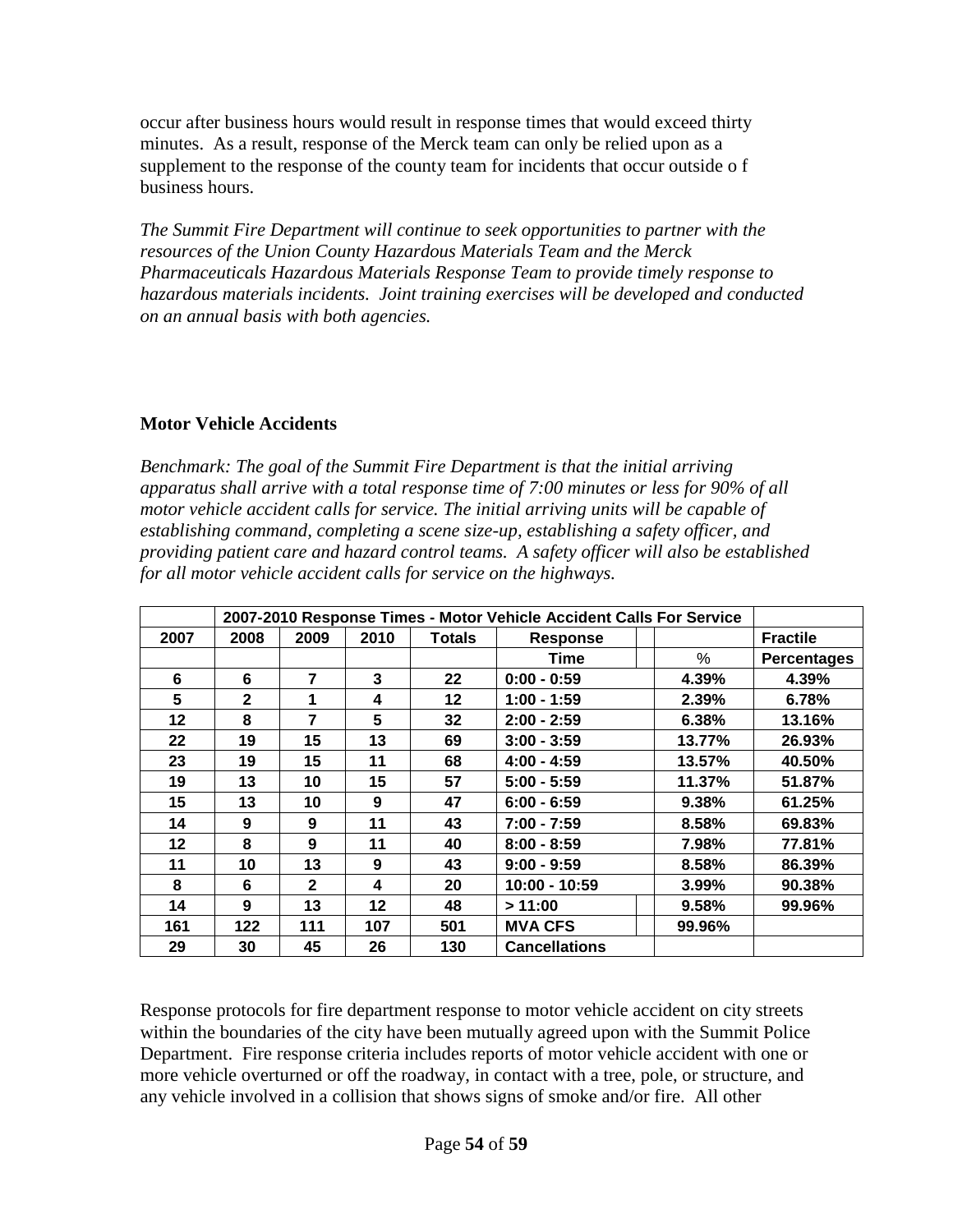reported types of motor vehicle accidents on the city streets are the primary response responsibility of the Summit Police Department.

Response protocols for motor vehicle accidents on Interstate Route 78 and State Route 24 have been established through automatic aid agreements with the fire departments from the townships of Millburn, Springfield and Berkeley Heights. Depending upon the location of the reported incident as many as three jurisdictions will commit apparatus and manpower to response onto the highway for all types of reported motor vehicle accidents.

Timely response to motor vehicle accidents on the highway presents a particular challenge to the Summit Fire Department. One factor that greatly influences response times is the distance that the apparatus must travel to arrive at the scene of an emergency. Due to the limited access nature of the two highways that we provide response coverage to, travel distances are lengthened resulting in considerably longer response times than similar calls for service on the city surface streets. As a result, these longer response distances skew our overall response times for motor vehicle accidents. Our current response times for all types of motor vehicle accidents show that we reach the  $90<sup>th</sup>$ percentile for on the scene times at all types of motor vehicle accidents in less than 11 minutes. Response to our goal of having the first arriving unit on scene in less than 7 minutes is currently met in only 61% of all calls for service.

*The Summit Fire Department will continue to participate in the existing automatic response protocols for motor vehicle accidents occurring on the limited access highways in order to ensure the timely arrival of response personnel. Opportunities to improve and/or expand these existing agreements will also be explored.*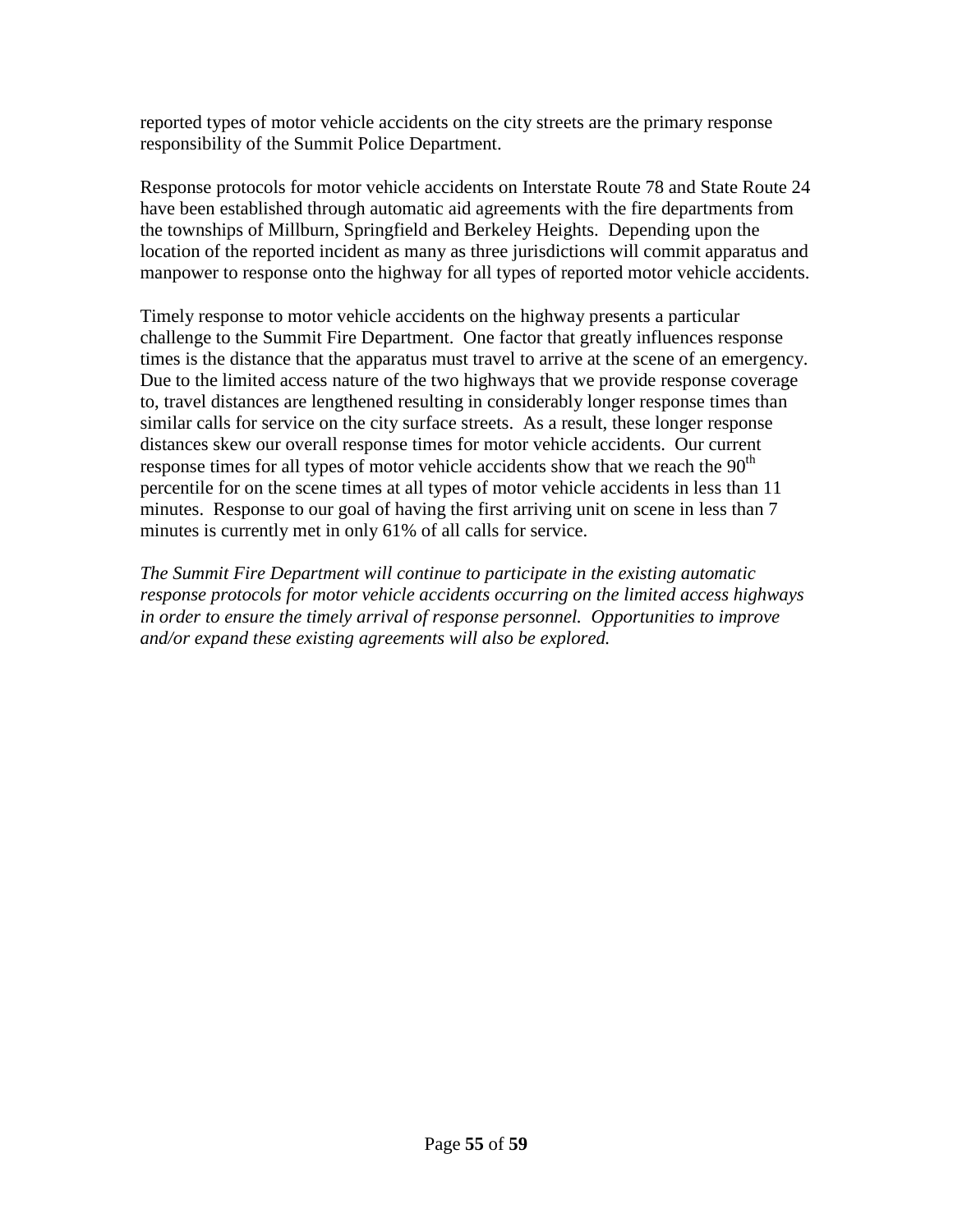#### **Emergency Medical Responses**

*Benchmark: The goal of the Summit Fire Department is that the initial arriving apparatus shall arrive with a total response time of 5:00 minutes or less for 90% of all emergency medical calls for service. The initial arriving unit shall be capable of initiating patient care, providing patient care support, and medical documentation.*

|          | <b>Responses</b> | 2007-2010 Response Times - Emergency Medical |                |               |                      |        |                    |
|----------|------------------|----------------------------------------------|----------------|---------------|----------------------|--------|--------------------|
| 2007     | 2008             | 2009                                         | 2010           | <b>Totals</b> | <b>Response</b>      |        | <b>Fractile</b>    |
|          |                  |                                              |                |               | Time                 | %      | <b>Percentages</b> |
| 17       | 17               | 14                                           | 17             | 65            | $0:00 - 0:59$        | 8.38%  | 8.38%              |
| 16       | 8                | 12                                           | 9              | 45            | $1:00 - 1:59$        | 5.80%  | 14.18%             |
| 25       | 27               | 30                                           | 40             | 122           | $2:00 - 2:59$        | 15.74% | 29.92%             |
| 35       | 32               | 41                                           | 49             | 157           | $3:00 - 3:59$        | 20.25% | 50.17%             |
| 32       | 37               | 48                                           | 48             | 165           | $4:00 - 4:59$        | 21.29% | 71.46%             |
| 18       | 17               | 41                                           | 46             | 122           | $5:00 - 5:59$        | 15.74% | 87.20%             |
| 9        | 11               | 19                                           | 6              | 45            | $6:00 - 6:59$        | 5.80%  | 93.00%             |
| 3        | 5                | 6                                            | 7              | 21            | $7:00 - 7:59$        | 2.70%  | 95.70%             |
| $\bf{0}$ | $\mathbf{2}$     | 6                                            | 4              | 12            | $8:00 - 8:59$        | 1.54%  | 97.24%             |
| 3        | 1                | $\bf{0}$                                     | 5              | 9             | $9:00 - 9:59$        | 1.16%  | 98.40%             |
| $\bf{0}$ | $\bf{0}$         | 1                                            | $\overline{2}$ | 3             | 10:00 - 10:59        | 0.38%  | 98.78%             |
| 1        | $\mathbf{2}$     | 4                                            | $\mathbf{2}$   | 9             | > 11:00              | 1.16%  | 99.94%             |
| 159      | 159              | 222                                          | 235            | 775           | <b>EMS CFS</b>       | 99.94% |                    |
| 21       | 19               | 28                                           | 5              | 73            | <b>Cancellations</b> |        |                    |
| 180      | 178              | 250                                          | 241            | 849           | <b>Total EMS CFS</b> |        |                    |

The Summit Fire Department provides secondary coverage for the Summit Volunteer First Aid Squad for all emergency medical calls in the city. Fire department response is limited to backup emergency calls when ambulance volunteers are unavailable and also includes primary response to Advanced Life Support (ALS) calls during the overnight hours. Two firefighters and one supervisor are dispatched with fire apparatus equipped with First Responder level medical equipment and an Automatic External Defibrillator to all emergency medical calls for service.

Response data from 2007 to 2010 shows that the response time goals of reaching the scene of an emergency medical call in under 5 minutes occurs in 71% percent of all incidents. More than 90% of all emergency medical calls are reached by the first responding unit in less than 7 minutes.

*The Summit Fire Department will seek to improve overall response times to emergency medical calls by exploring opportunities to improve turnout times for fire department personnel.*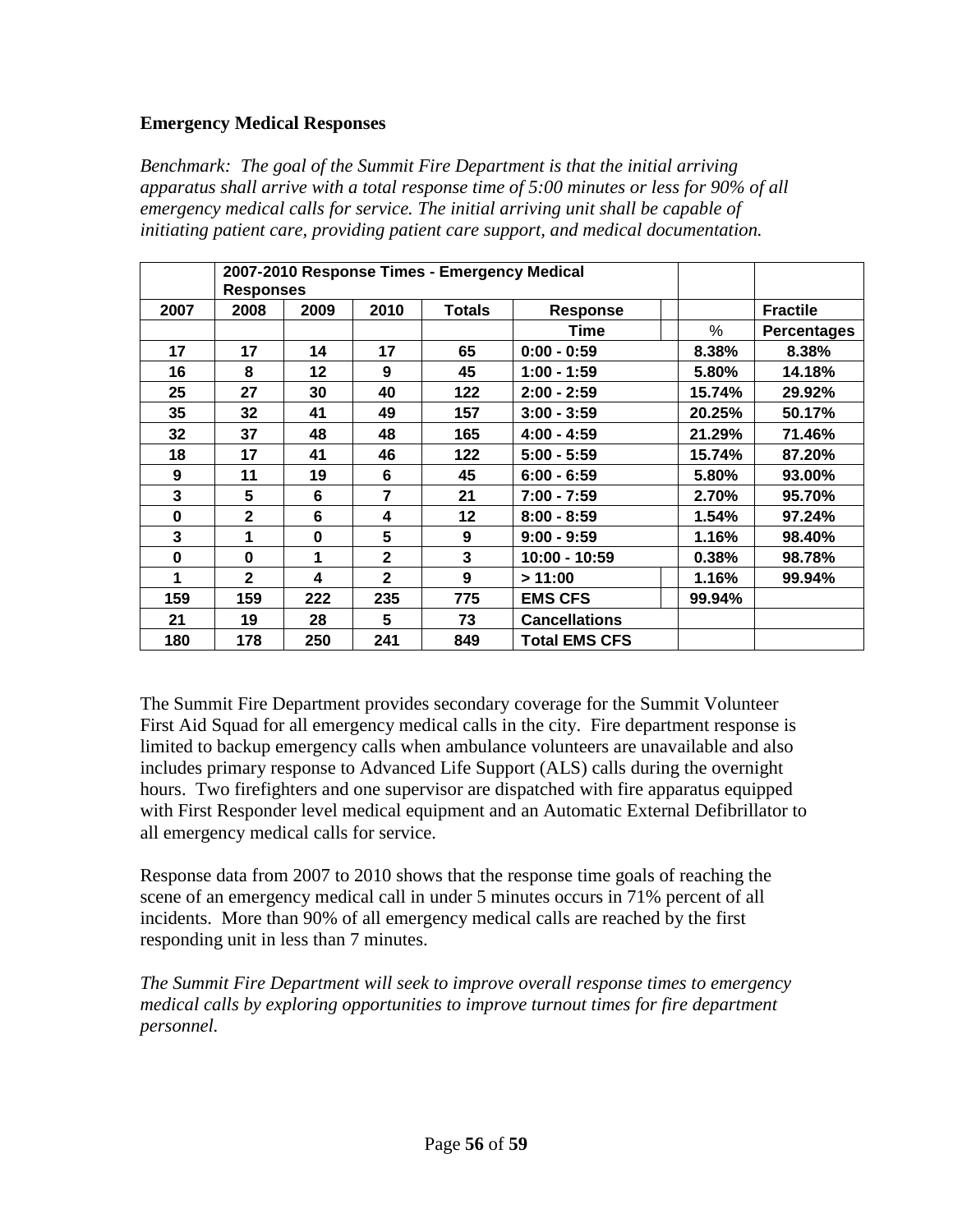#### **All Other Types of Fires**

*Benchmark: The goal of the Summit Fire Department is that the initial arriving apparatus shall arrive with a total response time of 5:00 minutes or less for 90% of all calls for service for all other types of fires. The initial arriving unit shall be capable of establishing command, providing a scene size-up, and providing a fire control team.*

|              |              | 2007-2010 Response Times - All Other Types of Fires |              |        |                             |        |                    |  |
|--------------|--------------|-----------------------------------------------------|--------------|--------|-----------------------------|--------|--------------------|--|
| 2007         | 2008         | 2009                                                | 2010         | Totals | <b>Response</b>             |        | <b>Fractile</b>    |  |
|              |              |                                                     |              |        | Time                        | ℅      | <b>Percentages</b> |  |
| $\mathbf{2}$ | 4            | $\mathbf{2}$                                        | 14           | 22     | $0:00 - 0:59$               | 7.11%  | 7.11%              |  |
| $\mathbf{2}$ | 3            | $\bf{0}$                                            | 3            | 8      | $1:00 - 1:59$               | 2.58%  | 9.69%              |  |
| 13           | 11           | 5                                                   | 6            | 35     | $2:00 - 2:59$               | 11.32% | 21.01%             |  |
| 15           | 18           | 7                                                   | 12           | 52     | $3:00 - 3:59$               | 16.82% | 37.83%             |  |
| 20           | 11           | 16                                                  | 17           | 64     | $4:00 - 4:59$               | 20.71% | 58.54%             |  |
| 13           | 9            | 6                                                   | 7            | 35     | $5:00 - 5:59$               | 11.32% | 69.86%             |  |
| 10           | 11           | 2                                                   | 9            | 32     | $6:00 - 6:59$               | 10.35% | 80.21%             |  |
| 5            | 6            | 5                                                   | 5            | 21     | $7:00 - 7:59$               | 6.79%  | 87.00%             |  |
| $\bf{0}$     | $\mathbf{2}$ | $\mathbf{2}$                                        | 4            | 8      | $8:00 - 8:59$               | 2.58%  | 89.58%             |  |
| $\mathbf{2}$ | 5            | 3                                                   | $\mathbf{2}$ | 12     | $9:00 - 9:59$               | 3.88%  | 93.46%             |  |
| 0            | 4            | $\bf{0}$                                            | 1            | 5      | 10:00 - 10:59               | 1.61%  | 95.07%             |  |
| 4            | 3            | 4                                                   | 4            | 15     | > 11:00                     | 4.85%  | 99.92%             |  |
| 86           | 87           | 52                                                  | 84           | 309    | <b>Other Fire CFS</b>       | 99.92% |                    |  |
| 13           | 7            | 10                                                  | 6            | 36     | <b>Cancellations</b>        |        |                    |  |
| 99           | 94           | 62                                                  | 90           | 345    | <b>Total Other Fire CFS</b> |        |                    |  |

Response to all other types of fires includes the response to grass, brush, mulch, rubbish, trash, vehicle fires, and all types of fires involving power lines, poles and transformers. Because of the inclusion of vehicle fires in this category, the overall response times are lengthened due to the location of many of these fires on the interstate highways. As previous stated, due to the limited access nature of our response area on the highway, travel distances are increased resulting in longer response times. Response data for calls for service for all other types of fires showed that the first responding unit arrives on the scene less than 5 minutes in 58% of all incidents. More than 90% of all calls for other types of fires are reached by the first responding unit in almost less than 9 minutes.

#### **Travel Time**

Travel time is the time interval that begins when a unit is en route to an emergency and ends when the unit arrives at the scene. While travel time usually makes up a large portion of overall response time, it is the one component of the equation that is generally static. The distances that must be covered by a responding apparatus are generally fixed. It has been long standing fire service industry practice that fire stations are located within the community to provide travel distances of five miles or less for the first due engine. While variations in travel distances do occur while fire units are out of the station and performing duties such as fire inspections, pre-fire planning or public fire education, the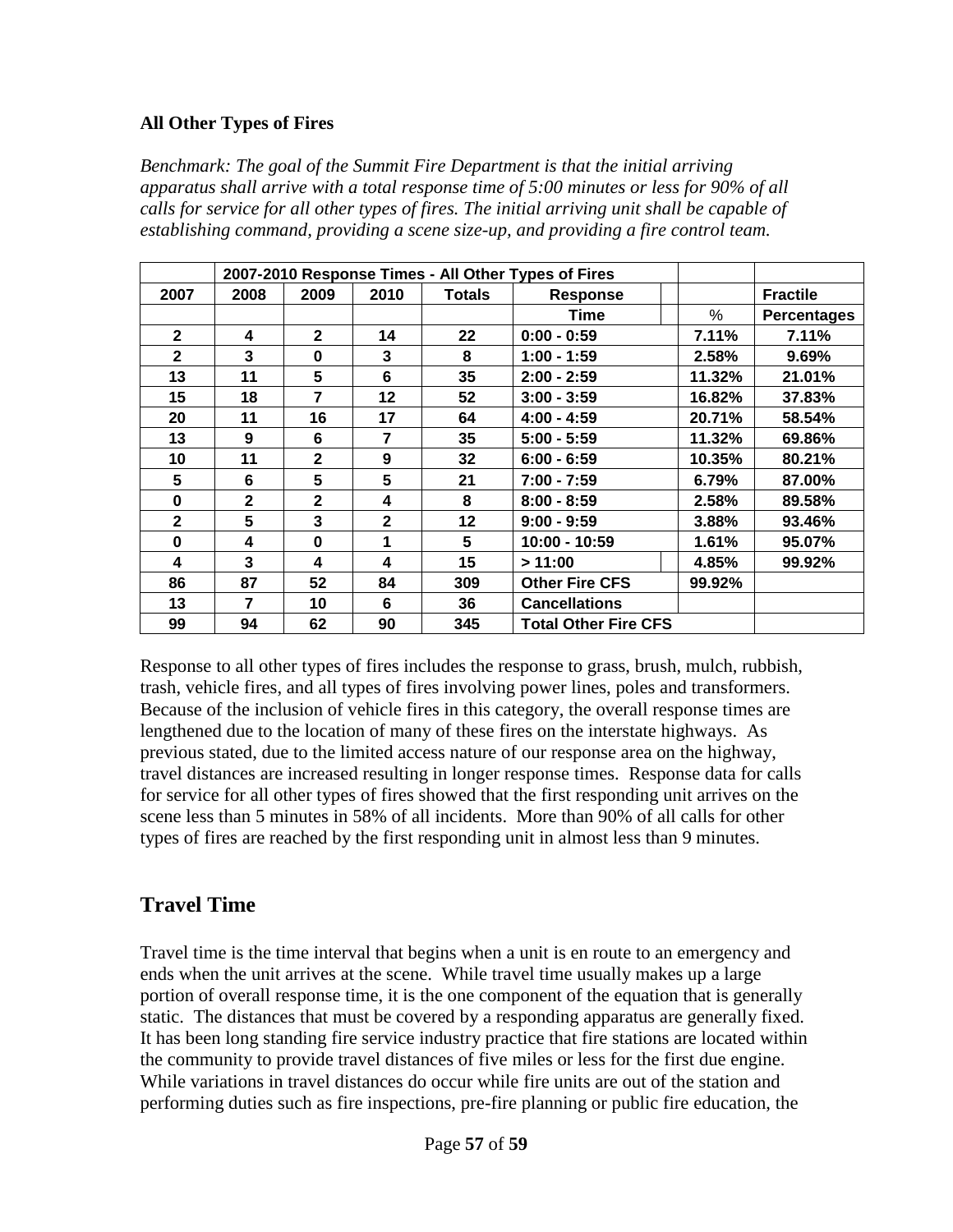majority of emergency responses are made by a unit from the fire station. While travel times can be affected by units that are operating outside of the station, because the units are usually performing these auxiliary duties while located within the boundaries of their first alarm response district, travel times are only marginally affected.

The benchmark for travel time when conducting travel time analysis is 4 minutes or less for the first due unit and 8 minutes or less for the balance of the first alarm assignment for 90% of all emergency calls for service.

. This map indicates the distance that can be traveled from fire headquarters in 4-7 minutes, and graphically shows how centrally located the station is. (Dark Blue is 4 minutes, Green is 5 minutes, Red is 6 minutes, and Light Blue is 7 minutes)



Actual travel time performance has been analyzed using the same methodology that was previously used to tract overall response times. Review of this data shows that baseline performance for travel times for the first due unit for all types of emergency calls for service in 2010 was 5 minutes or less in 90% of all calls. The benchmark level of travel time for the first responding unit in less than 4 minutes was achieved in more than 83% of all emergency calls for service.